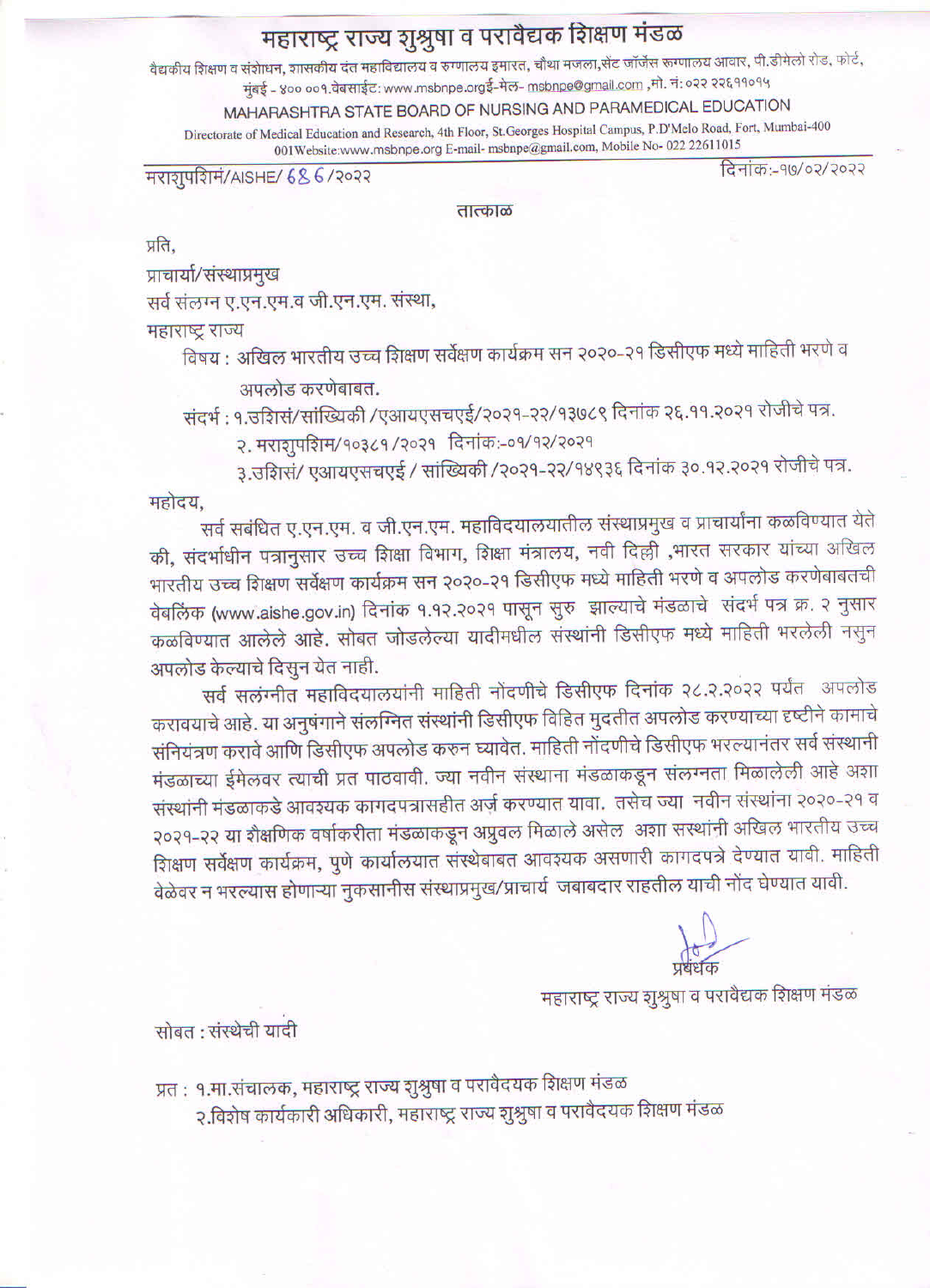|           | AISHE PENDIG LIST NURSING 01.02.2022 |                     |                                                                                                                                           |                            |                                     |                |                                             |  |  |  |  |
|-----------|--------------------------------------|---------------------|-------------------------------------------------------------------------------------------------------------------------------------------|----------------------------|-------------------------------------|----------------|---------------------------------------------|--|--|--|--|
| Sr.No.    | <b>District</b>                      | Name of<br>the Body | Name of the Institute                                                                                                                     | Registered<br>and Approved | <b>User Name</b>                    | <b>Mobile</b>  | <b>Emailld</b>                              |  |  |  |  |
| $\vert$ 1 | Ahmednagar                           | Nursing             | ANAND RISHIJI INSTITUTE<br>OF NURSING<br>AHMEDNAGAR (Id: S-4735)                                                                          | <b>YES</b>                 | Prasad<br>Sitwade                   | 997539009<br>2 | arh.nursing@g<br>mail.com                   |  |  |  |  |
| 2         | Ahmednagar                           | Nursing             | <b>BAHUJAN SAMAJ</b><br>PRABODHAN SHIKSHAN<br>SANSTHA SCHOOL OF<br>NURSING, KOTUL, TAL<br>AKOLE, DIST.<br>AHMEDNAGAR (Id: S-18103)        | <b>NO</b>                  |                                     |                |                                             |  |  |  |  |
| 3         | Ahmednagar                           | Nursing             | DR. VITHALRAO VIKHE<br>PATIL FOUNDATIONS<br><b>INSTITUTE OF NURSING</b><br>EDUCATION, AHMEDNAGAR<br>(Id: S-4789)                          | <b>YES</b>                 | Dr. Pratibha 855499022<br>Chandekar | 5              | principal@vims<br>con.edu.in                |  |  |  |  |
| I4        | Ahmednagar                           | Nursing             | <b>EVANGELINE BOOTH</b><br>HOSPITAL AHMEDNAGAR<br>(Id: S-4748)                                                                            | <b>YES</b>                 | <b>MALLIKA</b><br><b>SABLE</b>      | 960467224<br>6 | ebhschoolofnur<br>sing@rediffmai<br>I.com   |  |  |  |  |
| 5         | Ahmednagar                           | Nursing             | <b>GENERAL HOSPITAL</b><br>AHMEDNAGAR (Id: S-4752)                                                                                        | YES                        | Vishwanath<br>Patole                | 986059755<br>0 | noahmednagar<br>@gmail.com                  |  |  |  |  |
| 6         | Ahmednagar                           | Nursing             | <b>INDIRA GANDHI NURSING</b><br>SCHOOL PARNER (Id: S-<br>17030)                                                                           | YES                        | <b>SADIK</b><br><b>RAJE</b>         | 942346349<br>9 | ignsschoolparn<br>er@gmail.com              |  |  |  |  |
| 7         | Ahmednagar                           | Nursing             | KOPARGAON NURSING<br>SCHOOL (Id: S-18104)                                                                                                 | YES                        | Sindhu Nair                         | 932570809<br>3 | kopergaonnurs<br>ing@gmail.co<br>m          |  |  |  |  |
| 8         | Ahmednagar                           | Nursing             | <b>KRANTI NURSING SCHOOL</b><br>AHMEDNAGAR (Id: S-4774)                                                                                   | YES                        | Rebeka<br>Ghagare                   | 952755568<br>1 | krantinursingsc<br>hoolanagar@g<br>mail.com |  |  |  |  |
| 9         | Ahmednagar                           | Nursing             | <b>MEDICAL MISSION</b><br><b>SECULAR INSTITUTE</b><br>NITYASEVA HOSPITAL<br><b>NURSING SCHOOL</b><br>SHEGAON, AHMADNAGAR<br>(Id: S-12814) | <b>YES</b>                 | <b>Betty</b><br>Sebastian           | 992280063<br>8 | nshnursingsch<br>ool@gmail.co<br>m          |  |  |  |  |
| 10        | Ahmednagar                           | Nursing             | NITYASEVA NURSING<br><b>SCHOOL ALKUTI TAL</b><br><b>PARNER DIST</b><br>AHMEDNAGAR (Id: S-17986)                                           | YES                        | Apurva<br>Tambe                     | 758818345<br>0 | atultambe100<br>@gmail.com                  |  |  |  |  |
| 11        | Ahmednagar                           | Nursing             | PARVATIBAI MHASKE<br><b>INSTITUTE OF NURSING</b><br>AHMEDNAGAR (Id: S-4791)                                                               | <b>YES</b>                 | <b>AJIT</b><br>CHAVARA<br>DAR       | 808792743      | pmionursing@<br>gmail.com                   |  |  |  |  |
| 12        | Ahmednagar                           | Nursing             | PRAVARA MEDICAL TRUST,<br>COLLEGE OF NURSING,<br>LONI (BK) (Id: S-17029)                                                                  | <b>YES</b>                 | Smita Aher                          | 755832959<br>6 | principal.con@<br>pmtpims.org               |  |  |  |  |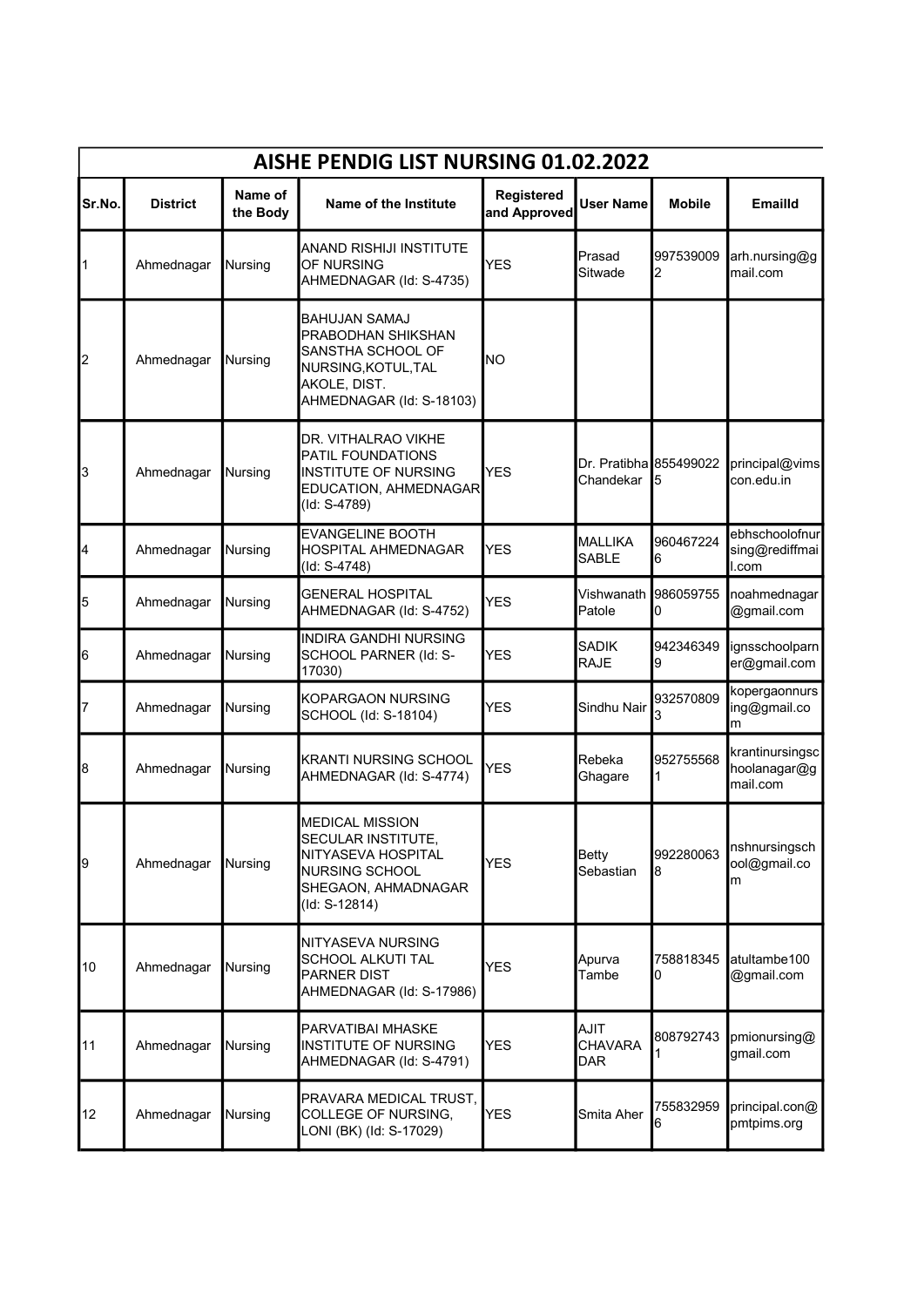| 13 | Ahmednagar | Nursing | PRAYTNA NURSING<br>COLLEGE (Id: S-15426)                                                                         | <b>YES</b> | <b>VIKRAM</b><br><b>MHASKE</b>         | 982229452<br>4  | praytna@rediff<br>mail.com                     |
|----|------------|---------|------------------------------------------------------------------------------------------------------------------|------------|----------------------------------------|-----------------|------------------------------------------------|
| 14 | Ahmednagar | Nursing | SAIBABA SEVABHAVI<br>SANSTHA DR RAMESH<br>DHOKANE PATIL SCHOOL<br>OF NURSING NEWASAFATA<br>MUKNDPR (Id: S-17054) | <b>YES</b> | Nilesh<br>Pawar                        | 982224672<br>l8 | rdpnursingscho<br>ol@gmail.com                 |
| 15 | Ahmednagar | Nursing | SAI NURSING INSTITUTE<br>BABHALESHWAR (Id: S-<br>19007)                                                          | <b>YES</b> | <b>AKSHAYA</b><br><b>PAGARE</b>        | 992219628<br>2  | sainursinginstit<br>uterahata@gm<br>ail.com    |
| 16 | Ahmednagar | Nursing | <b>SANT EKNATH INSTITUTE</b><br>OF NURSING SHEVGAON<br>(Id: S-17146)                                             | <b>YES</b> | <b>ASHISH</b><br><b>POL</b>            | 883075957<br>3  | santeknathgnm<br>@gmail.com                    |
| 17 | Ahmednagar | Nursing | SAVITRIBAI PHULE RANM<br>NURSING COLLEGE (Id: S-<br>17056)                                                       | <b>YES</b> | <b>BHAUSAH</b><br>EB HOLE              | 976670076<br>6  | savitribaiphule<br>nursingschool<br>@gmail.com |
| 18 | Ahmednagar | Nursing | SAWALI SCHOOL OF<br>NURSING (Id: S-17051)                                                                        | <b>YES</b> | <b>BHAUSAH</b><br>EB<br><b>KHILARI</b> | 973047546       | sushantshinde<br>5263@gmail.c<br>om            |
| 19 | Ahmednagar | Nursing | <b>SEVA NURSING</b><br>SCHOOL, SHRIRAMPUR (Id:<br>S-15443)                                                       | <b>YES</b> | Kanchan<br>Patharkar                   | 902804409<br>4  | sevanursingsc<br>hool@gmail.co<br>m            |
| 20 | Ahmednagar | Nursing | SHREE SWAMI SAMARTH<br>NURSING COLLEGE (RGNM)<br>KOLPEWADI AHMEDNAGAR<br>(Id: S-15111)                           | <b>YES</b> | Dr.<br>Dhananjay<br>Kolpe              | 989064188<br>6  | nursingcollege<br>kolpewadi@re<br>diffmail.com |
| 21 | Ahmednagar | Nursing | SHRIRAMPUR NURSING<br>SCHOOL (Id: S-18105)                                                                       | <b>YES</b> | Manuja                                 | 932570809<br>3  | shrirampurnurs<br>ingschool@gm<br>ail.com      |
| 22 | Ahmednagar | Nursing | <b>SHRI SAIBABA NURSING</b><br>SCHOOL (ANM)<br>KOLPEWADI (Id: S-16440)                                           | <b>YES</b> | Sanjay<br>Kapse                        | 966536152<br>5  | nursingcollege<br>kolpewadi@re<br>diffmail.com |
| 23 | Ahmednagar | Nursing | SHRI VIVEKANAND<br><b>INSTITUTE OF NURSING</b><br>AHMEDNAGAR (Id: S-4821)                                        | <b>YES</b> | Macchhindr<br>a Gagare                 | 986083716<br>3  | <b>SVIONRAHUR</b><br>I@GMAIL.CO<br>M           |
| 24 | Ahmednagar | Nursing | SHRUTI NURSING<br>SCHOOL, WADALA<br>MAHADEV, SHRIRAMPUR<br>(Id: S-17923)                                         | <b>YES</b> | VIDYA<br><b>THOKAL</b>                 | 976673119<br>6  | shrutinursingsc<br>hool@gmail.co<br>m          |
| 25 | Ahmednagar | Nursing | SIDDHAKALA SCHOOL OF<br>NURSING, PIMPARNE<br>ROAD, SANGAMNER<br>KHURD, (Id: S-17092)                             | <b>YES</b> | <b>RAVIRAJ</b><br>JOSHI                | 917566407       | ravirajjoshi553<br>@gmail.com                  |
| 26 | Ahmednagar | Nursing | THE PRINCIPAL, SCHOOL<br>OF NURSING, F.J.F.M.<br><b>HOSPITAL AND</b><br>COMMUNITY HEALTH UNIT,<br>(ld: S-17071)  | NO         |                                        |                 |                                                |
| 27 | Akola      | Nursing | ANGEL OF MERCY<br>INSTITUTE OF NURSING<br>SCIENCES, AKOLA (Id: S-<br>17931)                                      | <b>YES</b> | sangeeta<br>sane                       | 992197951       | sangeetasane0<br>9@gmail.com                   |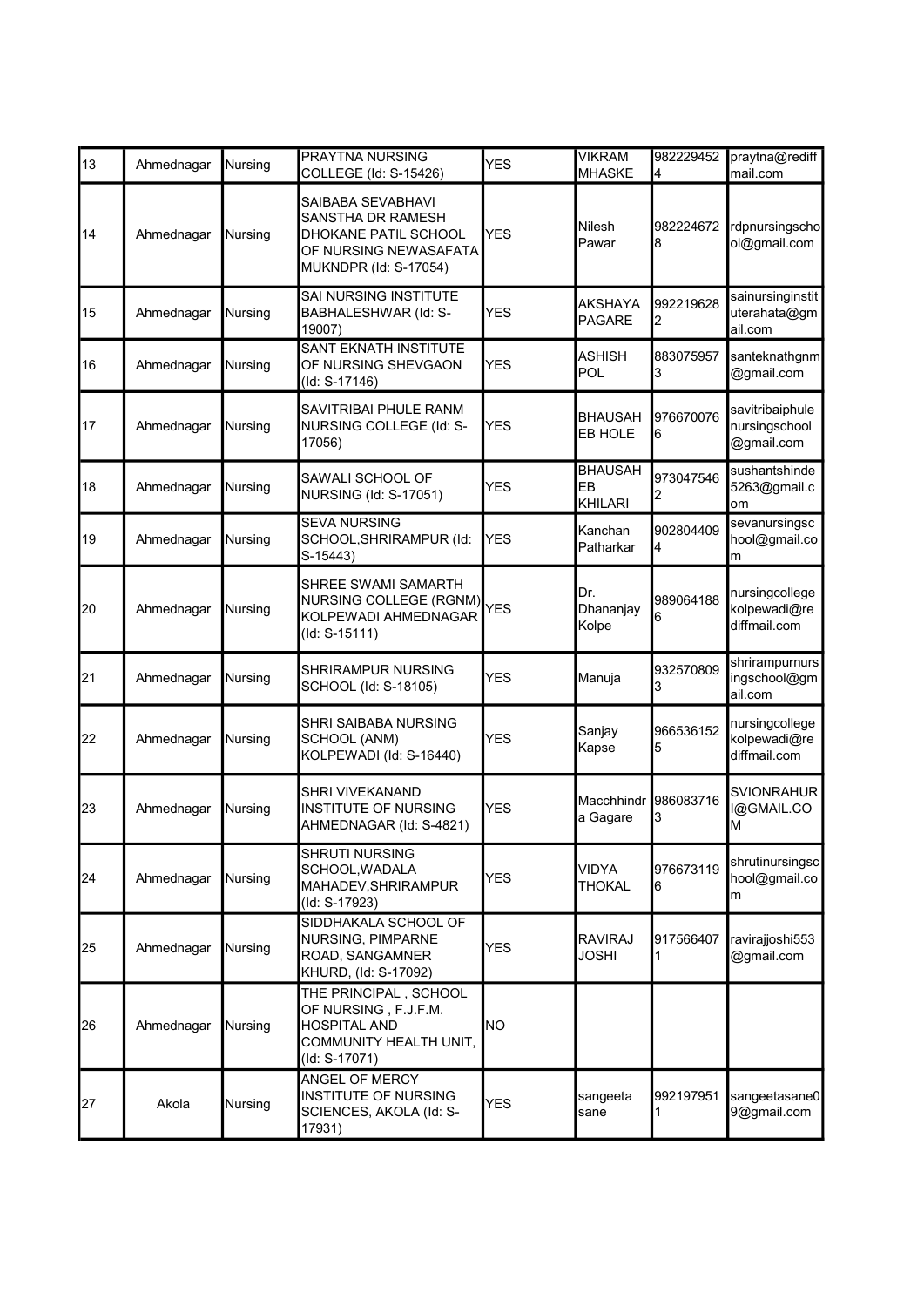| 28 | Akola    | Nursing        | <b>AZAD HIND NURSING</b><br>SCHOOL, AKOLA (Id: S-<br>16092)                                                                                                     | YES        | <b>AZAD</b><br><b>SCHOOL</b><br><b>AKOLA</b>                     | 885585979<br>2 | ahns2010@gm<br>ail.com                      |
|----|----------|----------------|-----------------------------------------------------------------------------------------------------------------------------------------------------------------|------------|------------------------------------------------------------------|----------------|---------------------------------------------|
| 29 | Akola    | Nursing        | <b>INSTITUTE OF NURSING</b><br>EDUCATION, AKANKSHA<br>SOCIAL WELFARE AND<br><b>HUMAN RESOURCE</b><br><b>DEVELOPMENT</b><br>ASSOCIATION, AKOLA (Id: S-<br>17908) | <b>YES</b> | Meena<br>Mahore                                                  | 922572226<br>8 | akola.iner@gm<br>ail.com                    |
| 30 | Akola    | Nursing        | MAA ANUSAYA SCHOOL OF<br>NURSING, AKOLA (Id: S-<br>16091)                                                                                                       | <b>YES</b> | Ganesh<br>Borkar                                                 | 942385203<br>5 | ganeshbokarpr<br>@gmail.com                 |
| 31 | Akola    | Nursing        | <b>MAHARSHI WALMIKI</b><br>INSTITUTE OF NURSING,<br>AKOLA. (Id: S-17896)                                                                                        | <b>YES</b> | <b>MAHARSHI</b><br>WALMIKI<br>INST.OF<br><b>NURSING</b><br>AKOLA | 911361099<br>8 | maharshiwalmi<br>ki2010@gmail.<br>com       |
| 32 | Akola    | Nursing        | NATIONAL SCHOOL OF<br>NURSING, AKOLA (Id: S-<br>18106)                                                                                                          | <b>YES</b> | Harshali<br>Shegaonkar <sup>8</sup>                              | 976753951      | nsnakl_nursing<br>@rediffmail.co<br>m       |
| 33 | Akola    | Nursing        | RADHIKA NURSING<br>SCHOOL, AKOLA (Id: S-<br>17906)                                                                                                              | <b>YES</b> | Mandatai<br>Deshmukh                                             | 726392862<br>7 | radhikanursing<br>school@gmail.<br>com      |
| 34 | Akola    | Nursing        | <b>REYNOLDS MEMORIAL</b><br>HOSPITAL AKOLA (Id: S-<br>4794)                                                                                                     | <b>YES</b> | wsd ads                                                          | 32321313       | userid@123.co<br>lm.                        |
| 35 | Akola    | Nursing        | SAVITRIBAI PHULE SCHOOL<br>OF NURSING AKOLA (Id: S-<br>17801)                                                                                                   | <b>YES</b> | Savitribai<br>School of<br>nursing                               | 808737669<br>6 | spinsakola@g<br>mail.com                    |
| 36 | Akola    | Nursing        | TRAINING SCHOOL OF<br>NURSING AKOLA (Id: S-<br>4831)                                                                                                            | YES        | Sangeeta<br>Sane                                                 | 992197951      | nursings@redif<br>fmail.com                 |
| 37 | Amravati | Nursing        | <b>ASHA NURSING SCHOOL</b><br>AMRAVATI (Id: S-18829)                                                                                                            | <b>YES</b> | Mayuri<br>Dengre                                                 | 702075525<br>2 | sdbsanstha@g<br>mail.com                    |
| 38 | Amravati | <b>Nursing</b> | <b>BHAKTI VEDANT SCHOOL</b><br>OF NURSING (Id: S-17860)                                                                                                         | <b>YES</b> | <b>SHRADDH</b><br>A DHONE                                        | 848294448<br>6 | bhaktivedantnu<br>rsingschool@g<br>mail.com |
| 39 | Amravati | Nursing        | EKVIRA SCHOOL OF<br>NURSING, DARYAPUR (Id: S-YES<br>17943)                                                                                                      |            | Dr.<br>Rajendra<br>Bhattad                                       | 942201614<br>3 | ekviraschool@<br>gmail.com                  |
| 40 | Amravati | Nursing        | <b>GURUMAULI INSTITUTE OF</b><br><b>NURSING SCIENCE,</b><br>AMRAVATI (Id: S-17899)                                                                              | YES        | <b>REKHA</b><br><b>PATEKAR</b>                                   | 986010686<br>5 | ginsamt11@g<br>mail.com                     |
| 41 | Amravati | Nursing        | KAMLABAI UMAK NURSING<br>SCHOOL AMRAVATI. (Id: S-<br>18180)                                                                                                     | <b>YES</b> | Dr.mandaki<br>ni Megh                                            | 983424015<br>6 | kamlabaiumak<br>nursingschool<br>@gmail.com |
| 42 | Amravati | Nursing        | LAXMANRAO UMAK<br><b>MEMORIAL NURSING</b><br>SCHOOL, BADNERA (Id: S-<br>18318)                                                                                  | YES        | Sachin<br>Umak                                                   | 976606939<br>3 | lumnsbadnera<br>@gmail.com                  |
| 43 | Amravati | Nursing        | SARASWATI NURSING<br>SCHOOL, DHAMANGAON<br>(Id: S-17059)                                                                                                        | YES        | Bharati<br>Thombare                                              | 942312084<br>6 | dhasaraswati<br>@gmail.com                  |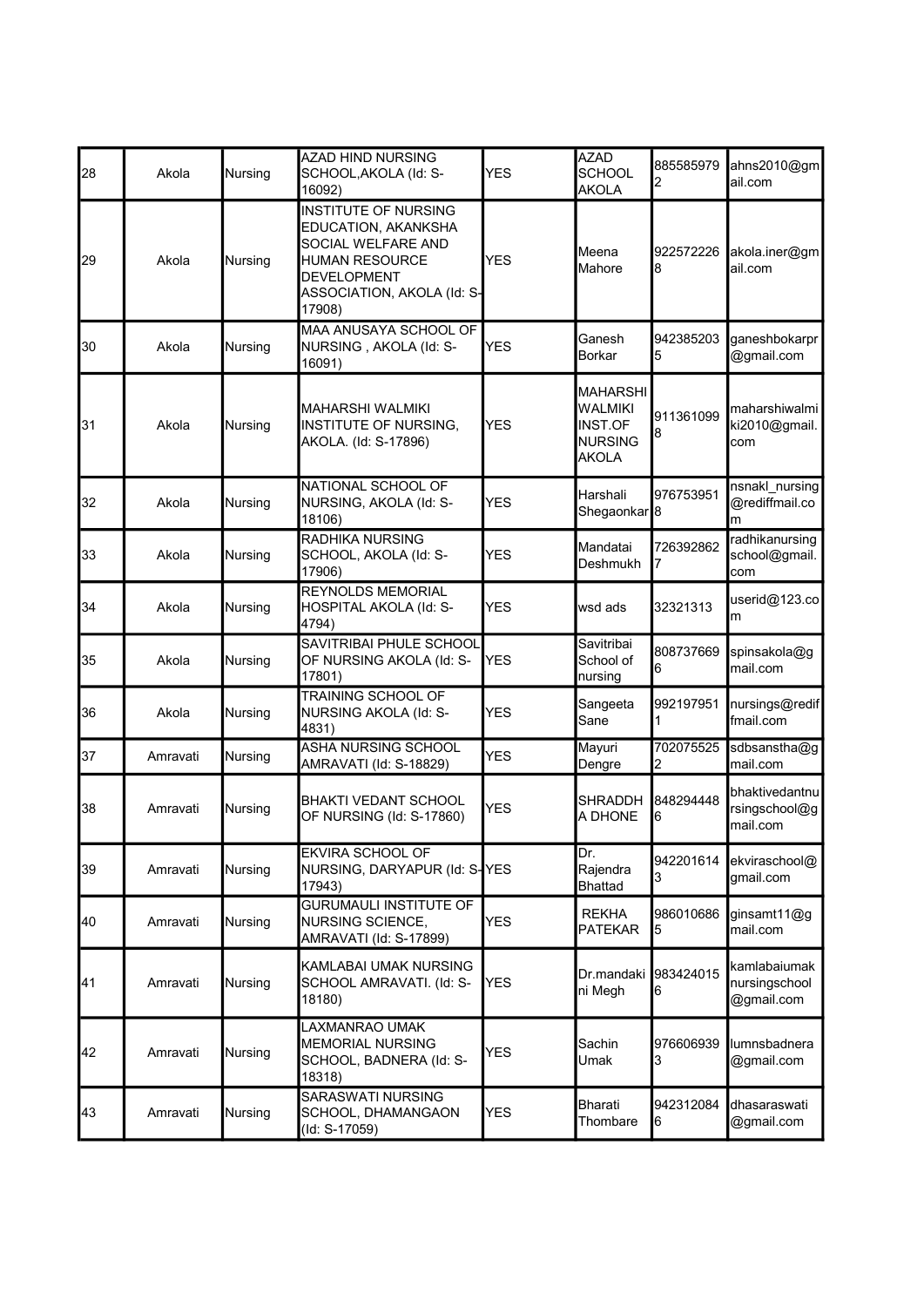| 44 | Amravati   | Nursing        | <b>SARDAR NURSING</b><br>INSTITUTE, AMRAVATI (Id: S-NO<br>17898)                                                                    |            |                                                |                |                                                    |
|----|------------|----------------|-------------------------------------------------------------------------------------------------------------------------------------|------------|------------------------------------------------|----------------|----------------------------------------------------|
| 45 | Amravati   | Nursing        | SATYAM SHIVAM<br>SUNDARAM SHIKSHAN<br>SANSTHAS UTTAMRAO<br>UMAK MEMO. NURSING<br><b>TRAINING SCHOOL</b><br>KAPUSTALNI (Id: S-17061) | <b>YES</b> | <b>VARSHA</b><br><b>ABHYANK</b><br><b>AR</b>   | 932687885      | uunursingscho<br>olkapustalni@<br>gmail.com        |
| 46 | Amravati   | Nursing        | SHRI SANT LAHANUJI<br>MAHARAJ SCHOOL OF<br>NURSING, LOTWADA (Id: S-<br>18273)                                                       | ΝO         |                                                |                |                                                    |
| 47 | Amravati   | <b>Nursing</b> | <b>SMT VASUNDHARABAI</b><br>GHUIKHEDKAR NURSING<br>SCHOOL AMRAVATI (Id: S-<br>17033)                                                | <b>YES</b> | Ulka<br>Wankhade                               | 787543102<br>3 | ulkaw75@gmai<br>l.com                              |
| 48 | Amravati   | Nursing        | <b>VIDARBHA SCHOOL OF</b><br>NURSING CAMP AMRAVATI<br>(Id: S-17160)                                                                 | YES        | Madhu<br><b>Biradar</b>                        | 895677817<br>4 | goudas4u@gm<br>ail.com                             |
| 49 | Aurangabad | Nursing        | AURANGABAD NURSING<br>SCHOOL, AURANGABAD (Id: YES<br>S-17991)                                                                       |            | komal<br>sonawane                              | 901174233<br>2 | dzhesauranga<br>badnursingsch<br>ool@gmail.co<br>m |
| 50 | Aurangabad | Nursing        | DR.DAHIPHALE MEDICAL<br>FOUNDATION TRUST,<br>SCHOOL OF NURSING,<br>AURANGABAD (Id: S-17983)                                         | YES        | Sunil<br>Bendre                                | 952756675      | drdahiphalensg<br>@gmail.com                       |
| 51 | Aurangabad | Nursing        | <b>GANGAPUR NURSING</b><br>SCHOOL (Id: S-19817)                                                                                     | lΝO        |                                                |                |                                                    |
| 52 | Aurangabad | <b>Nursing</b> | GODAVARI NURSING<br><b>SCHOOL OF ANM</b><br>AURANGABAD (Id: S-19813)                                                                | ΝO         |                                                |                |                                                    |
| 53 | Aurangabad | Nursing        | GOGANATH BABA NURSING<br>SCHOOL AURANGABAD (Id:<br>S-17023)                                                                         | <b>YES</b> | <b>ASHISH</b><br><b>RAJPUT</b>                 | 942384090<br>9 | gbssanstha@g<br>mail.com                           |
| 54 | Aurangabad | Nursing        | <b>GRAMIN SHIKSHN</b><br>PRASARAK MANDAL<br>PADMAVATI NURSING<br>SCHOOL (Id: S-18855)                                               | <b>YES</b> | Santosh<br>Salve                               | 986020705      | padmavaticolle<br>ge@gmail.com                     |
| 55 | Aurangabad | Nursing        | HUDCO NURSING SCHOOL<br>(Id: S-18977)                                                                                               | <b>YES</b> | <b>CHANDRA</b><br><b>KANT</b><br><b>JADHAV</b> | 932627515      | hudconursings<br>chool@gmail.c<br>om               |
| 56 | Aurangabad | Nursing        | <b>MAHATMA GANDHI</b><br><b>MISSION'S MEDICAL</b><br>COLLEGE AURANGABAD<br>(Id: S-4782)                                             | NO         |                                                |                |                                                    |
| 57 | Aurangabad | Nursing        | <b>MANIK NURSING</b><br>SCHOOL, AURANGABAD (Id:<br>S-17150)                                                                         | <b>YES</b> | priyanka<br>pathak                             | 787510747<br>4 | maniknursings<br>hool@gmail.co<br>m                |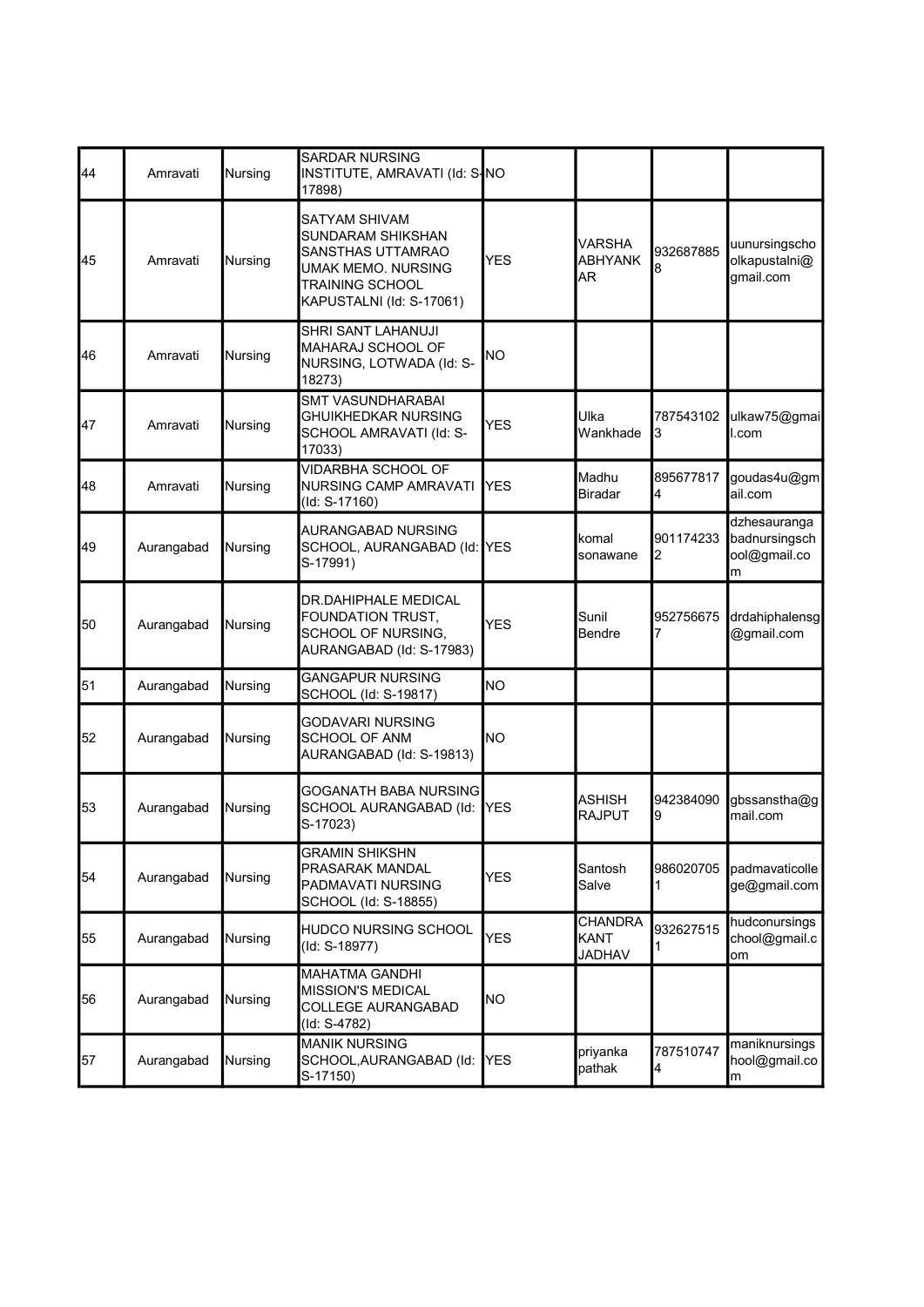| 58 | Aurangabad | Nursing | <b>MATA GIRIJA NURSING</b><br><b>SCHOOL HARSOOL</b><br>AURANGABAD (Id: S-17063)     | <b>YES</b> | <b>HARSHA</b><br><b>HATWAR</b>  | 909640294      | matagirija1010<br>@gmail.com                 |
|----|------------|---------|-------------------------------------------------------------------------------------|------------|---------------------------------|----------------|----------------------------------------------|
| 59 | Aurangabad | Nursing | <b>MGM INSTITUTE OF</b><br>NURSING EDUCATION (Id: S-YES<br>15824)                   |            | Mrs.<br>Prerana<br>Dalvi        | 992369679<br>3 | principalconab<br>ad@gmail.com               |
| 60 | Aurangabad | Nursing | MONICA NURSING SCHOOL<br>(Id: S-17951)                                              | <b>YES</b> | Satish Patil                    | 855290295<br>5 | monicanursing<br>1234@gmail.c<br>om          |
| 61 | Aurangabad | Nursing | NEW NURSING SCHOOL (Id:<br>S-18838)                                                 | <b>YES</b> | <b>SHANKAR</b><br><b>ADSUL</b>  | 904936123<br>4 | newnursingaba<br>d@gmail.com                 |
| 62 | Aurangabad | Nursing | PAITHAN NURSING<br>SCHOOL, (R.A.N.M.) (Id: S-<br>17918)                             | YES        | <b>SANDHYA</b><br><b>ADSUL</b>  | 963795123<br>4 | paithannsg@g<br>mail.com                     |
| 63 | Aurangabad | Nursing | PRABHAVATI NURSING<br>SCHOOL, AURANGABAD (Id:<br>S-17256)                           | YES        | <b>NANDINI</b><br><b>BAGADE</b> | 800789619<br>4 | prabhavatinsgs<br>chool@gmail.c<br>om        |
| 64 | Aurangabad | Nursing | PRIYANKA GANDHI<br>NURSING SCHOOL (Id: S-<br>18161)                                 | <b>NO</b>  |                                 |                |                                              |
| 65 | Aurangabad | Nursing | RAMKRISHNA NURSING<br><b>SCHOOL SILLOD DIST</b><br>AURANGABAD (Id: S-18057)         | <b>NO</b>  |                                 |                |                                              |
| 66 | Aurangabad | Nursing | SAKOLKAR NURSING<br>SCHOOL (Id: S-18178)                                            | <b>YES</b> | <b>BASAVRAJ</b><br>PATIL        | 808740824<br>3 | bp.basavrajpati<br>l@gmail.com               |
| 67 | Aurangabad | Nursing | SAVITRIBAI PHULE<br>NURSING SCHOOL,<br>KANNAD (Id: S-17952)                         | YES        | <b>Babasaheb</b><br>Dange       | 758804494<br>4 | spnsk2014@g<br>mail.com                      |
| 68 | Aurangabad | Nursing | SHAHNAWAZ NURSING<br>SCHOOL, AURANGABAD (Id:<br>S-17903)                            | <b>YES</b> | <b>TAKWALE</b><br><b>ANIL</b>   | 862583211<br>9 | shahnawaznur<br>sing1@gmail.c<br>om          |
| 69 | Aurangabad | Nursing | SHAHU MAHARAJ<br>NURSING, SCHOOL (RANM)<br>(Id: S-18175)                            | <b>YES</b> | <b>BASAVRAJ</b><br><b>PATIL</b> | 808740824<br>3 | bp.basavrajpati<br>l@gmail.com               |
| 70 | Aurangabad | Nursing | SHEETAL NURSING<br>SCHOOL AURANGABAD (Id: NO<br>S-18160)                            |            |                                 |                |                                              |
| 71 | Aurangabad | Nursing | SHIVA TRUST,<br>AURANGABAD NURSING<br>SCHOOL, BHALGAON,<br>AURANGABAD (Id: S-18069) | YES        | Deepak<br>Bhojane               | 775886406<br>0 | aurangabadcoll<br>egeofnursing@<br>gmail.com |
| 72 | Aurangabad | Nursing | SHIVA TRUST,<br>AURANGABAD TRAINING<br>SCHOOL OF NURSING (Id: S-<br>18066)          | YES        | Sandip<br>Kolte                 | 820849731<br>8 | aurangabadcoll<br>egeofnursing@<br>gmail.com |
| 73 | Aurangabad | Nursing | <b>SHRADDHA NURSING</b><br>SCHOOL (Id: S-19818)                                     | NO.        |                                 |                |                                              |
| 74 | Aurangabad | Nursing | SHRI GORAKSHA SCHOOL<br>OF NURSING KHAMGAON<br>(ANM AND GNM) (Id: S-<br>17072)      | YES        | Pallavi Kale                    | 758819698      | sgsnkhamgaon <br>@gmail.com                  |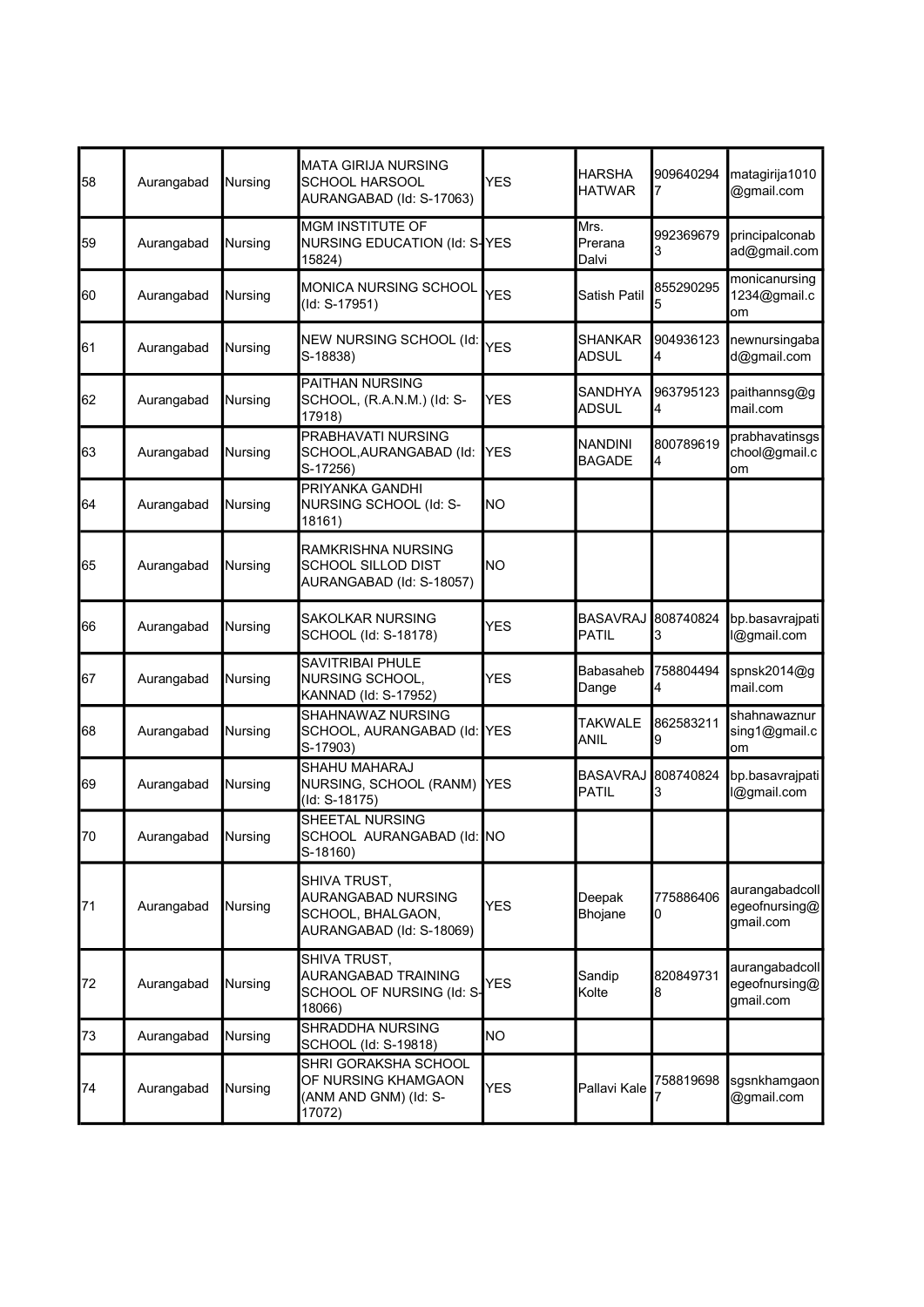| 75 | Aurangabad  | Nursing | SHRI SWAMI SAMARTH<br>NURSING SCHOOL (Id: S-<br>18978)                                                                 | YES        | <b>DNYANES</b><br><b>HWAR</b><br>SABALE                         | 904919587<br>3 | sssamarthnursi<br>ngschool@gm<br>ail.com |
|----|-------------|---------|------------------------------------------------------------------------------------------------------------------------|------------|-----------------------------------------------------------------|----------------|------------------------------------------|
| 76 | Aurangabad  | Nursing | <b>VAIJAPUR NURSING</b><br>SCHOOL AURANGABAD (Id:<br>S-19816)                                                          | INO        |                                                                 |                |                                          |
| 77 | Aurangabad  | Nursing | WALUJ NURSING SCHOOL<br>AURANGABAD (Id: S-19815)                                                                       | <b>YES</b> | <b>DEEPAK</b><br><b>BHOJANE</b>                                 | 775886406<br>0 | waluj.nsg@gm<br>ail.com                  |
| 78 | Aurangabad  | Nursing | YESHWANT INSTITUTE OF<br>NURSING AURANGABAD (Id: YES<br>S-17886)                                                       |            | Izhar Khan                                                      | 997045050      | yeshwantnursi<br>ngranm@gmail<br>.com    |
| 79 | <b>Beed</b> | Nursing | <b>BHARTIYA GRAMIN VIKAS</b><br>SANSTHAS SANSKRUTI<br>NURSING SCHOOL, BEED<br>(Id: S-17156)                            | <b>YES</b> | Jayasinh<br>Chandanshi<br>v                                     | 976327310      | snsbeed2011<br>@gmail.com                |
| 80 | Beed        | Nursing | <b>DHANWANTRI MEDICAL</b><br><b>EDUCATION AND RES</b><br>CENTRES, DR.T.M.DHONDE<br>SCHOOL OF NURSING, (Id:<br>S-17062) | <b>YES</b> | Sonali<br>Athawale                                              | 942316783<br>4 | sonaligaikwad.<br>2.6.87@gmail.<br>com   |
| 81 | Beed        | Nursing | DIPTI AAHER NURSING<br>SCHOOL (Id: S-17788)                                                                            | <b>YES</b> | Rupali<br>Pophale                                               | 779858512<br>0 | principal.diptia<br>her@gamil.co<br>m    |
| 82 | Beed        | Nursing | <b>GANDHI NURSING</b><br>SCHOOL, KADA (Id: S-17425)                                                                    | YES        | Charan<br>Raut                                                  | 942272716<br>4 | drumesh30@y<br>ahoo.in                   |
| 83 | Beed        | Nursing | <b>GANGA INSTITUTE OF</b><br>MEDICAL SCIENCES (Id: S-<br>17787)                                                        | YES        | Usha<br>Kendre                                                  | 776892494<br>8 | principal.ganga<br>a@gmail.com           |
| 84 | Beed        | Nursing | <b>JIJAMATA SCHOOL OF</b><br>NURSING MAJALGAON DIST YES<br>BEED (Id: S-16944)                                          |            | <b>JOTIRAM</b><br><b>JAGTAP</b>                                 | 963768043<br>2 | jsonmajalgaon<br>@gmail.com              |
| 85 | Beed        | Nursing | KAI BABURAO GHULE<br><b>SCHOOL NURSING.</b><br>AMBAJOGAI (Id: S-17989)                                                 | YES        | saiprasad<br>raut                                               | 942001537      | Pravinbhatane<br>7@gmail.com             |
| 86 | Beed        | Nursing | KAMAL NURSING<br>INSTITUTE, KAIJ (Id: S-<br>17953)                                                                     | YES        | <b>RAMKRISH</b><br><b>NA</b><br><b>BABHULG</b><br><b>AONKAR</b> | $\vert$ 1      | 942274474 kamalnursing9<br>21@gmail.com  |
| 87 | Beed        | Nursing | LATE PRAMODJI MAHAJAN<br>RGNM NURSING SCHOOL,<br>AMBAJOGAI (Id: S-17988)                                               | <b>YES</b> | saiprasad<br>raut                                               | 942001537      | pravinbhatane<br>7@gmail.com             |
| 88 | <b>Beed</b> | Nursing | LATE RAGHUNATHRAOJI<br>KENDRE INSTITUTE OF<br>NURSING(GNM), PARALI-<br>VAIJANATH (Id: S-15523)                         | YES        | Sanjay<br>Waghmare                                              | 866871471<br>0 | ajitpratishthan1<br>0@gmail.com          |
| 89 | Beed        | Nursing | LATE RAGHUNATHRAO<br>MUNDE NURSING SCHOOL,<br>AMBAJOGAI (Id: S-15567)                                                  | <b>YES</b> | BHAGWAN<br>KATKADE                                              | 878889003<br>2 | ushatainursing<br>school@gmail.<br>com   |
| 90 | Beed        | Nursing | LOKSEVA NURSING<br>SCHOOL, BEED. (Id: S-17800)                                                                         | YES        | Girish<br>Kamshetty                                             | 916883868<br>6 | loksevanursing<br>beed74@gmail<br>.com   |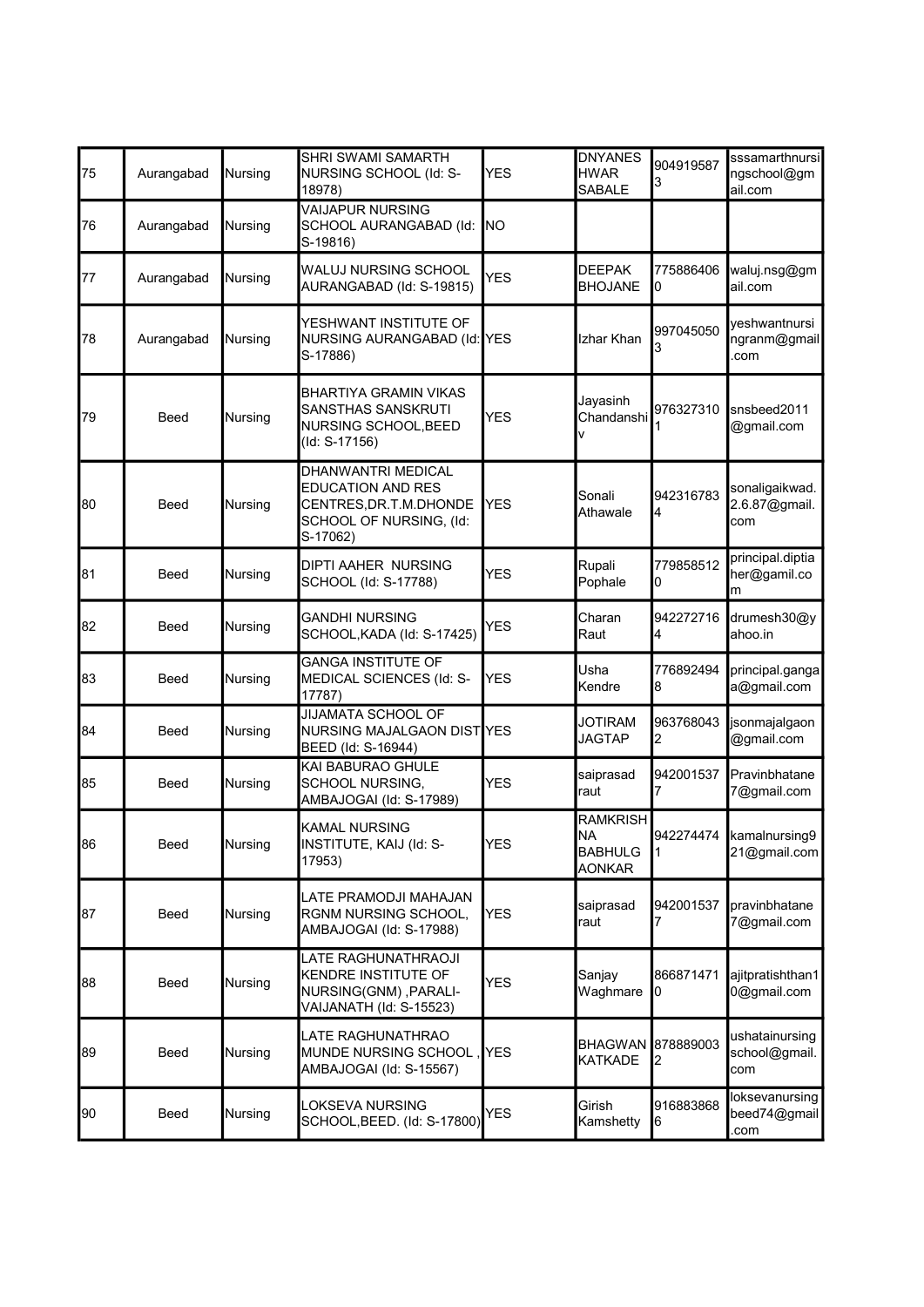| 91  | Beed        | Nursing | <b>MAULI NURSING SCHOOL,</b><br>BEED (Id: S-17760)                                                                                                | <b>YES</b> | Ashwini<br>Giakwad             | 968961194<br>0 | mncbeed@gm<br>ail.com                         |
|-----|-------------|---------|---------------------------------------------------------------------------------------------------------------------------------------------------|------------|--------------------------------|----------------|-----------------------------------------------|
| 92  | Beed        | Nursing | NEW NURSING SCHOOL,<br>BEED (Id: S-17806)                                                                                                         | YES        | Aparna<br>Mahapure             | 839034361<br>6 | jspmnursing@<br>gmail.com                     |
| 93  | Beed        | Nursing | <b>PRAGATI NURSING</b><br>SCHOOL, PATODA (Id: S-<br>17863)                                                                                        | YES        | <b>GIRISH</b><br><b>JABIN</b>  | 885608480<br>8 | pragatinursings<br>chool@gmail.c<br>om        |
| 94  | Beed        | Nursing | PRAJAKTA NURSING<br>SCHOOL, PARLI.V,<br>BEED, MAHARASHTRA (Id: S-<br>16132)                                                                       | YES        | <b>RAMDAS</b><br><b>BADE</b>   | 913013510<br>9 | prajaktanursing<br>@gmail.com                 |
| 95  | Beed        | Nursing | RAMLING VIGHNE NURSING<br>SCHOOL, BEED (Id: S-17909)                                                                                              | <b>YES</b> | Daivashala<br>Sanap            | 952781530<br>3 | yashodamata<br>@gmail.com                     |
| 96  | Beed        | Nursing | RASHTRAMATA JIJAU<br>NURSING SCHOOL (Id: S-<br>17885)                                                                                             | YES        | Ravindra<br>Tote               | 942274213<br>5 | ramraotote@g<br>mail.com                      |
| 97  | Beed        | Nursing | <b>RASHTRA SANT</b><br>PACHLEGAONKAR<br><b>MAHARAJ SHIKSHAN AND</b><br>SEVABHAVI SAMAJIK VIKAS<br>SANSTHA OM NURSING<br>SCHOOL BEED (Id: S-17417) | <b>YES</b> | Shehal<br>Dahiwale             | 942232823      | omnursingscho<br>ol31@gmail.co<br>m           |
| 98  | Beed        | Nursing | RENUKA NURSING SCHOOL<br>(Id: S-17982)                                                                                                            | <b>YES</b> | Seeta<br>kalase                | 942335714<br>5 | nileshugade@<br>gmail.com                     |
| 99  | Beed        | Nursing | <b>SAMARTH NURSING</b><br>SCHOOL, WADWANI (Id: S-<br>17864)                                                                                       | YES        | Govind<br>Malve                | 982299441<br>5 | samarthnursin<br>gschoolwadwa<br>ni@gmail.com |
| 100 | Beed        | Nursing | SCHOOL OF NURSING<br>BEED (Id: S-4806)                                                                                                            | YES        | Sunita<br>Misal                | 940351286      | principalncdhb<br>eed@gmail.co<br>m           |
| 101 | Beed        | Nursing | SCHOOL OF NURSING<br>S.R.T.R. MEDICAL COLLEGE<br>AND HOSPITAL,<br>AMBAJOGAI (Id: S-18176)                                                         | <b>YES</b> | Paveen<br>Siddiqui             | 820878666<br>4 | principasrtrgm<br>cson@gmail.c<br>om          |
| 102 | <b>Beed</b> | Nursing | SHREE VENKATESHA<br><b>NURSING SCHOOL RANM</b><br>(Id: S-17917)                                                                                   | <b>YES</b> | Krantı<br>Hatagale             | 839052700<br>8 | shrivenkatesha<br>nm@gmail.co<br>m            |
| 103 | Beed        | Nursing | SHRI SWAMI VIVEKANAND<br>SCHOOL OF NURSING<br>BEED (Id: S-4820)                                                                                   | YES        | SHRI<br><b>VIVEKANA</b><br>NDA | 942224277<br>0 | ssvsonbeed@<br>gmail.com                      |
| 104 | <b>Beed</b> | Nursing | SOU. RUKHMINI MANOHAR<br><b>MACHALE NURSING</b><br>SCHOOL (Id: S-17840)                                                                           | YES        | Amruta<br>Shirke               | 942298125<br>8 | nagnathgraut<br>@gmail.com                    |
| 105 | Beed        | Nursing | S.S.P.M. NURSING<br>COLLEGE, AASHTI (Id: S-<br>17850)                                                                                             | YES        | <b>AAFRIN</b><br><b>PATHAN</b> | 816931729<br>3 | sspmschoolofn<br>ursinga@gmail<br>.com        |
| 106 | Beed        | Nursing | SWARGIYA INDIRA GANDHI<br>NURSING SCHOOL (Id: S-<br>17884)                                                                                        | <b>YES</b> | Ramrao<br>Tote                 | 940304032<br>7 | ramraotote@g<br>mail.com                      |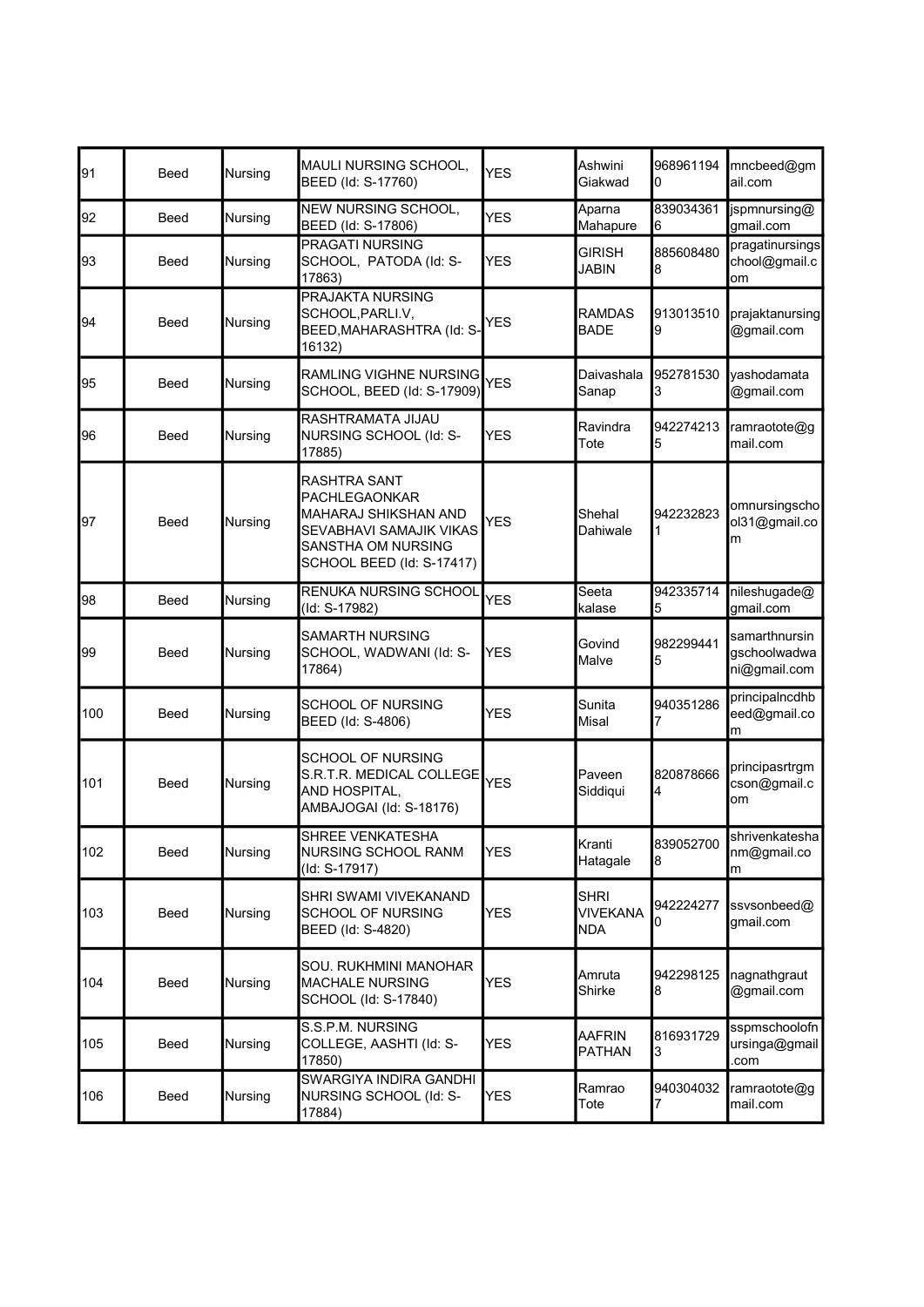| 107 | <b>Beed</b>     | Nursing        | UNIQUE RANM NURSING<br>SCHOOL PARLI V (Id: S-<br>19012)                                                                | YES        | Mr.mohsin<br>pathan                     | 976424293<br>0  | uniqueranm78<br>6@gmail.com                         |
|-----|-----------------|----------------|------------------------------------------------------------------------------------------------------------------------|------------|-----------------------------------------|-----------------|-----------------------------------------------------|
| 108 | Beed            | Nursing        | VAIDYANATH INSTITUTE OF<br>NURSING RGNM (Id: S-<br>17994)                                                              | ΝO         |                                         |                 |                                                     |
| 109 | <b>Beed</b>     | Nursing        | VISHAVBHARTI MAHILA<br>SEVABHAVI MANDALS<br>ANKITA DOUND INSTITUTE<br>OF NURSING GITTA ROAD<br>AMBAJOGAI (Id: S-19130) | <b>YES</b> | <b>Taufik Patel</b>                     | 997025042<br>8  | jalkoteappa@g<br>mail.com                           |
| 110 | Beed            | Nursing        | <b>VISHWAS SAWANT</b><br>NURSING SCHOOL, BEED<br>(Id: S-17802)                                                         | YES        | kathale<br>keshav                       | 899902960<br>8  | vaijukathale21<br>@gmail.com                        |
| 111 | Beed            | Nursing        | VITHAI HOSPITAL AND<br>RESEARCH CENTRE (Id: S-<br>17998)                                                               | <b>YES</b> | akash<br>chavan                         | 883095494<br>9  | vithainursingsc<br>hoolbeed@gm<br>ail.com           |
| 112 | Beed            | Nursing        | YASHWANT NURSING<br>SCHOOL, ASHTI (Id: S-<br>12837)                                                                    | <b>YES</b> | VARSHA<br>THORAT                        | 942224424<br>4  | yashwantmedi<br>calfoundation7<br>007@gmail.co<br>m |
| 113 | <b>Bhandara</b> | Nursing        | AROMIRA SCHOOL OF<br>NURSING (Id: S-15236)                                                                             | <b>YES</b> | AVINASH<br><b>SAKHARE</b>               | 942318796<br>4  | aromiracollege<br>@gmail.com                        |
| 114 | <b>Bhandara</b> | Nursing        | ASHIRWAD NURSING<br>COLLEGE OF ANM SAKOLI<br>(Id: S-17073)                                                             | <b>YES</b> | RANI<br><b>DAGWAR</b>                   | 942362767<br>0  | ashirwadnursin<br>gcollege@gma<br>il.com            |
| 115 | <b>Bhandara</b> | Nursing        | G S NURSING SCHOOL (Id:<br>S-17074)                                                                                    | <b>YES</b> | GIRISH<br>VIRANI                        | 942280145<br>4  | gsnursingbhd<br>@gmail.com                          |
| 116 | <b>Bhandara</b> | Nursing        | NAVYUVA NURSING<br>SCHOOL (Id: S-17080)                                                                                | <b>YES</b> | girish virani                           | 942280145       | nynursingbhd<br>@gmail.com                          |
| 117 | <b>Bhandara</b> | <b>Nursing</b> | SAI NURSING SCHOOL<br>TUMSAR (Id: S-17880)                                                                             | YES        | Kishor<br><b>CHOUDHA</b><br>RI          | 942212946       | sitmr2008@gm<br>ail.com                             |
| 118 | <b>Bhandara</b> | Nursing        | <b>SHARDA NURSING</b><br>SCHOOL, KHANA TUMSAR<br>BHANDARA (Id: S-17954)                                                | <b>YES</b> | sharif khan                             | 992245663<br>ß. | shardanurkhap<br>a@gmail.com                        |
| 119 | <b>Bhandara</b> | Nursing        | <b>SMT SHALINITAI MEGHE</b><br>COLLEGE OF NURSING<br>AND HOSPITAL BHILEWADA<br>BHANDARA (Id: S-18852)                  | <b>YES</b> | <b>SNEHA</b><br>KAITHWAS <sup>1</sup> 5 | 866883052       | anuradha.kene<br>@gmail.com                         |
| 120 | <b>Buldhana</b> | Nursing        | ANANDI SHIKSHAN<br>PRASARAK MANDAL,<br>ANANDI NURSING SCHOOL<br>(Id: S-17932)                                          | <b>YES</b> | Haridas<br>Palve                        | 992348503       | anandinursing.<br>buldana@gmai<br>l.com             |
| 121 | <b>Buldhana</b> | Nursing        | ANURADHA NURSING<br>SCHOOL CHIKHLI (Id: S-<br>17151)                                                                   | <b>YES</b> | SAMUEL<br>JOHN                          | 940448068<br>0  | anuradhanursi<br>ngschool07@g<br>mail.com           |
| 122 | <b>Buldhana</b> | Nursing        | DNYANDEEP NURSING<br>SCHOOL (Id: S-17075)                                                                              | YES        | <b>GIRISH</b><br>VIRANI                 | 942280145<br>4  | dnyandeepnur<br>singbul@gmail<br>com                |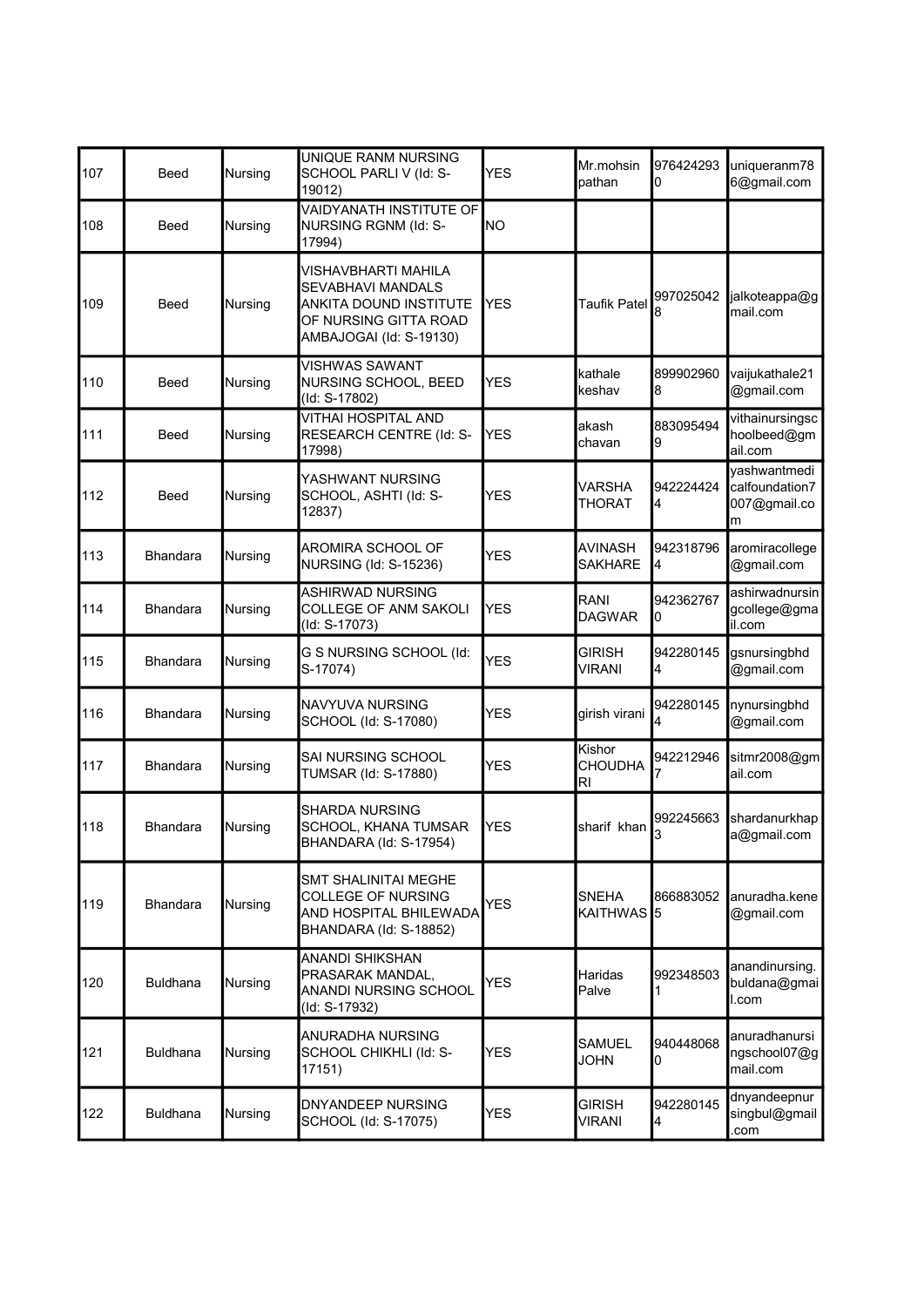| 123 | <b>Buldhana</b> | Nursing        | DR. K. B. MAPARI<br><b>INSTITUTE OF NURSING</b><br>ANM, LONAR (Id: S-17138)                                                                                                                    | <b>YES</b> | Rajesh<br>Gorule                     | 942313089<br>9  | kbm.nursing@<br>gmail.com                  |
|-----|-----------------|----------------|------------------------------------------------------------------------------------------------------------------------------------------------------------------------------------------------|------------|--------------------------------------|-----------------|--------------------------------------------|
| 124 | <b>Buldhana</b> | Nursing        | <b>HARSH SCHOOL OF</b><br><b>NURSING SUTALA (BU)</b><br>KHAMGAON (Id: S-17154)                                                                                                                 | <b>YES</b> | JANARADH 772082650<br><b>AN HEND</b> | 3               | harshschoolofn<br>ursing@gmail.<br>com     |
| 125 | <b>Buldhana</b> | Nursing        | INDIRA BAHUUDDESHIYA<br>SHIKSHAN SANSTHS<br><b>SCHOOL OF NURSING</b><br><b>BELAD MALKAPUR DIST</b><br>BULDANA- (Id: S-17786)                                                                   | <b>YES</b> | <b>ANIL</b><br><b>EKADE</b>          | 963725097       | anmschoolmal<br>kapur@rediffm<br>ail.com   |
| 126 | <b>Buldhana</b> | Nursing        | INDIRA BAHUUDDESHIYA<br>SHIKSHAN SANSTHS<br>SCHOOL OF NURSING<br>SAGWAN BULDANA (Id: S-<br>17796)                                                                                              | <b>YES</b> | BALASAHE 956147726<br><b>B GHULE</b> | 1               | anmschoolbuld<br>ana@rediffmail<br>com     |
| 127 | <b>Buldhana</b> | Nursing        | <b>JIJAMATA SCHOOL OF</b><br>NURSING (Id: S-17955)                                                                                                                                             | <b>YES</b> | KALYANI<br><b>GAIKWAD</b>            | 997594732<br>10 | kalyanigaikwad<br>93@gmail.com             |
| 128 | <b>Buldhana</b> | Nursing        | KALASKAR NURSING<br>INSTITUTE (Id: S-17847)                                                                                                                                                    | <b>YES</b> | <b>IRSHAD</b><br>MK                  | 937216391<br>10 | kalaskarnursin<br>ginstitute@gm<br>ail.com |
| 129 | <b>Buldhana</b> | Nursing        | LATE BHASKARARAV<br>SHINGNE KRIDA VA<br>SHIKSHAN PRASARK<br>SANSTHA LATE VIJAY<br>MAKHAMALE INSTITUTE OF<br>RGNM SCHOOL MAKALPUR<br>PANGRA TQ SINDKHED<br>RAJA DIST BULDHANA (Id: S-<br>19814) | <b>YES</b> | <b>DIPAK</b><br><b>KHANDAR</b><br>E  | 758856966<br>8  | TEJALASSOCI<br>ATE17@GMAI<br>L.COM         |
| 130 | <b>Buldhana</b> | <b>Nursing</b> | MAHATMA JYOTIBA PHULE<br>BAHU.SHIKSHAN<br><b>SANSTHAS NURSING</b><br>SCHOOL, SASILANI NAGAR,<br>CHIKHALI (Id: S-17849)                                                                         | <b>YES</b> | Taee<br>Jadhao                       | 992354522<br>2  | mnursing@redi<br>ffmail.com                |
| 131 | <b>Buldhana</b> | Nursing        | MOTHER TERESA SCHOOL<br>OF NURSING BULDANA (Id:<br>S-17835)                                                                                                                                    | <b>YES</b> | Mr. ATUL<br><b>KHAPKE</b>            | 16              | 976673119 atulkhapke199<br>2@gmail.com     |
| 132 | <b>Buldhana</b> | Nursing        | ONENESS SCHOOL OF<br>NURSING, (YELGAON)<br><b>BULDANA (Id: S-18164)</b>                                                                                                                        | <b>YES</b> | akash<br>wankhede                    | 703030630<br>6  | oneness8616b<br>@rediffmai.co<br>m         |
| 133 | <b>Buldhana</b> | Nursing        | PAINGANGA INSTITUTE OF<br>NURSING YELGAON (Id: S-<br>18016)                                                                                                                                    | YES        | <b>Bibee</b><br>Hiriwale             | 985005601<br>3  | painganganursi<br>ng2018@gmail<br>.com     |
| 134 | <b>Buldhana</b> | Nursing        | VASANTPRABHA SCHOOL<br>OF NURSING, BULDHANA<br>(ld: S-17805)                                                                                                                                   | <b>YES</b> | <b>SUNILKUM</b><br>AR.<br>CHAVAN     | 808770407<br>9  | vasantprabhac<br>on2017@gmail<br>.com      |
| 135 | Chandrapur      | Nursing        | DEONIL SCHOOL OF<br>NURSING (Id: S-17426)                                                                                                                                                      | <b>YES</b> | Bhavana<br>Maraskule                 | 940454987<br>5  | maheshdeonil<br>@rediffmail.co<br>m        |
| 136 | Chandrapur      | Nursing        | <b>JIJAMATA INSTITUTE OF</b><br>NURSING BHADRAWATI (Id:<br>S-17058)                                                                                                                            | <b>YES</b> | <b>RAMDAS</b><br><b>BHISADE</b>      | 942214141<br>6  | bhisade.sunil<br>@gmail.com                |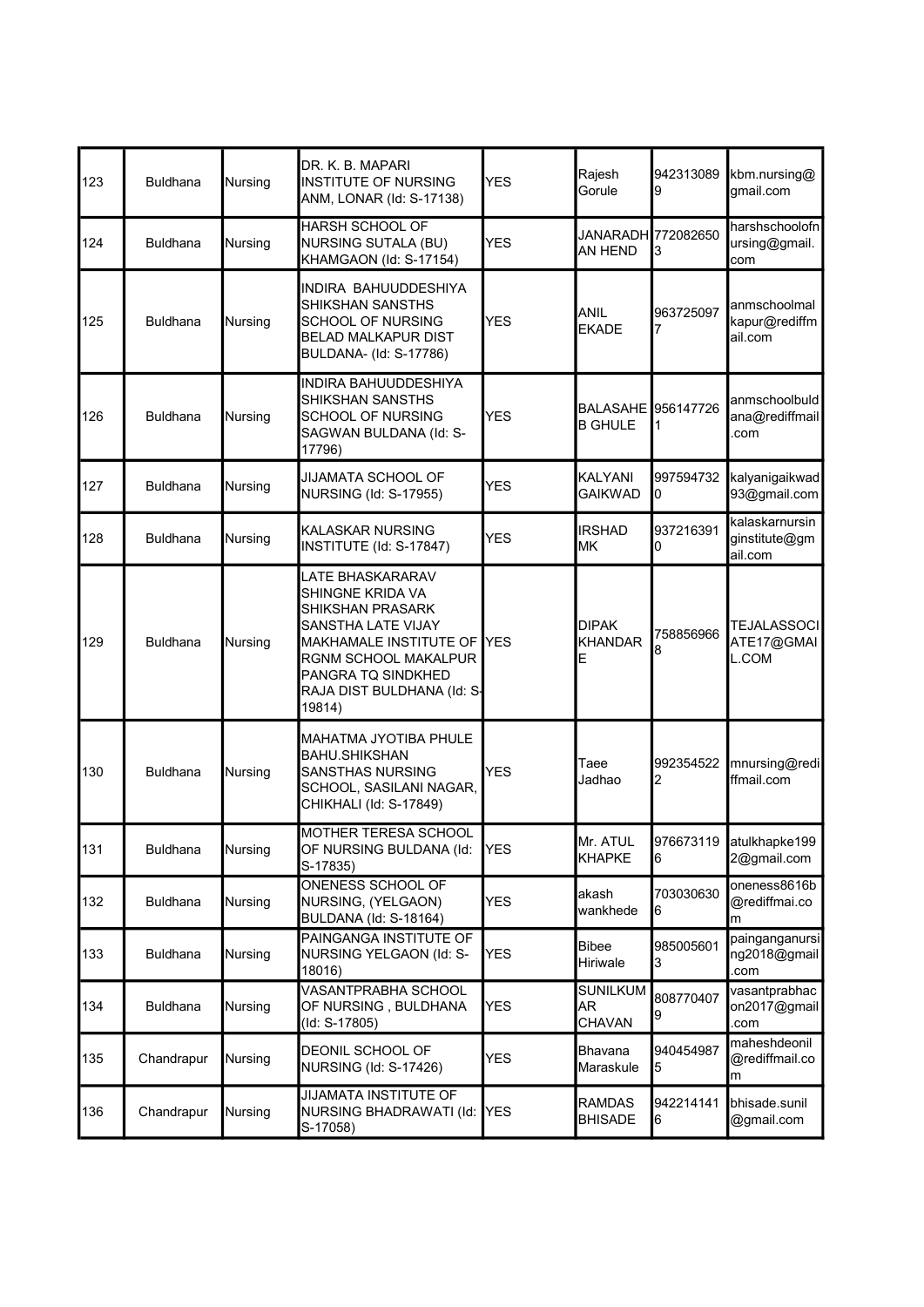| 137 | Chandrapur   | Nursing | KALYAN INSTITUTE OF<br>NURSING EDUCATION (Id: S-YES<br>15572)                                                |              | Pooja Gitte                    | 967954326      | kalyaninfant@<br>gmail.com                 |
|-----|--------------|---------|--------------------------------------------------------------------------------------------------------------|--------------|--------------------------------|----------------|--------------------------------------------|
| 138 | Chandrapur   | Nursing | <b>MOTHER TERESA</b><br><b>MEMORIAL NURSING</b><br><b>ACADEMY BALLARPUR (Id:</b><br>S-17956)                 | <b>YES</b>   | <b>SONALI</b><br><b>WASE</b>   | 976683312<br>3 | mtmna 2010@<br>yahoo.com                   |
| 139 | Chandrapur   | Nursing | <b>NURSING SCHOOL</b><br><b>GENERAL HOSPITAL,</b><br>CHANDRAPUR (Id: S-12824)                                | <b>YES</b>   | Megha<br>Kulsange              | 997522410      | nurofficercha@<br>gmail.com                |
| 140 | Chandrapur   | Nursing | RASHTRIYA NURSING<br>SCHOL (Id: S-16349)                                                                     | <b>YES</b>   | Aliyan<br>chaush               | 901116176<br>0 | rashtriyanursin<br>g@rediffmail.c<br>lom   |
| 141 | Chandrapur   | Nursing | SANT GAJANAN MAHARAJ<br><b>NURSING SCHOOL</b><br>SINDEWAHI TAH<br>SINDEWAHI DIST<br>CHANDRAPUR (Id: S-17257) | <b>YES</b>   | shubhangi<br>meshram           | 942195571<br>5 | sgmns2011@g<br>mail.com                    |
| 142 | <b>Dhule</b> | Nursing | D.S.NURSING SCHOOL (Id:<br>S-17916)                                                                          | <b>YES</b>   | <b>RUPESH</b><br><b>BADHAN</b> | 762056645<br>2 | dsnursingscho<br>ol11@gmail.co<br>m        |
| 143 | <b>Dhule</b> | Nursing | KIRAN NURSING SCHOOL<br>(Id: S-18179)                                                                        | <b>YES</b>   | <b>NALINI</b><br><b>JADHAV</b> | 942153512<br>4 | kirannursing20<br>10@gmail.com             |
| 144 | <b>Dhule</b> | Nursing | NANDA AAI BAHU<br><b>UDDESHIY MAHILA</b><br>MANDALS, NURSING<br>TRAINING CENTER (Id: S-<br>18015)            | <b>YES</b>   | nitin pawar                    | 986051290<br>3 | nitin.pwr77@g<br>mail.com                  |
| 145 | Dhule        | Nursing | RAJANI SMRUTI NURSING<br>SCHOOL, DHULE (Id: S-<br>12828)                                                     | YES          | Manuja                         | 942279330<br>8 | rajanisns2007<br>@gmail.com                |
| 146 | <b>Dhule</b> | Nursing | <b>SAROJINI NURSING</b><br>SCHOOL (Id: S-17930)                                                              | <b>YES</b>   | <b>AJITH</b><br><b>MADHU</b>   | 996902454<br>5 | sarojinicollege<br>ofnursing@gm<br>ail.com |
| 147 | <b>Dhule</b> | Nursing | SAU. R. G. MALI NURSING<br>SCHOOL (Id: S-18107)                                                              | YES          | <b>KALPANA</b><br><b>MALI</b>  | 965703526<br>9 | rgmalinursing2<br>010@gmail.co<br>m        |
| 148 | <b>Dhule</b> | Nursing | TRAINING SCHOOL OF<br>NURSING DHULE (Id: S-<br>4832)                                                         | YES          | Swati<br>Kulkarni              | 942251185      | tcdhule@gmail<br>.com                      |
| 149 | Gadchiroli   | Nursing | NAVJEEVAN NURSING<br>SCHOOL CHAMORSHI DIST.<br>GADCHIROLI (Id: S-15487)                                      | <b>I</b> YES | Lata<br>Govardhan              | 955244824<br>0 | navjeevannursi<br>ngschool@gm<br>ail.com   |
| 150 | Gadchiroli   | Nursing | SHRI SAI SCHOOL OF<br><b>NURSING ARMORI,</b><br>GADCHIROL (Id: S-17861)                                      | YES          | DR AMIT<br>SALVE               | 777394538<br>8 | amt.salve@red<br>iffmail.com               |
| 151 | Gondia       | Nursing | <b>ASHWINI NURSING</b><br>TRAINING SCHOOL (Id: S-<br>18185)                                                  | YES          | Sameer<br>Bankar               | 973042478<br>1 | ashwininursing<br>01@gmail.com             |
| 152 | Gondia       | Nursing | <b>GONDIA CITY INSTITUTE OF</b><br>NURSING AND<br>PARAMEDICAL SCIENCES<br>(Id: S-17794)                      | YES          | SANJAY<br><b>BHARDWA</b><br>J  | 899969973<br>5 | nbdgsociety@<br>gmail.com                  |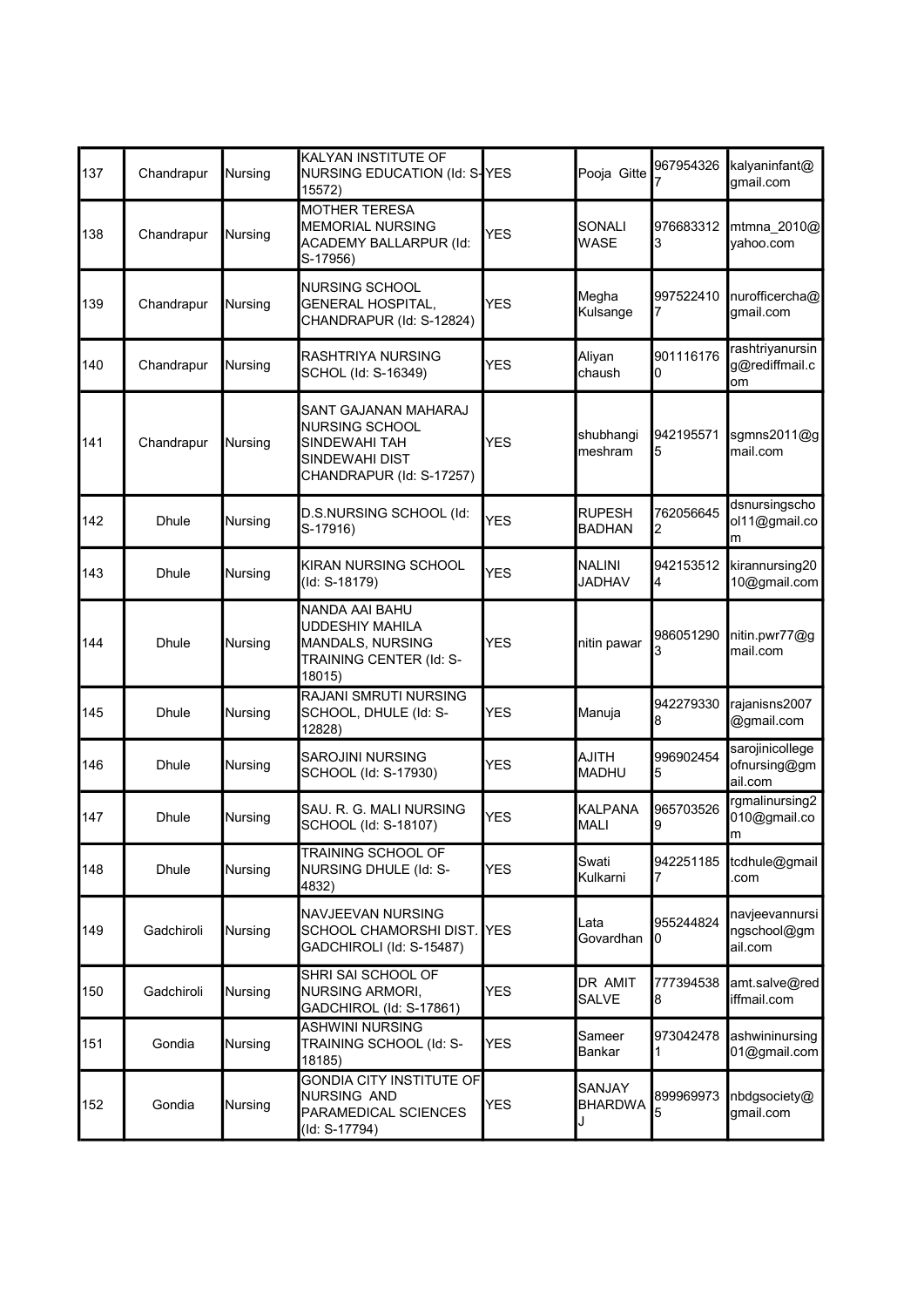| 153 | Gondia  | Nursing | <b>GONDIA NURSING</b><br>COLLEGE (Id: S-17958)                                                       | YES        | Rohit<br>Bankar                        | 702080771       | gondianursing<br>@gmail.com                |
|-----|---------|---------|------------------------------------------------------------------------------------------------------|------------|----------------------------------------|-----------------|--------------------------------------------|
| 154 | Gondia  | Nursing | <b>HEALTH CARE NURSING</b><br>SCHOOL AAMGAO (Id: S-<br>18826)                                        | <b>YES</b> | Pallavi<br>Kardbhajan<br>de            | 932541684       | sdbsanstha@g<br>mail.com                   |
| 155 | Gondia  | Nursing | KAMALTAI BUDHE NURSING<br>SCHOOL (Id: S-18170)                                                       | <b>YES</b> | <b>ROHIT</b><br><b>BANKAR</b>          | 702080771       | kbudhensgsch<br>ool@gmail.co<br>m          |
| 156 | Gondia  | Nursing | RADHABAI BAHEKAR<br>NURSING SCHOOL, GONDIA<br>(Id: S-18060)                                          | IYES       | satish<br>nagireddy                    | 787992233       | sggvss@yahoo<br>.co.in                     |
| 157 | Gondia  | Nursing | <b>S.CHANDRA GIRLS</b><br>NURSING COLLEGE (Id: S-<br>17791)                                          | <b>YES</b> | Pratik<br>Tawade                       | 787557504<br>2  | pratik.tawade1<br>993@gmail.co<br>m        |
| 158 | Gondia  | Nursing | <b>S.CHANDRA NURSING</b><br>SCHOOL, AMGAON (Id: S-<br>18177)                                         | <b>YES</b> | Ashok Naik                             | 976471419       | hemkrushnakat<br>hane87@gmail<br>.com      |
| 159 | Gondia  | Nursing | SCHOOL OF NURSING.<br>K.T.S.GENERAL HOSPITAL,<br>GONDIA (Id: S-18272)                                | <b>YES</b> | Vidyadevi<br>Shahare                   | 758865115<br>2  | nsgschoolgond<br>ia@rediffmail.c<br>om     |
| 160 | Gondia  | Nursing | SHRI DATTATRAYA<br>PRABHU BAHU, SHIKSHAN<br>SANSTHA, SHREE DATTA<br>NURSING SCHOOL (Id: S-<br>17836) | <b>YES</b> | <b>MEENAKS</b><br>HI<br><b>MESHRAM</b> | 940553666<br>3  | sdnstirora@gm<br>ail.com                   |
| 161 | Gondia  | Nursing | S M NURSING SCHOOL (Id:<br>S-18827)                                                                  | <b>YES</b> | Poornima<br>Dhenge                     | 937055684<br>18 | sdbsanstha@g<br>mail.com                   |
| 162 | Gondia  | Nursing | SMT. GUNMALA JAIN<br><b>CHARITABLE TRUST</b><br>INSTITUTE OF NURSING<br>EDUCATION (Id: S-18061)      | YES        | PRATIMA<br>BHAGAT                      | 992371772<br>3  | jainnursingsch<br>ool@gmail.co<br>m        |
| 163 | Gondia  | Nursing | SMT.LAXMIBAI CHANDEKAR<br>NURSING SCHOOL,<br>GOREGAON (Id: S-17957)                                  | <b>YES</b> | RAVIKUMA 860568505<br>R GUJIHAL        | 1               | laxmibaichand<br>ekarnursing@g<br>mail.com |
| 164 | Gondia  | Nursing | S.R.V. NURSING COLLEGE,<br>DAWAKI (Id: S-18173)                                                      | YES        | <b>RAHUL</b><br><b>BANKAR</b>          | 1               | 702080771 srvnursing01@<br>gmail.com       |
| 165 | Hingoli | Nursing | <b>INDIRA GANDHI NURSING</b><br>SCHOOL, BASMAT<br>TQ.BASMAT DIST. HINGOLI<br>(Id: S-18108)           | <b>YES</b> | Ramesh<br>Manwate                      | 901169235<br>7  | manwaterames<br>h@gmail.com                |
| 166 | Hingoli | Nursing | JAI HIND NURSING SCHOOL<br><b>HINGOLI (Id: S-17790)</b>                                              | <b>YES</b> | Taslim<br>Shaikh                       | 986091487<br>0  | jaihindhingoli1<br>977@gmail.co<br>m       |
| 167 | Hingoli | Nursing | LATE S D MASKE SCHOOL<br>OF NURSING HINGOLI (Id: S-YES<br>19008)                                     |            | Akhil<br>maske                         | 703821140<br>5  | subhadra.nursi<br>ng@yahoo.co<br>m         |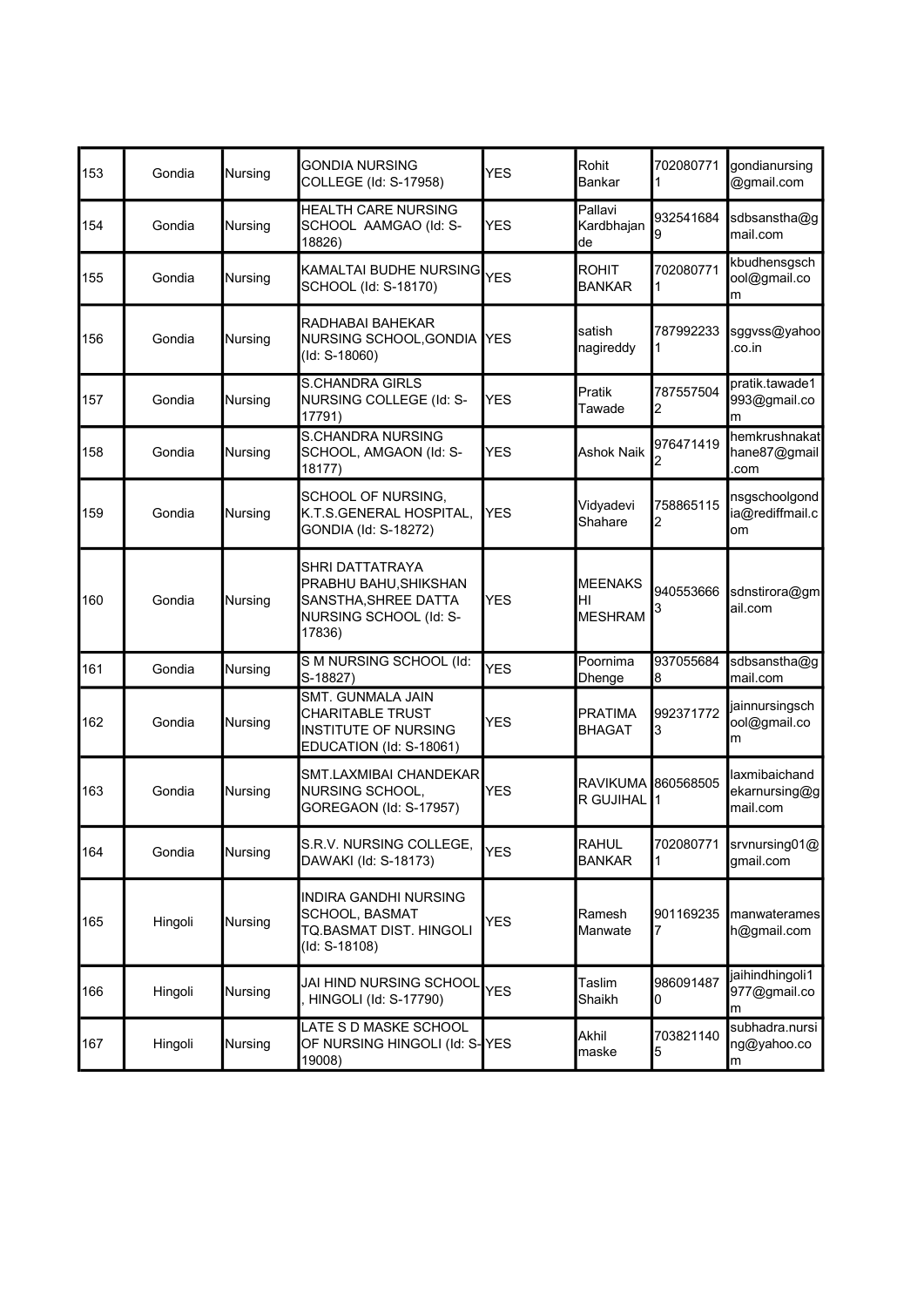| 168 | Hingoli  | Nursing | SHRAVANI INSTITUTE OF<br>NURSING, BASMAT (Id: S-<br>17862)                                            | <b>YES</b> | Syama<br>Sasidharan<br>Sasidharan                               | 976379933<br>3  | matoshrisevab<br>havimandal@g<br>mail.com |
|-----|----------|---------|-------------------------------------------------------------------------------------------------------|------------|-----------------------------------------------------------------|-----------------|-------------------------------------------|
| 169 | Hingoli  | Nursing | V.B.N. NURSING SCHOOL<br>(ld: S-17789)                                                                | <b>YES</b> | Kanchan<br>Bagate                                               | 776703008<br>0  | vbn.nursingsch<br>ool@gmail.co<br>m       |
| 170 | Jalgaon  | Nursing | CIVIL HOSPITAL SCHOOL<br>OF NURSING JALGAON (Id:<br>S-4741)                                           | <b>YES</b> | Pranita<br>Gaikwad                                              | 942314916       | tcnurjal@rediff<br>mail.com               |
| 171 | Jalgaon  | Nursing | <b>KHANDESH NURSING</b><br>INSTITUTE (Id: S-17079)                                                    | <b>YES</b> | <b>GIRISH</b><br><b>VIRANI</b>                                  | 942280145<br>4  | khandeshnsgin<br>stitute@gmail.<br>com    |
| 172 | Jalgaon  | Nursing | SCHOOL OF NURSING,<br><b>BHAGINI MANDAL,</b><br>DHANGAR (Id: S-17842)                                 | <b>YES</b> | <b>PRASANN</b><br>A<br>GUJARATH <sup>1</sup> 9                  | 982260977       | nursingchopda<br>@yahoo.in                |
| 173 | Jalna    | Nursing | ARJUN SCHOOL OF<br>NURSING, JALNA (Id: S-<br>17934)                                                   | YES        | <b>MALINI</b><br><b>BATTISE</b>                                 | 869828353<br>5  | arjunschoolofn<br>ursing@gmail.<br>com    |
| 174 | Jalna    | Nursing | JAI AMBE SCHOOL OF<br><b>NURSING AMBAD TQ-</b><br>AMBAD, DIST-<br>JALNA(MAHARASHTRA) (Id:<br>S-17147) | <b>YES</b> | <b>MAHAMAL</b><br>LAPPA<br>PADASALA<br>GI                       | 862500830<br>IО | mallupadasala<br>gi@gmail.com             |
| 175 | Jalna    | Nursing | JALNA NURSING SCHOOL<br>(Id: S-18163)                                                                 | <b>NO</b>  |                                                                 |                 |                                           |
| 176 | Jalna    | Nursing | <b>MATHSYODARI NURSING</b><br>SCHOOL, AMBAD TQ-AMBAD<br>DIST-<br>JALNA(MAHARASHTRA) (Id:<br>S-17144)  | <b>YES</b> | <b>MAHAMAL</b><br><b>LAPPA</b><br>PADASALA <sup>1</sup> 0<br>GI | 862500830       | mallupadasala<br>gi@gmail.com             |
| 177 | Jalna    | Nursing | <b>SCHOOL OF NURSING</b><br>JALNA (Id: S-4809)                                                        | <b>YES</b> | <b>ESTHER</b><br><b>NAVGIRE</b>                                 | 992389217<br>3  | esthernavgire3<br>1@gmail.com             |
| 178 | Jalna    | Nursing | SHRI SAI NURSING<br>SCHOOL, JALNA (Id: S-<br>17980)                                                   | YES        | <b>MAYURI</b><br>GORE                                           | 989063588       | saianm2013@<br>gmail.com                  |
| 179 | Jalna    | Nursing | VASANTRAO NAIK SCHOOL<br>OF NURSING, JALNA. (Id: S-<br>17263)                                         | <b>YES</b> | Kodeeswar<br>a Pandiyan                                         | 959556603       | vnspmj_ion@r<br>ediffmail.com             |
| 180 | Kolhapur | Nursing | APEX NURSING SCHOOL<br>KOLHAPUR (Id: S-16100)                                                         | <b>YES</b> | <b>MANPREE</b><br>T SINGH<br><b>JOHAR</b>                       | 982318999<br>4  | apexnursingsc<br>hool2015@gm<br>ail.com   |
| 181 | Kolhapur | Nursing | CHATARPATI PRAMILE<br>RAJE GENERAL HOSPITAL<br>KOLHAPUR (Id: S-4740)                                  | YES        | babymaria<br>m momin                                            | 997525188<br>4  | babymariamm<br>omin@gmail.c<br>om         |
| 182 | Kolhapur | Nursing | DR J J MAGDUM SCHOOL<br>OF NURSING KOLHAPUR<br>(Id: S-4746)                                           | YES        | <b>MEHARUN</b><br><b>NISA</b><br><b>MOMIN</b>                   | 982267444<br>8  | drjjmagdumine<br>@yahoo.in                |
| 183 | Kolhapur | Nursing | D Y PATIL INSTITUTE OF<br><b>NURSING EDUCATION</b><br>KOLHAPUR (Id: S-4743)                           | YES        | Suchitrarani<br>Rathod                                          | 992320199<br>8  | suresh_akkole<br>@yahoo.co.in             |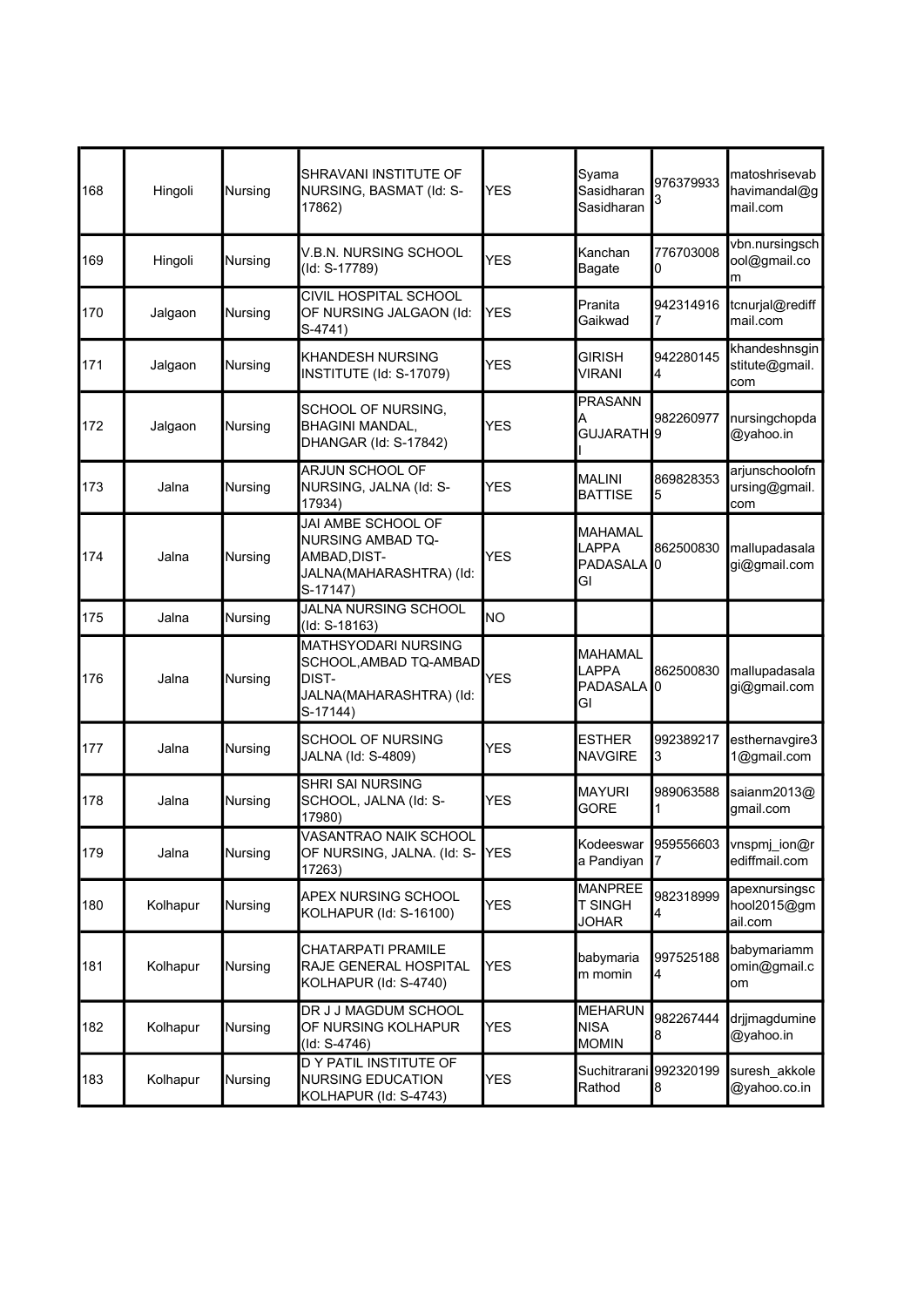| 184 | Kolhapur | Nursing | FLORENCE SCHOOL OF<br>NURSING, MAHAGAON (Id:<br>S-17883)                                                        | <b>YES</b> | Sujata<br>Shewale                            | 955221175<br>5 | florenceson200<br>6@gmail.com              |
|-----|----------|---------|-----------------------------------------------------------------------------------------------------------------|------------|----------------------------------------------|----------------|--------------------------------------------|
| 185 | Kolhapur | Nursing | LATE SOU ROSHANBI<br>SHAMANJI NURSING<br>SCHOOL (Id: S-16123)                                                   | <b>YES</b> | Riyaj<br>Shamanji                            | 976774584<br>2 | rsnschool@gm<br>ail.com                    |
| 186 | Kolhapur | Nursing | SANJEEVANI<br><b>MULTIPURPOSE</b><br>FOUNDATION DR DEEPAK<br>PATIL NURSING INSTITUTE<br>BORPADALE (Id: S-18835) | <b>YES</b> | <b>Noel David</b>                            | 832929222<br>9 | dr.deepakpatiln<br>i@gmail.com             |
| 187 | Kolhapur | Nursing | SANT GAJANAN MAHARAJ<br>SCHOOL OF NURSING (Id: S-YES<br>17881)                                                  |            | sudheendra<br>javali                         | 772009991<br>4 | sgmsnchinche<br>wadi@gmail.co<br>m         |
| 188 | Kolhapur | Nursing | SARASWATI NURSING<br>INSTITUTE, KOLHAPUR (Id:<br>S-12818)                                                       | YES        | saraswati<br>institute                       |                | saraswatinsg.i<br>nstitute@gmail<br>.com   |
| 189 | Kolhapur | Nursing | SAU JEBELINA NURSING<br>SCHOOL GARGOTI (Id: S-<br>15819)                                                        | <b>YES</b> | <b>DEVRAJ</b><br><b>BARDESK</b><br><b>AR</b> | 904963691<br>9 | mbesnsg@gm<br>ail.com                      |
| 190 | Kolhapur | Nursing | SAVITRIBAI PHULE<br>COLLEGE OF NURSING (Id:<br>S-17970)                                                         | lno        |                                              |                |                                            |
| 191 | Kolhapur | Nursing | SCHOOL OF NURSING,<br>LATE KEDARI REDEKAR<br>SHIKSHAN SANSTHA (Id: S-<br>17797)                                 | <b>YES</b> | Anjana<br>Redekar                            | 860059288<br>2 | krnsgad@gmai<br>l.com                      |
| 192 | Kolhapur | Nursing | SHRI BHAIRAVANATH<br>SHIKSHAN SANSTHA, SHRI<br><b>BHAIRAVNATH NURSING</b><br>SCHOOL (Id: S-17060)               | <b>YES</b> | <b>Aniket Kale</b>                           | 866880120<br>9 | crown28aniket<br>@gmail.com                |
| 193 | Kolhapur | Nursing | <b>SHRI SIDDHI NURSING</b><br>SCHOOL MURGUD TAL-<br>KAGAL DIST-KOLHAPUR (Id:<br>S-17971)                        | <b>YES</b> | Vinayak<br>Sambrekar                         | 996431795<br>0 | shrisiddhimurg<br>ud@gmail.com             |
| 194 | Kolhapur | Nursing | WESTERN MAHARASHTRA<br>NURSING SCHOOL,<br>TILWANI (Id: S-17765)                                                 | <b>YES</b> | <b>SHILPA</b><br><b>SHINDE</b>               | 985011297<br>2 | western.mh.nu<br>rsingschool@g<br>mail.com |
| 195 | Kolhapur | Nursing | YASHWANT NURSING<br>INSTITUTE, KODOLI (Id: S-<br>15878)                                                         | <b>YES</b> | <b>GRACE</b><br><b>GAIKWAD</b>               | 997054464      | ynikodoli2011<br>@gmail.com                |
| 196 | Kolhapur | Nursing | Y.D. MANE INSTITUTE OF<br>NURSING, KAGAL. (Id: S-<br>17798)                                                     | <b>YES</b> | Sarojini<br>Dhanwade                         | 951180240<br>8 | ydmane.kagal<br>@gmail.com                 |
| 197 | Latur    | Nursing | <b>ARMAN NURSING</b><br>SCHOOL, SHIRUR<br>ANANTPAL DIST.LATUR (Id:<br>S-17984)                                  | YES        | <b>KASIM</b><br><b>SHAIKH</b>                | 973060806<br>0 | armannursing<br>@gmail.com                 |
| 198 | Latur    | Nursing | <b>BAL VIKAS MAHILA</b><br>MANDALS SCHOOL OF<br>NURSING (Id: S-18823)                                           | <b>YES</b> | Prashant<br>Paralakar                        | 976621507<br>0 | p_paralkar@ya<br>hoo.com                   |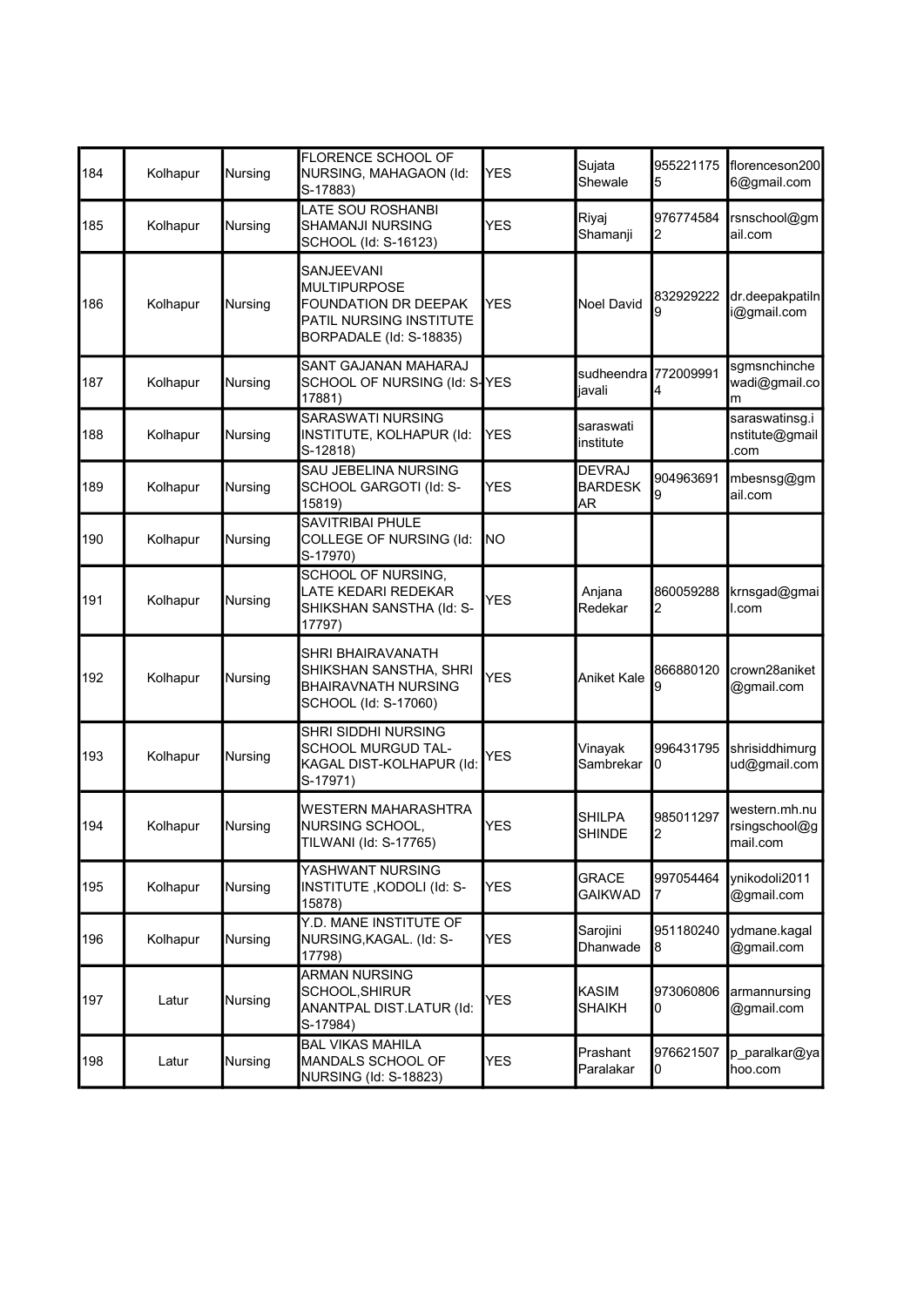| 199 | Latur | Nursing        | DAGADOJIRAO PATIL<br>NURSING COLLEGE<br>JALKOT TQ JALKOT DIST<br>LATUR (Id: S-18837)       | <b>YES</b> | <b>PRIYANKA</b><br><b>GHULE</b>               | 976740555<br>5  | dpnsjalkot99@<br>qmail.com                |
|-----|-------|----------------|--------------------------------------------------------------------------------------------|------------|-----------------------------------------------|-----------------|-------------------------------------------|
| 200 | Latur | Nursing        | DAYEE INSTITUTE OF<br>NURSING, LATUR (Id: S-<br>17891)                                     | <b>YES</b> | Mahesh<br>Chate                               | 985076909       | dayeeinstituteo<br>fnursing@gmai<br>I.com |
| 201 | Latur | Nursing        | FLORENCE SCHOOL OF<br>NURSING, LATUR (Id: S-<br>17819)                                     | <b>YES</b> | Jyothi N                                      | 966549966<br>g  | jyothi2711@g<br>mail.com                  |
| 202 | Latur | Nursing        | <b>INDIRA GANDHI NURSING</b><br>SCHOOL LATUR (Id: S-<br>16112)                             | <b>YES</b> | <b>JAYANT</b><br><b>KAKNATE</b>               | 963733501<br>3  | ignsl174@gma<br>il.com                    |
| 203 | Latur | <b>Nursing</b> | <b>JAWALGE NURSING</b><br>SCHOOL LATUR (Id: S-<br>18191)                                   | <b>YES</b> | <b>PRIYANKA</b><br><b>GAIKWAD</b>             | 992392103<br>3  | jawalgenursing<br>school@gmail.<br>com    |
| 204 | Latur | <b>Nursing</b> | <b>JIJAMATA NURSING</b><br>SCHOOL, LATUR (Id: S-<br>16111)                                 | <b>YES</b> | <b>MANAVEN</b><br><b>DRA</b><br><b>KENDRE</b> | 942265630<br>3  | jnslatur@gmail<br>com                     |
| 205 | Latur | Nursing        | <b>KASTURABAI NURSING</b><br>SCHOOL UDGIR (Id: S-<br>17981)                                | <b>YES</b> | Yankappa<br>Mannur                            | 702296644<br>9  | kasturabainursi<br>ng@gmail.com           |
| 206 | Latur | Nursing        | MAGAS JANSEVA SAMITI<br><b>BHIVRAI NURSING SCHOOL</b><br>(Id: S-18824)                     | <b>YES</b> | Prashant<br>Paralkar                          | 976621507<br>10 | p.paralkar72@<br>gmail.com                |
| 207 | Latur | Nursing        | MAHARASHTRA NURSING<br>SCHOOL, CHAKUR, LATUR<br>(Id: S-4780)                               | <b>YES</b> | <b>MANDATAI</b><br><b>DESHMUK</b><br>Η        | 992310304       | radhikanursing<br>school@gmail.<br>com    |
| 208 | Latur | Nursing        | MAHARASHTRA SCHOOL<br>OF NURSING MIDC LATUR<br>(Id: S-18064)                               | <b>YES</b> | <b>SHINDE</b><br><b>DATTATRA</b><br>YA        | 928447605       | sunildshinde19<br>86@gmail.com            |
| 209 | Latur | Nursing        | MATRUBHOOMI NURSING<br>SCHOOL, UDGIR (Id: S-<br>15230)                                     | <b>YES</b> | Sudarshan<br>Phule                            | 702296644<br>9  | matrubhoomin<br>ursing@gmail.<br>com      |
| 210 | Latur | Nursing        | NAVJEEVAN INSTITUTE OF<br><b>NURSING SCIENCES</b><br>AHMEDPUR DIST. LATUR<br>(ld: S-18112) | <b>YES</b> | chandrakan 942246871<br>t ugile               |                 | navjeevantrust<br>ahmedpur@g<br>mail.com  |
| 211 | Latur | <b>Nursing</b> | NAVJEEVAN SCHOOL OF<br>NURSING AHMEDPUR DIST. YES<br>LATUR (Id: S-18113)                   |            | chandrakan 942246871<br>t ugile               |                 | navjeevantrust<br>ahmedpur@g<br>mail.com  |
| 212 | Latur | <b>Nursing</b> | <b>NEW MOTHER TERESA</b><br>A.N.M. SCHOOL OF<br>NURSING, UDGIR (Id: S-<br>18021)           | <b>YES</b> | <b>NILKANTH</b><br><b>KANWATE</b>             | 827500565<br>6  | newmothertere<br>saranm2011@<br>gmail.com |
| 213 | Latur | <b>Nursing</b> | PUSHPAI NURSING<br>SCHOOL, KINGAON (Id: S-<br>17922)                                       | <b>YES</b> | Umesh<br>Jadhav                               | 996001886<br>6  | pushpainursing<br>school@gmail.<br>com    |
| 214 | Latur | Nursing        | RAJGURU SCHOOL OF<br>NURSING, UDGIR (Id: S-<br>17921)                                      | YES        | shivakant<br>rodda                            | 738506119<br>3  | rsonudgir88@g<br>mail.com                 |
| 215 | Latur | Nursing        | RAJIV GANDHI RGNM<br>NURSING SCHOOL, UDGIR<br>(Id: S-18020)                                | YES        | Nilkanth<br>Kanwate                           | 827500565<br>6  | rajivgandhirgn<br>m@gmail.com             |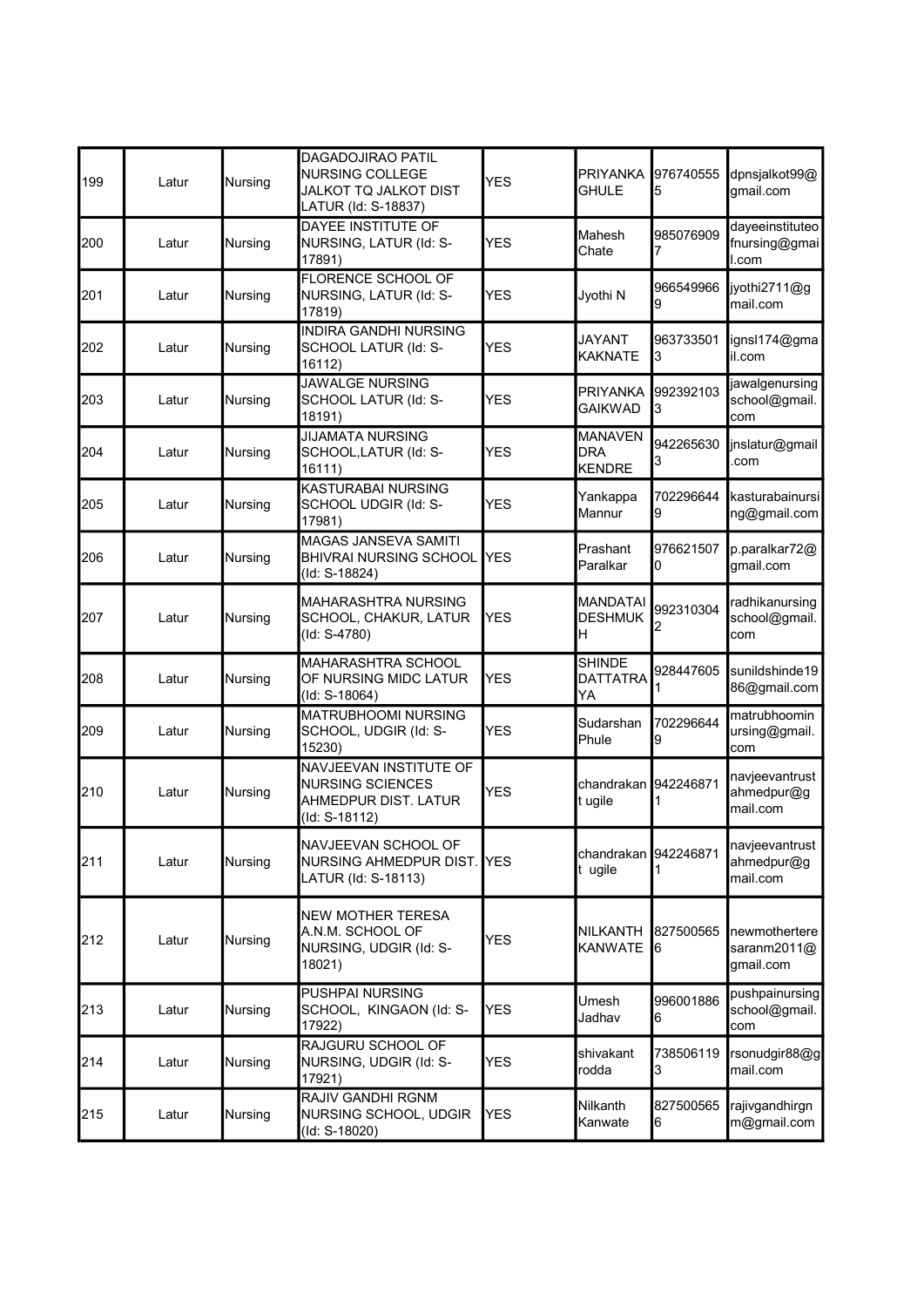| 216 | Latur  | Nursing | RASTRAMATA JIJAU<br>NURSING SCHOOL,<br>NILANGA (Id: S-18023)                                                               | <b>NO</b>    |                                  |                |                                                |
|-----|--------|---------|----------------------------------------------------------------------------------------------------------------------------|--------------|----------------------------------|----------------|------------------------------------------------|
| 217 | Latur  | Nursing | <b>ROYAL EDUCATION</b><br><b>SOCIETY SHARDA</b><br>INSTITUTE OF NURSING (Id:<br>S-18844)                                   | NO           |                                  |                |                                                |
| 218 | Latur  | Nursing | <b>SANT RAMBHAU A.N.M</b><br>SCHOOL, AHMEDPUR, DIST-<br>LATUR (Id: S-18114)                                                | <b>YES</b>   | Ashwini<br>Karad                 | 992176696<br>3 | santrambhau.a<br>nm@gmail.co<br>m              |
| 219 | Latur  | Nursing | SANT TUKARAM INSTITUTE<br>OF NURSING LATUR (Id: S-<br>4802)                                                                | <b>YES</b>   | sant<br>institute                | 942255515      | santtukaramins<br>titute@gmail.c<br>lom        |
| 220 | Latur  | Nursing | SAROJINI NAIDU SCHOOL<br>OF NURSING CHAKUR (Id: S-YES<br>18067)                                                            |              | <b>PRITIKSHA</b><br><b>GUNAL</b> | 942169367<br>4 | sarojininaiduch<br>akur@gmail.co<br>m          |
| 221 | Latur  | Nursing | SAVITHRIBAI PULE<br>NURSING SCHOOL, JALKOT<br>TQ JALKOT (Id: S-18070)                                                      | <b>I</b> YES | SANTOSH<br><b>GOKHALE</b>        | 942156028<br>0 | spnursing411<br>@gmail.com                     |
| 222 | Latur  | Nursing | S.G.NURSING SCHOOL,<br>SAMBHAJI NAGAR<br>KHADGAON ROAD LATUR<br>(Id: S-17985)                                              | <b>YES</b>   | NAVEED<br>SHAIKH                 | 973060806<br>0 | sgnursing786<br>@gmail.com                     |
| 223 | Latur  | Nursing | SHRI BHAGWAN NURSING<br>SCHOOL LATUR (Id: S-<br>17081)                                                                     | <b>YES</b>   | <b>SHRIMANT</b><br><b>TALWAR</b> | 823758257<br>4 | shrimant1432<br>@gmail.com                     |
| 224 | Latur  | Nursing | <b>SWAMI VIVEKANAND</b><br>SHIKSHAN PRASARAK<br>MANDALS, SWAMI<br>VIVEKANAND SCHOOL OF<br>NURSING, UDGIR (Id: S-<br>17818) | YES          | Ms. Jyothi                       | 966549966<br>9 | svsonudgir@g<br>mail.com                       |
| 225 | Latur  | Nursing | <b>VEDANT RGNM NURSING</b><br>SCHOOL (Id: S-17026)                                                                         | YES          | Kanta<br>Jadhav                  | 940468286<br>2 | vedantrgnm@g<br>mail.com                       |
| 226 | Latur  | Nursing | YASHWANT NURSING<br>TRAINING SCHOOL (Id: S-<br>17065)                                                                      | <b>YES</b>   | Govind<br>Bhong                  | 942169367<br>4 | vashwantnursi<br>ngtraningschoo<br>l@gmail.com |
| 227 | Mumbai | Nursing | AKI INSTITUTE OF NURSING <sub>YES</sub><br>(Id: S-18174)                                                                   |              | Kirti Vaidya                     | 996994510      | vaidyakirti302<br>@rediffmail.co<br>m          |
| 228 | Mumbai | Nursing | <b>B D PETIT PARSEE</b><br><b>GENERAL HOSPITAL</b><br>MUMBAI (Id: S-4737)                                                  | YES          | sucheta<br>mane                  | 983353005<br>2 | suchetaprincip<br>al@gmail.com                 |
| 229 | Mumbai | Nursing | DR R N COOPER HOSPITAL<br>MUMBAI (Id: S-4747)                                                                              | <b>NO</b>    |                                  |                |                                                |
| 230 | Mumbai | Nursing | <b>GOKULDAS TEJPAL</b><br>HOSPITAL MUMBAI (Id: S-<br>4760)                                                                 | YES          | <b>KRISHNA</b><br><b>UKIRDE</b>  | 810840369<br>6 | atishatish4u@<br>gmail.com                     |
| 231 | Mumbai | Nursing | <b>HOLY FAMILY INSTITUTE</b><br>OF NURSING EDUCATION<br>THANE (Id: S-4764)                                                 | YES          | Sr.<br>Catherine                 | 961936801<br>1 | ehfine@gmail.<br>com                           |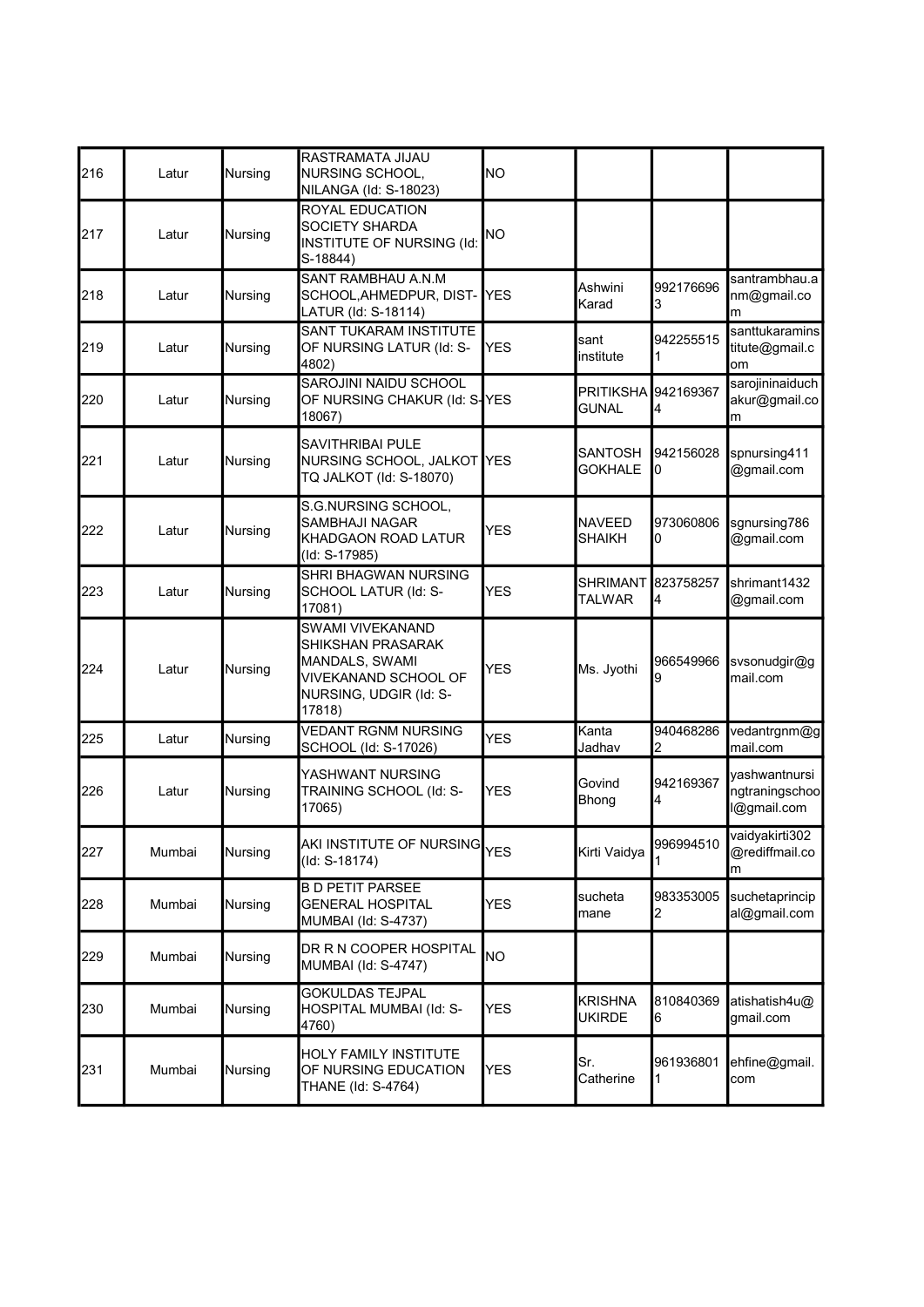| 232 | Mumbai             | Nursing | <b>K E M HOSPITAL MUMBAI</b><br>(Id: S-4770)                                                                    | <b>YES</b> | <b>SCHOOL</b><br>OF<br><b>NURSING</b>        | 975738690<br>0 | scnkemmumba<br>i@gmail.com                   |
|-----|--------------------|---------|-----------------------------------------------------------------------------------------------------------------|------------|----------------------------------------------|----------------|----------------------------------------------|
| 233 | Mumbai             | Nursing | SCHOOL OF NURSING,<br>CAMA AND ALBLESS<br>HOSPITAL, MUMBAI (Id: S-<br>15735)                                    | YES        | Deepika<br>Wadekar                           | 996901208<br>1 | nursingcollege<br>camahospital<br>@gmail.com |
| 234 | Mumbai             | Nursing | <b>SCHOOL OF NURSING</b><br>M.G.M HOSPITAL PAREL 12<br>(Id: S-18068)                                            | INO        |                                              |                |                                              |
| 235 | Mumbai             | Nursing | SMT. SHARDABEN<br>CHAMPAKLAL NANAVATI<br><b>INSTITUTE OF</b><br>POLYTECHNICS SCHOOL<br>OF NURSING (Id: S-17812) | <b>YES</b> | ANJALI<br><b>KATDARE</b>                     | 987058286<br>1 | smes6127003<br>@gmail.com                    |
| 236 | Mumbai<br>Suburban | Nursing | <b>B Y L NAIR CHARITABLE</b><br>HOSPITAL MUMBAI (Id: S-<br>4738)                                                | <b>YES</b> | <b>RUCHA</b><br><b>SALGAON</b><br><b>KAR</b> | 996732983<br>6 | rsalgaonkar10<br>@yahoo.com                  |
| 237 | Mumbai<br>Suburban | Nursing | SMT.D.Y.SAWANT<br>NURSING(R.A.N.M) SCHOOL YES<br>(Id: S-15798)                                                  |            | Vasant<br>Sawant                             | 992030659<br>9 | shreesaraswati<br>.bhandup@gm<br>ail.com     |
| 238 | Mumbai<br>Suburban | Nursing | SOU DEVIBAI NARAYANDAS<br>CHHABADA RURAL<br><b>EDUCATION MUMBAI</b><br>SUBURBAN (Id: S-4825)                    | <b>NO</b>  |                                              |                |                                              |
| 239 | Nagpur             | Nursing | ARNEJA INSTITUTE OF<br><b>NURSING SCIENCES</b><br>NAGPUR (Id: S-18831)                                          | <b>YES</b> | <b>POOJA</b><br><b>GAWANDE</b>               | 866905540<br>6 | arnejainstituten<br>ursing@gmail.<br>com     |
| 240 | Nagpur             | Nursing | ASHARAM SCHOOL OF<br>NURSING KAMPTEE (Id: S-<br>17255)                                                          | <b>YES</b> | Dr.<br>Rajendra<br>Agarwal                   | 992209444      | asharamcon@<br>gmail.com                     |
| 241 | Nagpur             | Nursing | <b>CENTRAL INDIA NURSING</b><br>COLLEGE (Id: S-17041)                                                           | YES        | Mridula<br>Chaudhury                         | 968946449<br>0 | cincnagpur99<br>@gmail.com                   |
| 242 | Nagpur             | Nursing | DAGA MEMORIAL GOVT.<br>HOSPITAL NAGPUR (Id: S-<br>16076)                                                        | <b>YES</b> | DR.<br><b>SEEMA</b><br><b>PARVEKA</b><br>R   | 997521541<br>0 | msdaga_wome<br>nhosp@rediffm<br>ail.com      |
| 243 | Nagpur             | Nursing | DATTA MEGHE COLLEGE<br>OF NURSING (Id: S-18846)                                                                 | <b>YES</b> | Vaishali<br>Tendolkar                        | 985020958<br>8 | dmconursing@<br>gmail.com                    |
| 244 | Nagpur             | Nursing | DR. DALVI MEMORIAL<br>HOSPITAL AND NURSING<br>TRAINING SCHOOL<br>NAGPUR (Id: S-17118)                           | <b>YES</b> | MRS.<br><b>NIRMALA</b><br><b>ROY</b>         |                | dr.dalvihospital<br>@yahoo.in                |
| 245 | Nagpur             | Nursing | INDIRA GANDHI SCHOOL<br>OF NURSING, GOLCHHA<br>MARG SADAR, NAGPUR (Id:<br>S-18115)                              | YES        | Rahul<br><b>Bhagat</b>                       | 932082377<br>0 | nursingngp@g<br>mail.com                     |
| 246 | Nagpur             | Nursing | KALYANI NURSING SCHOOL<br>(ld: S-15879)                                                                         | <b>YES</b> | <b>GIRISH</b><br><b>VIRANI</b>               | 942280145<br>4 | knsnagpur@g<br>mail.com                      |
| 247 | Nagpur             | Nursing | MADHURIBAI DESHMUKH<br>INSTITUTE OF NURSING<br>EDUCATION NAGPUR (Id: S-<br>4779)                                | YES        | Linu<br>Varghese                             | 708328388<br>2 | vspmcon2005<br>@yahoo.com                    |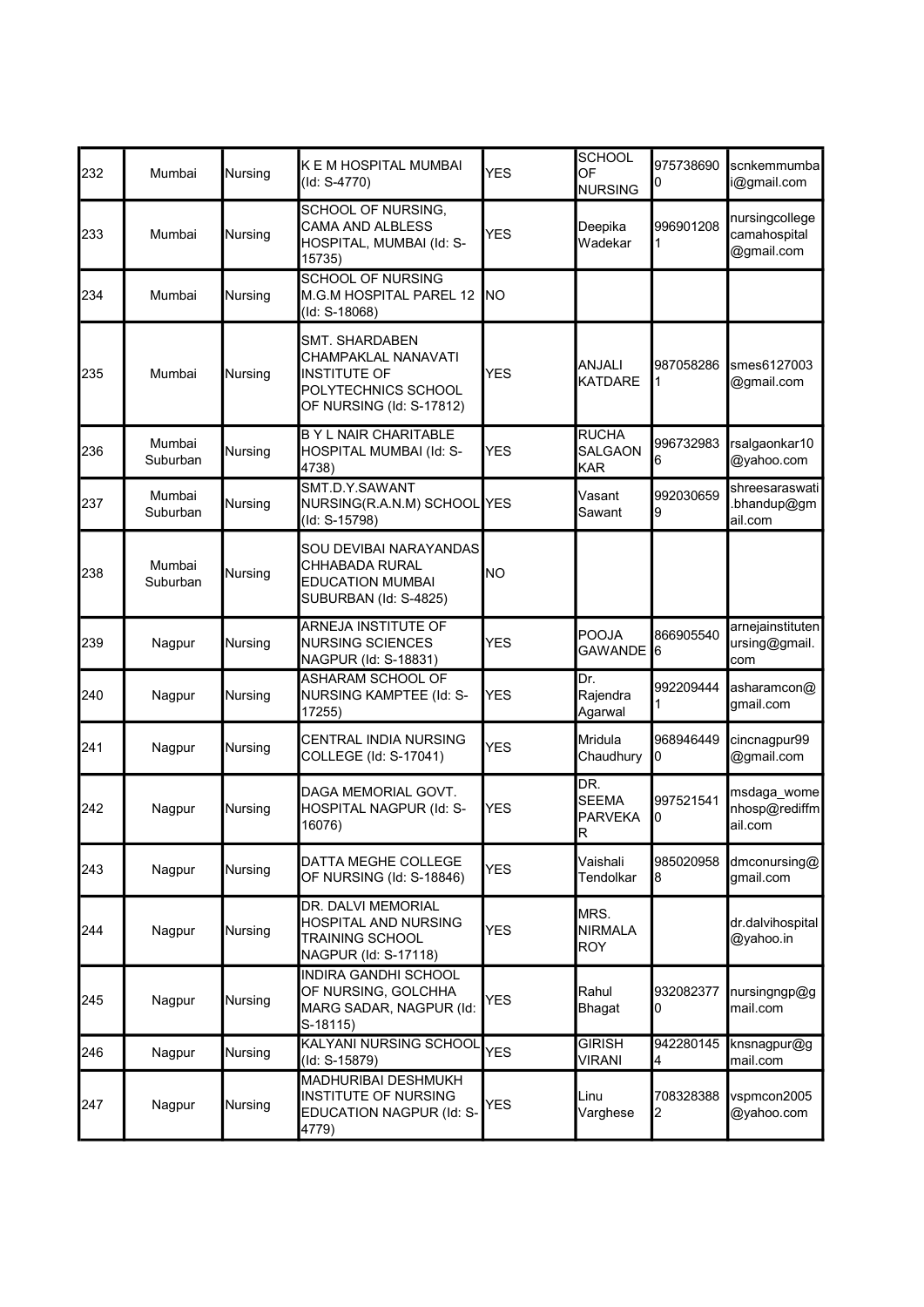| Nagpur | Nursing | INSTITUTE, NAGPUR (Id: S-<br>17510)                                                              | <b>YES</b>              | jyoti<br>bahadure                                                                | 976440478<br>6  | mother.teresa8<br>2@yahoo.com                 |
|--------|---------|--------------------------------------------------------------------------------------------------|-------------------------|----------------------------------------------------------------------------------|-----------------|-----------------------------------------------|
| Nagpur | Nursing | POOJA NURSING SCHOOL<br>NAGPUR (Id: S-18828)                                                     | <b>YES</b>              | Madhuri<br>Marode                                                                | 932541685<br>0  | sdbsanstha@g<br>mail.com                      |
| Nagpur | Nursing | SAIRAM SCHOOL OF<br>NURSING (Id: S-18058)                                                        | NO.                     |                                                                                  |                 |                                               |
| Nagpur | Nursing | <b>SCHOOL OF NURSING</b><br>NAGPUR (Id: S-4810)                                                  | lΝO                     |                                                                                  |                 |                                               |
| Nagpur | Nursing | HEALTH NURSING (Id: S-<br>15521)                                                                 | <b>YES</b>              | Pratima<br>Tichkule                                                              | 808786322<br>9  | sphnngp@gma<br>il.com                         |
| Nagpur | Nursing | SHRIK R PANDAV<br>COLLEGE OF NURSING<br>AND HOSPITAL NEW<br>18953)                               | <b>YES</b>              | <b>VEENA</b><br><b>BORKAR</b>                                                    | 866883052<br>5  | anuradha.kene<br>@gmail.com                   |
| Nagpur | Nursing | SHRI SAI SCHOOL OF<br>NURSING UMRED (Id: S-<br>15821)                                            | <b>YES</b>              | SURESH<br><b>BORADE</b>                                                          | 954553500<br>0  | shrisainursings<br>chool@gmail.c<br>om        |
| Nagpur | Nursing | SMT HANSABEN NURSING<br>SCHOOL, NAGPUR (Id: S-<br>17928)                                         | <b>YES</b>              | dr.suresh<br>mirzapure                                                           | 942211521<br>0  | hansa.nursing<br>@gmail.com                   |
| Nagpur | Nursing | SUVARNA SCHOOL OF<br>NURSING, SAONER (Id: S-<br>18116)                                           | <b>YES</b>              | Aruna<br><b>Bansinge</b>                                                         | 955210629       | sranm2010@g<br>mail.com                       |
| Nagpur | Nursing | TANISHQ SCHOOL OF<br>NURSING, NAGPUR (Id: S-<br>17905)                                           | <b>YES</b>              | <b>PRAMOD</b><br><b>WALMAND</b><br><b>RE</b>                                     | 982223372       | tanishqschoolo<br>fnursing@gmai<br>I.com      |
| Nagpur | Nursing | <b>TIRPUDE NURSING</b><br>TRANING SCHOOL (Id: S-<br>15884)                                       | <b>YES</b>              |                                                                                  | 885782145       | tirpudenursing<br>06@gmail.com                |
| Nanded | Nursing | AKSHAY INSTITUTE OF<br>NURSING, NANDED (Id: S-<br>15522)                                         | <b>YES</b>              | Irayya Math                                                                      | 942224132       | ajitpratishthan1<br>0@gmail.com               |
| Nanded | Nursing | ANNABHAU SATHE<br><b>FOUNDATION ADARASH</b><br>NURSING SCHOOL (Id: S-<br>17045)                  | <b>YES</b>              | <b>UBED</b><br><b>BAIG</b><br><b>MIRZA</b>                                       | 992158999<br>16 | adarshnursing<br>degloor@gmail<br>com         |
| Nanded | Nursing | <b>BHIVRAJ KALANTRI</b><br>NANDED (Id: S-17259)                                                  |                         | <b>SAMBHAJI</b><br><b>SURYAWA</b><br><b>NSHI</b>                                 | 973068080       | bhivrajkalantrin<br>sginstitute@g<br>mail.com |
| Nanded | Nursing | CHATRPATI SHAHU<br>SHIKSHAN SANSTHA<br>SUBHADRA INSTITUTE OF<br>NURSING SCHOOL (Id: S-<br>18853) | YES                     | Anuradha<br>verma                                                                | 996028393<br>2  | subhadranursi<br>ng007@gmail.<br>com          |
| Nanded | Nursing | DHARTI SCHOOL OF<br>NURSING (Id: S-17766)                                                        | YES                     | Mallikarjun<br>Darpal                                                            | 942084869<br>10 | presidentdharti<br>@gmail.com                 |
| Nanded | Nursing | DR.G.A.GAIKWAD NURSING<br>COLLEGE (Id: S-17865)                                                  | <b>YES</b>              | satish<br>biradar                                                                | 944997307<br>0  | drgagaikwadnu<br>rsingcollege@<br>gmail.com   |
|        |         |                                                                                                  | <b>SCHOOL OF PUBLIC</b> | MOTHER TERESA NURSING<br>NANDANVAN NAGPUR (Id: S-<br>NURSING INSTITUTE CIDCO YES |                 | Kirti Tambe                                   |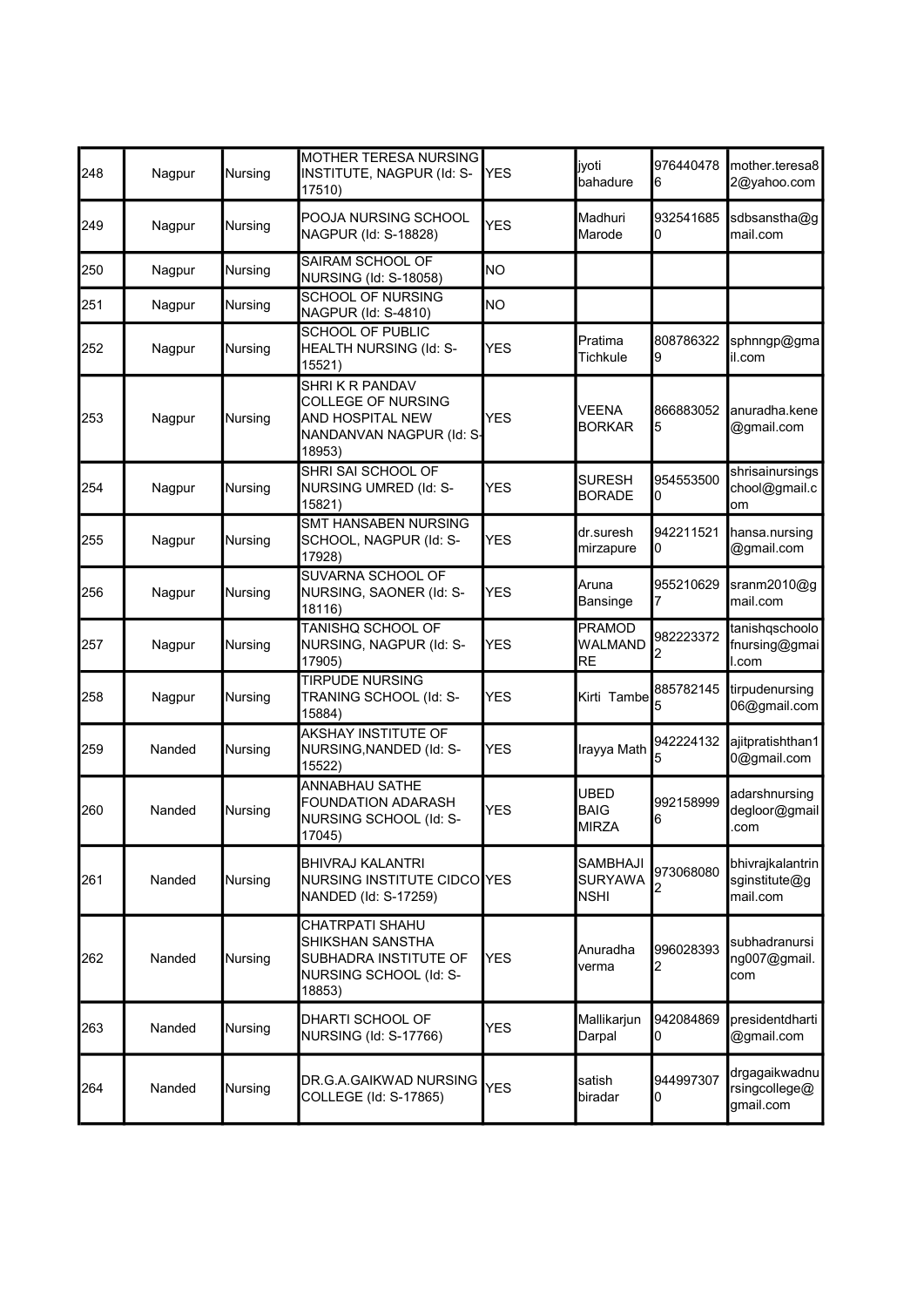| 265 | Nanded | Nursing        | <b>FULABAI MUNDE MAHILA</b><br><b>MANDALS KOMALBAI</b><br>MUNDE NURSING SCHOOL<br>(Id: S-19127) | <b>YES</b> | Rangrao<br>Munde             | 954590823<br>0 | ssmunde907@<br>gmail.com                |
|-----|--------|----------------|-------------------------------------------------------------------------------------------------|------------|------------------------------|----------------|-----------------------------------------|
| 266 | Nanded | Nursing        | <b>GANGABAI PATIL NURSING</b><br>SCHOOL, PACHPIMPALI (Id:<br>S-17900)                           | <b>YES</b> | Shivaji<br>Jadhav            | 988188577<br>0 | gangabains.pa<br>chpimpli@gma<br>il.com |
| 267 | Nanded | Nursing        | GOVINDRAO PAUL<br>NURSING SCHOOL (ANM)<br>HADGAON (Id: S-16105)                                 | YES        | Hanmant<br>Shinde            | 997062946      | hyshinde@gm<br>ail.com                  |
| 268 | Nanded | Nursing        | <b>GOVINDRAO PAUL</b><br>NURSING SCHOOL (GNM)<br>HADGAON (Id: S-16348)                          | <b>YES</b> | Hanmant<br>Shinde            | 997062946      | gvsbsn@gmail<br>com                     |
| 269 | Nanded | Nursing        | INDIRA GANDHI SCHOOL<br>OF NURSING LOHA (Id: S-<br>18488)                                       | YES        | govind<br><b>BHONG</b>       | 942169367<br>4 | govindbhong@<br>gmail.com               |
| 270 | Nanded | Nursing        | <b>LOTUS NURSING</b><br>INSTITUTE (Id: S-17762)                                                 | YES        | KAVITA<br><b>SHINDE</b>      | 888800818<br>7 | gurugovindsing<br>h2018@gmail.<br>com   |
| 271 | Nanded | Nursing        | <b>MATOSHRI NURSING</b><br>SCHOOL (Id: S-18850)                                                 | <b>YES</b> | Urmila<br>Solunke            | 866890734<br>4 | suryakarus@g<br>mail.com                |
| 272 | Nanded | Nursing        | MOTHER TERESA NURSING<br>INSTITUTE, KANDHAR (Id: S-<br>17920)                                   | <b>YES</b> | Rajashri<br>Shirshe          | 777406365<br>9 | mtnursing111<br>@gmail.com              |
| 273 | Nanded | Nursing        | MOTHER TERESA NURSING<br>SCHOOL, HINGOLI (Id: S-<br>17978)                                      | <b>YES</b> | <b>SALMAN</b><br>SHAIKH      | 942313636      | mtnnursing143<br>@gmail.com             |
| 274 | Nanded | Nursing        | MUKTAI NURSING SCHOOL,<br>RATHOD CORNER<br>DHANEGAON NANDED (Id: S-<br>17009)                   | <b>YES</b> | SMITA<br>LOHALE              | 830894769<br>9 | muktainursing<br>@gmail.com             |
| 275 | Nanded | Nursing        | <b>NANDIGRAM NURSING</b><br><b>COLLEGE NANDED DIST</b><br>NANDED (Id: S-19812)                  | ΝO         |                              |                |                                         |
| 276 | Nanded | Nursing        | NARMADA NURSING<br>INSTITUTE (Id: S-18187)                                                      | <b>YES</b> | MANJUNA<br>TH <sub>K</sub>   | 992335977<br>7 | mrssnanded@<br>gmail.com                |
| 277 | Nanded | Nursing        | OMKAR NURSING SCHOOL,<br>BHILOLI, NANDED (Id: S-<br>17890)                                      | YES        | <b>ITOYL</b><br><b>DHURI</b> | 901177446<br>8 | omkarnursings<br>chool11@gmai<br>l.com  |
| 278 | Nanded | Nursing        | PHULE SAMAJ SUDHARAK<br>SAMITI INDIRA GANDHI<br>NURSING INSTITUTE (Id: S-<br>17973)             | YES        | Joel Bore                    | 982321214<br>6 | ignimukhed7@<br>gmail.com               |
| 279 | Nanded | <b>Nursing</b> | RAM RATAN NURSING<br>INSTITUTE BHOKAR (Id: S-<br>17829)                                         | YES        | RAM<br>JADHAV                | 777396833<br>3 | ramratannursin<br>gschool@gmai<br>I.com |
| 280 | Nanded | Nursing        | SATABAI LANDGE NURSING<br>SCHOOL (Id: S-17815)                                                  | <b>YES</b> | Lalita<br>Maningapp<br>agol  | 968982790<br>5 | pullewar2@gm<br>ail.com                 |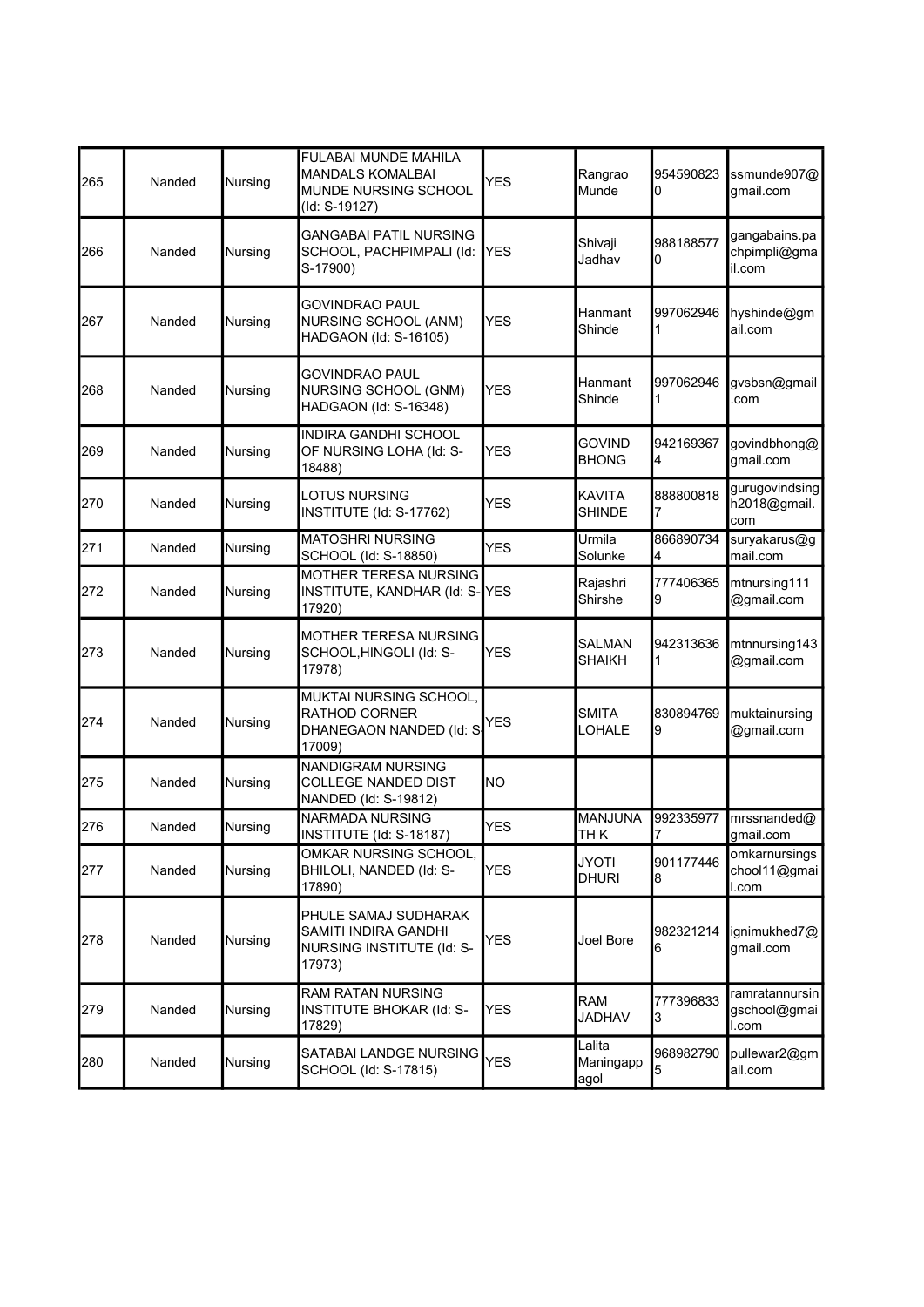| 281 | Nanded        | Nursing | SHAKUNTALA NURSING<br>SCHOOL MUDKHED TQ<br><b>MUDKHED DISTRICT</b><br>NANDED (Id: S-18854)           | <b>YES</b> | Mahesh<br>Loni                                    | 992203677      | sachinmagre@<br>yahoo.com                  |
|-----|---------------|---------|------------------------------------------------------------------------------------------------------|------------|---------------------------------------------------|----------------|--------------------------------------------|
| 282 | Nanded        | Nursing | SHARADRAO NURSING<br>COLLEGE, NAIGAON<br>(KH), DIST-NANDED (Id: S-<br>18055)                         | YES        | <b>MS</b><br><b>MANGAL</b><br><b>DESHMUK</b><br>Н | 996030907<br>9 | mdeshmukh20<br>16@gmail.com                |
| 283 | Nanded        | Nursing | SHIVPRASAD NURSING<br>INSTITUTE MUKHED (Id: S-<br>17768)                                             | YES        | <b>SUDHARA</b><br>NI<br><b>SONKAMB</b><br>LE      | 942313607      | shivprasadmuk<br>hed@gmail.co<br>m         |
| 284 | Nanded        | Nursing | SHREE GURUGOVIND<br>SINGH MEMORIAL SCHOOL<br>OF NURSING (Id: S-17763)                                | <b>YES</b> | <b>Shrikant</b><br>Bartakke                       | 942288420<br>6 | sggsmson2013<br>@gmail.com                 |
| 285 | Nanded        | Nursing | <b>SMT.PRAMILATAI</b><br><b>BHALERAO SCHOOL OF</b><br><b>NURSING (Id: S-17767)</b>                   | <b>YES</b> | <b>MOHSIN</b><br><b>KHAN</b>                      | 996028393<br>2 | smtpramilataib<br>halerao111@g<br>mail.com |
| 286 | Nanded        | Nursing | <b>SSS MOTHER TERESA</b><br>NURSING SCHOOL (ANM),<br>VISHNUPURI NANDED (Id: S-<br>17134)             | <b>YES</b> | Rajashekha 982379922<br>r Kumbhar                 | 4              | sssmtns@gma<br>il.com                      |
| 287 | Nanded        | Nursing | SWAMI RAMANAND TIRTH<br><b>NURSING</b><br>INSTITUTE, KANDHAR (Id: S-<br>17972)                       | YES        | <b>CHAND</b><br><b>PASHA</b>                      | 992385620<br>6 | srtnursing007<br>@gmail.com                |
| 288 | Nandurbar     | Nursing | AAISAHEB JAYABAI GNM<br>NURSING SCHOOL<br>PATHRAI (Id: S-17824)                                      | <b>YES</b> | ANITA<br><b>GAVIT</b>                             | 839045233<br>5 | gnmpathrai@g<br>mail.com                   |
| 289 | Nandurbar     | Nursing | ANGEL NURSING SCHOOL<br>NANDURBAR (Id: S-17122)                                                      | <b>YES</b> | Rajendar<br>Lohar                                 | 942328855<br>8 | angelnursing.n<br>andurbar@gm<br>ail.com   |
| 290 | Nandurbar     | Nursing | DEOMOGRA SCHOOL OF<br>NURSING NANDURBAR (Id:<br>S-4744)                                              | <b>YES</b> | <b>ASHA</b><br>VALVI                              | 942319132      | deomograscho<br>olofnursing@g<br>mail.com  |
| 291 | Nandurbar     | Nursing | <b>K.D.GAVIT NURSING</b><br>SCHOOL, NANDURBAR (Id:<br>S-17825)                                       | <b>YES</b> | ANITA<br><b>GAVIT</b>                             | 839045233<br>5 | anmpathrai@g<br>mail.com                   |
| 292 | <b>Nashik</b> | Nursing | ANUSAYA SHIKSHAN<br>PRASARAK MANDALS SHRI<br><b>SWAMI NARAYAN NURSING</b><br>INSTITUTE (Id: S-17817) | <b>YES</b> | Madhuri<br>Giri                                   | 960411424<br>2 | mvknashik@g<br>mail.com                    |
| 293 | Nashik        | Nursing | COLLEGE OF NURSING,<br><b>GOKHALE EDUCATION</b><br>SOCIETY, VIDYANAGAR,<br>NASHIK (Id: S-17904)      | YES        | Jyoti<br>Thakur                                   | 982326421<br>3 | ges.inet@gmai<br>l.com                     |
| 294 | <b>Nashik</b> | Nursing | <b>GLOBAL HEALTHCARE</b><br>INSTITUTE COLLEGE OF<br><b>NURSING NASHIK (Id: S-</b><br>4758)           | YES        | Bincy<br>Varghese                                 | 955271234<br>5 | info@globalcoll<br>ege.us                  |
| 295 | Nashik        | Nursing | <b>IGATPURI NURSING</b><br>SCHOOL IGATPURI (Id: S-<br>16131)                                         | <b>YES</b> | RAHUL<br><b>SHARMA</b>                            | 957954812<br>4 | igatpurinsg@g<br>mail.com                  |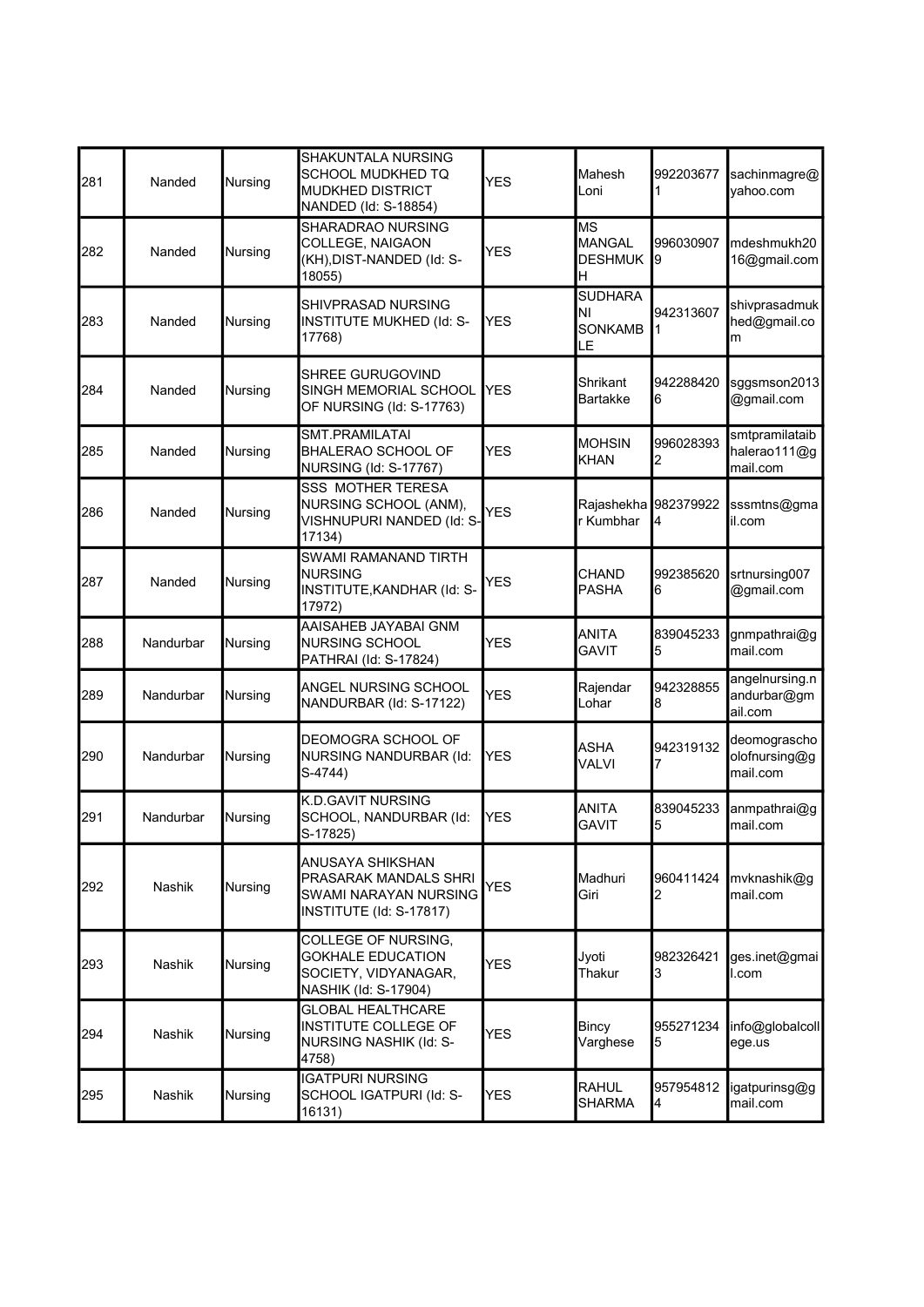| 296 | <b>Nashik</b> | Nursing        | <b>JAGDAMBA EDUCATION</b><br>SOCIETYS JAGDAMBA<br><b>SCHOOL OF RGNM</b><br>NURSING, BABHOLGAON,<br>YEOLA (Id: S-14620) | <b>YES</b> | <b>PRASANT</b><br>HA<br><b>JOGIHALLI</b> | 774389489<br>6 | jagdambargnm<br>@gmail.com           |
|-----|---------------|----------------|------------------------------------------------------------------------------------------------------------------------|------------|------------------------------------------|----------------|--------------------------------------|
| 297 | Nashik        | Nursing        | JAGDAMBA EDUCATION<br>SOCIETYS S N D SCHOOL<br>OF RANM NURSING,<br>BABHULGAON, YEOLA (Id: S-<br>14621)                 | <b>YES</b> | <b>PRASHAN</b><br>L HT                   | 976780586<br>3 | sndranm@gma<br>il.com                |
| 298 | Nashik        | Nursing        | <b>KALWAN NURSING</b><br>SCHOOL, KALWAN, NASHIK YES<br>(Id: S-18062)                                                   |            | <b>RAHUL</b><br><b>SHARMA</b>            | 957954812<br>4 | nnc631@gmail<br>.com                 |
| 299 | <b>Nashik</b> | Nursing        | KARM R S WAGH<br>EDUCATION AND HEALTH<br>SANSTHA SCHOOL OF<br>NURSING (Id: S-18851)                                    | <b>YES</b> | REBEKA<br><b>TIWADE</b>                  | 965786009<br>3 | rebekatiwade1<br>0@gmail.com         |
| 300 | <b>Nashik</b> | Nursing        | <b>KARUNA SCHOOL OF</b><br>NURSING, MANMAD (Id: S-<br>17911)                                                           | YES        | <b>GISHA</b><br><b>JACOB</b>             | 957999696<br>6 | karunaschoolm<br>anmad@gmail.<br>com |
| 301 | <b>Nashik</b> | Nursing        | LATE ASARABAI DARADE<br>SCHOOL OF RGNM<br>NURSING, EKLAHARE (Id: S-<br>14622)                                          | lno        |                                          |                |                                      |
| 302 | Nashik        | Nursing        | LATE BHIKAJI DARADE<br><b>SCHOOL OF RGNM</b><br>NURSING, DHANORE (Id: S-<br>16347)                                     | YES        | <b>ATUL</b><br><b>ATHWALE</b>            | 950328611<br>5 | lbdrgnm@gmai<br>l.com                |
| 303 | Nashik        | Nursing        | <b>MANMAD NURSING</b><br>SCHOOL, MANMAD, NASHIK YES<br>(Id: S-18063)                                                   |            | <b>RAHUL</b><br><b>SHARMA</b>            | 957954812<br>4 | nnc631@gmail<br>.com                 |
| 304 | Nashik        | Nursing        | <b>MATOSHRI EDUCATION</b><br>SOCIETYS M A D SCHOOL<br>OF RANM NURSING,<br>DHANORE, YEOLA (Id: S-<br>14619)             | <b>YES</b> | <b>ATUL</b><br><b>ATHAWAL</b><br>E       | 901157859<br>6 | madranmprinci<br>pal@gmail.co<br>m   |
| 305 | Nashik        | <b>Nursing</b> | <b>MATOSHRI EDUCATION</b><br>SOCIETYS M A D SCHOOL<br>OF RGNM NURSING,<br>BABHULGAON, YEOLA (Id: S-<br>14617)          | <b>YES</b> | SHAILAJA<br>R                            | 774389489<br>6 | pravinmokal57<br>7@gmail.com         |
| 306 | Nashik        | Nursing        | <b>MATOSHRI EDUCATION</b><br><b>SOCIETYS MATOSHRI</b><br>SCHOOL OF ANM NURSING.<br>BABHULGAON, YEOLA (Id: S-<br>14618) | <b>YES</b> | SHAILAJA                                 | 966579219<br>2 | matoshriranm<br>@gmail.com           |
| 307 | Nashik        | Nursing        | <b>MATOSHRI EDUCATION</b><br>SOCIETYS MATOSHRI<br>SCHOOL OF ANM NURSING.<br>EKLAHARE (Id: S-14623)                     | YES        | kishor<br>darade                         | 777400242      | balasaheb_ghu <br>le@yahoo.co.i<br>n |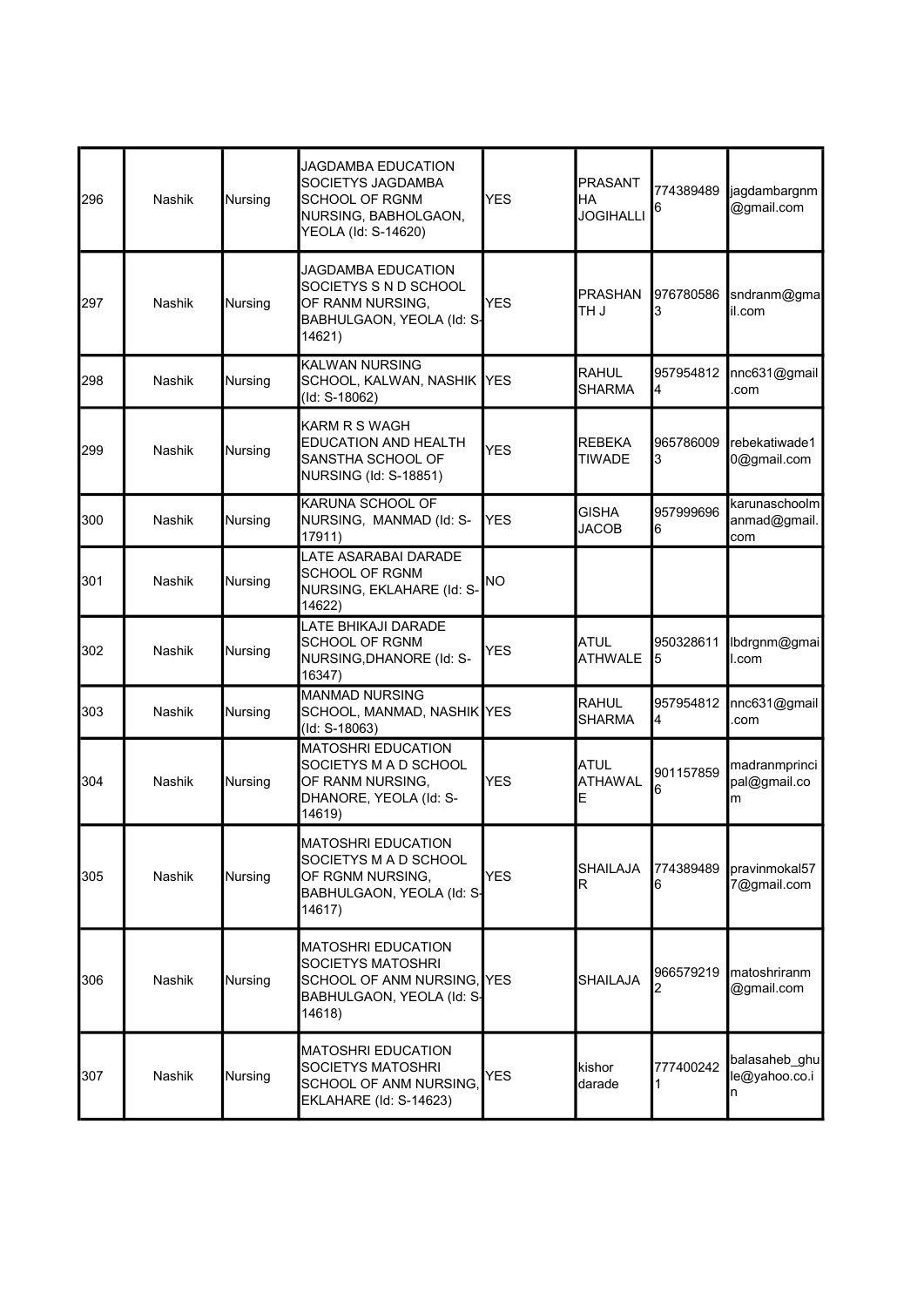| 308 | <b>Nashik</b> | Nursing | N D M V P SAMAJ'S<br>TRAINING SCHOOL OF<br>NURSING NASHIK (Id: S-<br>4786)                                   | <b>YES</b>  | <b>MILIND</b><br><b>PHAND</b>      | 942333388<br>5      | njavkphand@g<br>mail.com                 |
|-----|---------------|---------|--------------------------------------------------------------------------------------------------------------|-------------|------------------------------------|---------------------|------------------------------------------|
| 309 | <b>Nashik</b> | Nursing | NIFAD NURSING SCHOOL,<br>NIFAD (Id: S-16130)                                                                 | <b>YES</b>  | <b>BHAGIRAT</b><br>H JADHAV        | 932570703<br>8      | shivanjali444@<br>gmail.com              |
| 310 | Nashik        | Nursing | PETHROAD NURSING<br>SCHOOL, PETH (Id: S-16129)                                                               | YES         | <b>RAHUL</b><br><b>SHARMA</b>      | 848305369<br>4      | pethnsg@gmai<br>l.com                    |
| 311 | <b>Nashik</b> | Nursing | SAHYADHRI SEVA<br>SANSTHA SCHOOL OF<br>NURSING NASIK (Id: S-4799)                                            | <b>YES</b>  | ar Thorat                          | Dnyaneshw 805537145 | sahyadriseva<br>@gmail.com               |
| 312 | <b>Nashik</b> | Nursing | <b>SAI CARE NURSING</b><br>SCHOOL NASHIK (Id: S-<br>15131)                                                   | <b>YES</b>  | DR.<br><b>BHAGIRAT</b><br>H JADHAV | 937072448<br>8      | shivanjali444@<br>gmail.com              |
| 313 | <b>Nashik</b> | Nursing | <b>SAI NURSING SCHOOL</b><br>MALEGAON (Id: S-17149)                                                          | <b>YES</b>  | Dr.Dhruvar<br>aj Sonar             | 818087951<br>8      | saibabaranm@<br>gmail.com                |
| 314 | <b>Nashik</b> | Nursing | <b>SCHOOL OF NURSING</b><br>RACHANA TRUST, NASHIK<br>(Id: S-17040)                                           | <b>YES</b>  | Mr Chavan                          | 935920662<br>5      | rachanatrust@<br>gmail.com               |
| 315 | <b>Nashik</b> | Nursing | SHRI GAJANAN MAULI<br>SEVABHAVI SANSTHAS,<br><b>JIJAMATA NURSING</b><br>SCHOOL, SAYANE (BK) (Id:<br>S-18117) | <b>YES</b>  | <b>NIRVAN</b><br>JADHAV            | 976664118<br>8      | jijamatanursing<br>123@gmail.co<br>m     |
| 316 | <b>Nashik</b> | Nursing | SMMPP GANPATRAO<br>ADKE INSTITUTE OF<br>NURSING NASHIK (Id: S-<br>4796)                                      | <b>YES</b>  | <b>PRAVIN</b><br><b>GHOLAP</b>     | 772204622<br>8      | gholappravin85<br>@gmail.com             |
| 317 | <b>Nashik</b> | Nursing | <b>TANMAYI NURSING</b><br>INSTITUTE SATANA (Id: S-<br>17827)                                                 | <b>YES</b>  | SANJEEV<br><b>ARABHAVI</b>         | 848586933<br>4      | tanmayinursing<br>123@gmail.co<br>m      |
| 318 | <b>Nashik</b> | Nursing | TRAINING COLLEGE OF<br><b>NURSING GENERAL</b><br>HOSPITAL MALEGAON (Id: S-<br>18189)                         | <b>YES</b>  | Kavita<br>Netkar                   | 866832616<br>6      | tcnmalegaon@<br>yahoo.com                |
| 319 | Nashik        | Nursing | TULJABHAVANI NURSING<br>SCHOOL, SURGANA (Id: S-<br>16075)                                                    | YES         | Lixon<br>Kalarickal                | 855486795<br>7      | lixonin@hotmai<br>l.com                  |
| 320 | Nashik        | Nursing | VISHWASATTYA SCHOOL<br>OF NURSING TAMBAT LANE<br>OZAR (Id: S-17841)                                          | <b>IYES</b> | ravindra<br>mangale                | 883096421<br>7      | vishwasattyanu<br>rsing123@gma<br>il.com |
| 321 | Nashik        | Nursing | YEOLA NURSING SCHOOL,<br>YEOLA (Id: S-16127)                                                                 | <b>YES</b>  | Rahul<br>Sharma                    | 957954812<br>4      | nnc631@gmail<br>.com                     |
| 322 | Osmanabad     | Nursing | AASTHA SCHOOL OF<br>NURSING, OSMANABAD (Id:<br>S-17813)                                                      | YES         | Stela<br>Dalbhanjan                | 988129471<br>2      | vcmunde121@<br>gmail.com                 |
| 323 | Osmanabad     | Nursing | <b>BILL GATES NURSING</b><br>SCHOOL OSMANABAD (Id: S-YES<br>18181)                                           |             | ALIYA<br><b>ANSARI</b>             | 982279019<br>4      | bgnsobad@gm<br>ail.com                   |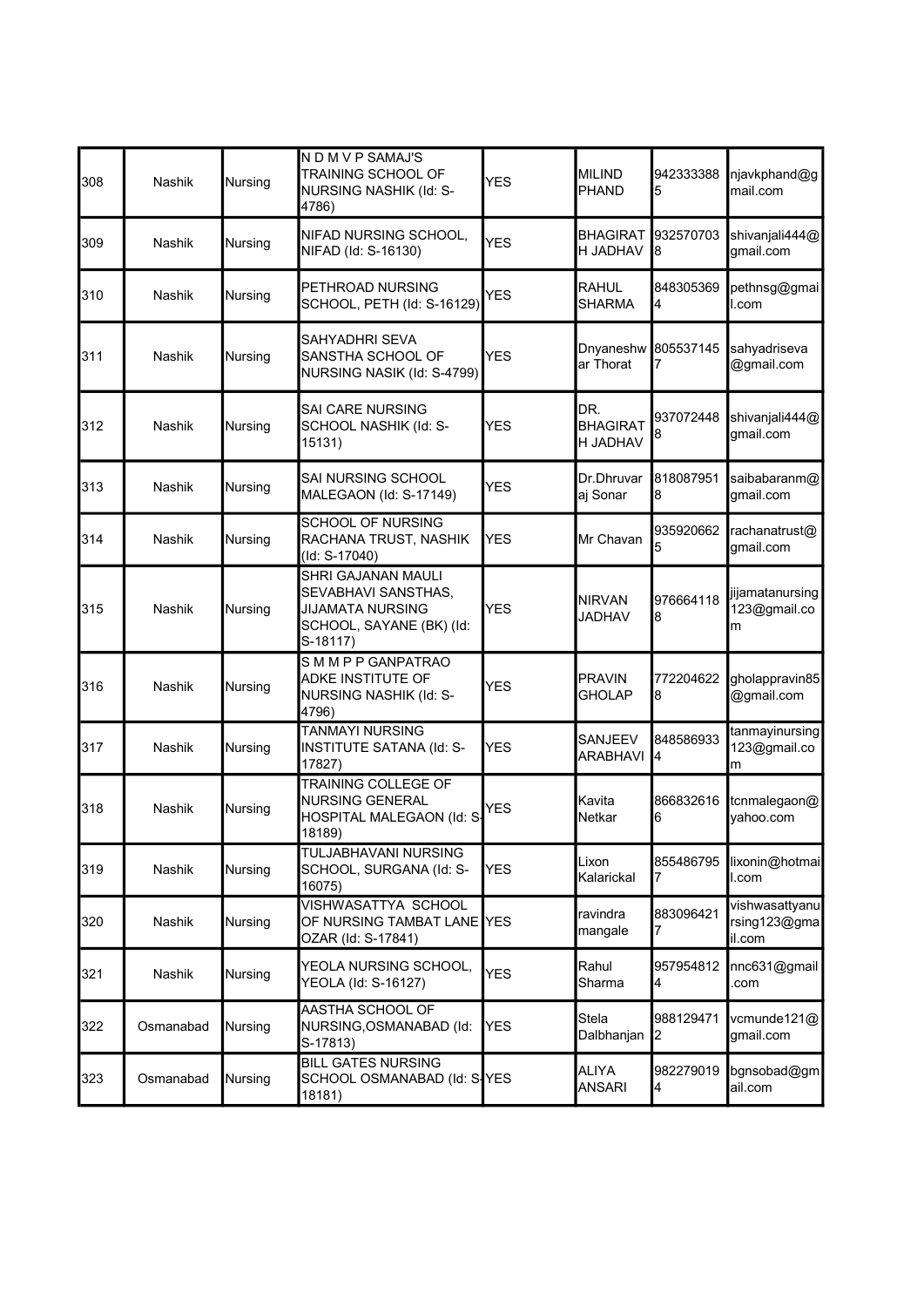| 324 | Osmanabad | Nursing        | <b>HALO NURSING</b><br>SCHOOL, ANDUR (Id: S-<br>17028)                                                 | YES        | <b>SHASHIKA</b><br>NT<br>AHANKARI   | 860029514<br>3 | halonursingsch<br>ool@gmail.co<br>m         |
|-----|-----------|----------------|--------------------------------------------------------------------------------------------------------|------------|-------------------------------------|----------------|---------------------------------------------|
| 325 | Osmanabad | Nursing        | <b>JEEVAN JYOT NURSING</b><br>COLLEGE, OSMANABAD (Id:<br>S-12817)                                      | <b>YES</b> | sayyad<br>shabbir<br>ahmad          | 989064524      | sayyad_iqbal@<br>rediffmail.com             |
| 326 | Osmanabad | Nursing        | K T PATIL SCHOOL OF<br>NURSING, OSMANABAD (Id:<br>S-17049)                                             | <b>YES</b> | Gajanand<br>Wale                    | 880666506      | ktpatilnursing<br>@gmail.com                |
| 327 | Osmanabad | Nursing        | LATE CHANGDEVRAO<br><b>BANGAR NURSING</b><br>SCHOOL, BHOOM (Id: S-<br>15565)                           | <b>YES</b> | <b>BHAGWAN</b><br>KATKADE           | 937110622<br>9 | ushatainursing<br>school@gmail.<br>com      |
| 328 | Osmanabad | Nursing        | <b>NAVIN NURSING SCHOOL</b><br>OSMANABAD (Id: S-17814)                                                 | <b>YES</b> | <b>SARASWA</b><br>ΤI<br>THORATH     | 976609885<br>2 | navinnursingrg<br>nm@gmail.co<br>m          |
| 329 | Osmanabad | Nursing        | RENUKA NURSING ANM<br>SCHOOL KALLAM (Id: S-<br>17066)                                                  | <b>YES</b> | Sharad<br>Jadhavar                  | 705703323<br>2 | renukasuprim<br>@gmail.com                  |
| 330 | Osmanabad | Nursing        | SAI NURSING SCHOOL (Id:<br>S-18843)                                                                    | <b>YES</b> | Jayshree<br><b>Badame</b>           | 777501222<br>2 | bvmm_latur@y<br>ahoo.com                    |
| 331 | Palghar   | Nursing        | ANUSAYA NURSING<br>COLLEGE, RANSHET. (Id: S-<br>17019)                                                 | <b>YES</b> | <b>RENYE</b><br><b>TAURO</b>        | 702114091<br>0 | anusayanursin<br>gcollege2011<br>@gmail.com |
| 332 | Palghar   | Nursing        | DAYANAND SCHOOL OF<br>NURSING, VADOLI,<br>TALASARI (Id: S-17010)                                       | <b>YES</b> | <b>BINDU</b><br><b>VARGHES</b><br>E | 916855112      | dayanandvadol<br>i@gmail.com                |
| 333 | Palghar   | Nursing        | SHREE GAJANAN MAHARAJ<br>TRAINING SCHOOL OF<br>NURSING JAWHAR (Id: S-<br>17050)                        | YES        | PANKAJ<br>LAD                       | 927049961      | gajananmahar<br>ajnursing@gm<br>ail.com     |
| 334 | Parbhani  | Nursing        | AAI INSTITUTE OF<br>NURSING, GANGAKHED,<br>PARBHANI (Id: S-17888)                                      | <b>YES</b> | Nirmala<br>Deshmukh                 | 982325771<br>4 | matoshrinursin<br>gschool2018@<br>gmail.com |
| 335 | Parphani  | <b>Nursing</b> | APURVA NURSING<br>INSTITUTE VIDYA VIHAR<br>SANKUL RAVALGAO ROAD<br>SELU DISTPARBHANI (Id: S-<br>18840) | <b>YES</b> | Mr.mohsin<br>nasrulla               | 702089209<br>8 | apurvanursings<br>elu@gmail.co<br>lm        |
| 336 | Parbhani  | Nursing        | BELESHWAR INSTITUTE OF<br>NURSING, PARBHANI (Id: S-<br>18025)                                          | <b>YES</b> | VRUSHALI<br>KULKARNI                | 976344211<br>2 | beleshwarnursi<br>ngcollege@gm<br>ail.com   |
| 337 | Parbhani  | Nursing        | <b>BHARATRATNA MOTHER</b><br>TERSA NURSING SCHOOL<br>SELU DIST PARBHANI (Id: S-<br>18825)              | YES        | Mr.solenke<br>dalpatrao             | 845970790<br>0 | bharatratnasel<br>u.pbn@gmail.c<br>om       |
| 338 | Parbhani  | Nursing        | BLESSING INSTITUTE OF<br>NURSING, PARBHANI (Id: S-<br>17964)                                           | YES        | mr.mohsin<br>khan<br>pathan         | 976424293<br>0 | blessingpbn20<br>18@gmail.com               |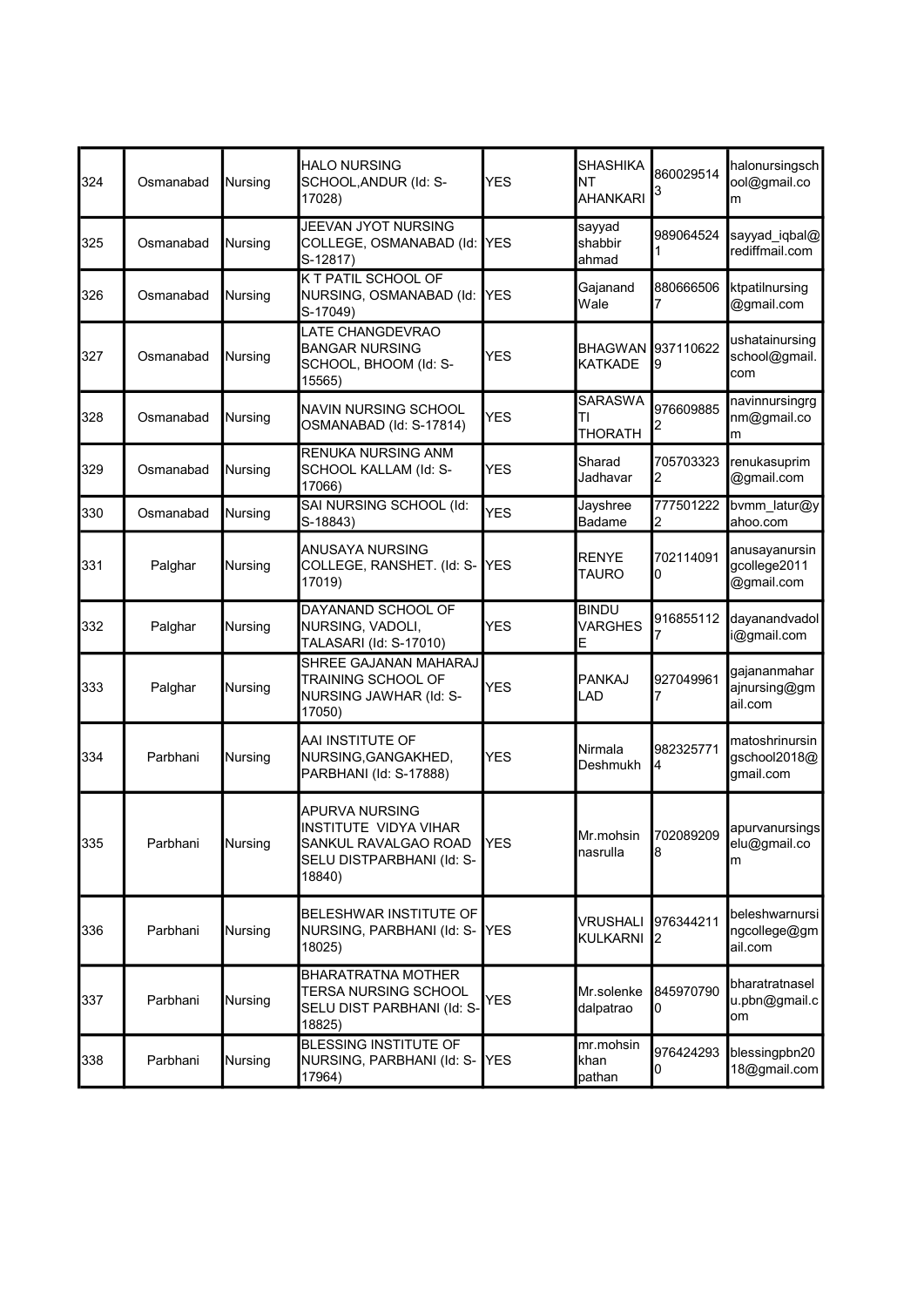| 339 | Parbhani | Nursing | DNYANAI INSTITUT OF<br><b>NURSING RANM</b><br>KAREGAON PARBHANI (Id:<br>S-18839)           | <b>YES</b> | chand<br>pasha                             | 976309444<br>4  | dnyanairanm@<br>gmail.com                      |
|-----|----------|---------|--------------------------------------------------------------------------------------------|------------|--------------------------------------------|-----------------|------------------------------------------------|
| 340 | Parbhani | Nursing | <b>DR.PRAFULLA PATIL</b><br><b>NURSING SCHOOL</b><br>PARBHANI (Id: S-17856)                | <b>YES</b> | Ateeq<br>Ahmed<br>Shaikh                   | 996087988<br>0  | drppnursingsch<br>ool@gmail.co<br>m            |
| 341 | Parbhani | Nursing | <b>INSTITUTE OF NURSING</b><br>EDUCATION PARBHANI (Id:<br>S-4768)                          | <b>YES</b> | Mohiuddin<br>Farooqui                      | 942332481<br>6  | inegnm@gmail<br>com                            |
| 342 | Parbhani | Nursing | <b>INSTITUTE OF NURSING</b><br>EDUCATION, RATNAPUR<br>(Id: S-18271)                        | <b>YES</b> | Jintu<br>ibrahim                           | 973076990       | instituteofnursi<br>ngratnapur@g<br>mail.com   |
| 343 | Parbhani | Nursing | KAI.MUNSHIRAM NIKE<br><b>NURSING SCHOOL</b><br>MUNSHIRAM TANDA<br>TQ.SONPETH (Id: S-16345) | <b>NO</b>  |                                            |                 |                                                |
| 344 | Parbhani | Nursing | LATE ANNASAHEB KAKADE<br><b>NURSING SCHOOL SAILU</b><br>(Id: S-18841)                      | <b>YES</b> | ashok<br>klakde                            | 942217771<br>2  | annasahebkak<br>deranm@gmail<br>.com           |
| 345 | Parbhani | Nursing | LATE TULSABAI SOPANRAO<br>PATIL INSTITUTE OF<br><b>NURSING (Id: S-17933)</b>               | <b>YES</b> | sara pretta                                | 989033254<br>5  | latetulsabairgn<br>mmanwath@g<br>mail.com      |
| 346 | Parbhani | Nursing | MADHAV ANM SCHOOL,<br>PARBHANI (Id: S-18022)                                               | YES        | Mohiuddin<br>Farooqui                      | 942332481<br>6  | anmschoolmad<br>hav@gmail.co<br>m              |
| 347 | Parbhani | Nursing | <b>MATOSHRI NURSING</b><br>SCHOOL R.A.N.M. (M.H.W.),<br>PARBHANI (Id: S-17995)             | <b>YES</b> | Baba<br>Chavan                             | 950344400<br>6  | matoshrinursin<br>gschool2018@<br>gmail.com    |
| 348 | Parbhani | Nursing | <b>MAULI INSTITUTE OF</b><br>NURSING (ANM) (Id: S-<br>17961)                               | YES        | Satish<br>bhogaonkar                       | 942087769<br>5  | maulirgnmparb<br>hani@gmail.co<br>m            |
| 349 | Parbhani | Nursing | <b>MAULI INSTITUTE OF</b><br>NURSING (GNM) (Id: S-<br>17960)                               | <b>YES</b> | sanghratna<br>khillare                     | 869899083<br>8  | maulirgnmparb<br>hani@gmail.co<br>m            |
| 350 | Parbhani | Nursing | RADHAI INSTITUTE OF<br>NURSING SCHOOL,<br>GANGAKHED, PARBHANI<br>(Id: S-17927)             | YES        | <b>MANJUSH</b><br>Α<br><b>WAGHMAR</b><br>E | 914625177<br>17 | radhainursing7<br>@gmail.com                   |
| 351 | Parbhani | Nursing | RAJMATA AHILYADEVI<br><b>INSTITUTION OF NURSING</b><br>PARBHANI (Id: S-17764)              | YES        | <b>DEEPAK</b><br><b>KHANDAR</b><br>E       | 758856966<br>8  | rajmataahilyad<br>evinursing2011<br>@gmail.com |
| 352 | Parbhani | Nursing | SAISHA NURSING SCHOOL<br>ERANDESHWAR (Id: S-<br>17893)                                     | YES        | Hanuman<br>Sawant                          | 888833263<br>0  | saisha.nursing<br>school@gmail.<br>com         |
| 353 | Parbhani | Nursing | <b>SAMARTH NURSING</b><br>SCHOOL, PARBHANI (Id: S-<br>18065)                               | YES        | prasad p                                   | 942145933<br>3  | samarthnursin<br>g@gmail.com                   |
| 354 | Parbhani | Nursing | SHRI SAI INSTITUTE OF<br>NURSING SCHOOL RANM<br>BORI (Id: S-18976)                         | YES        | vishal<br>devke                            | 853003800       | saianmbori@g<br>mail.com                       |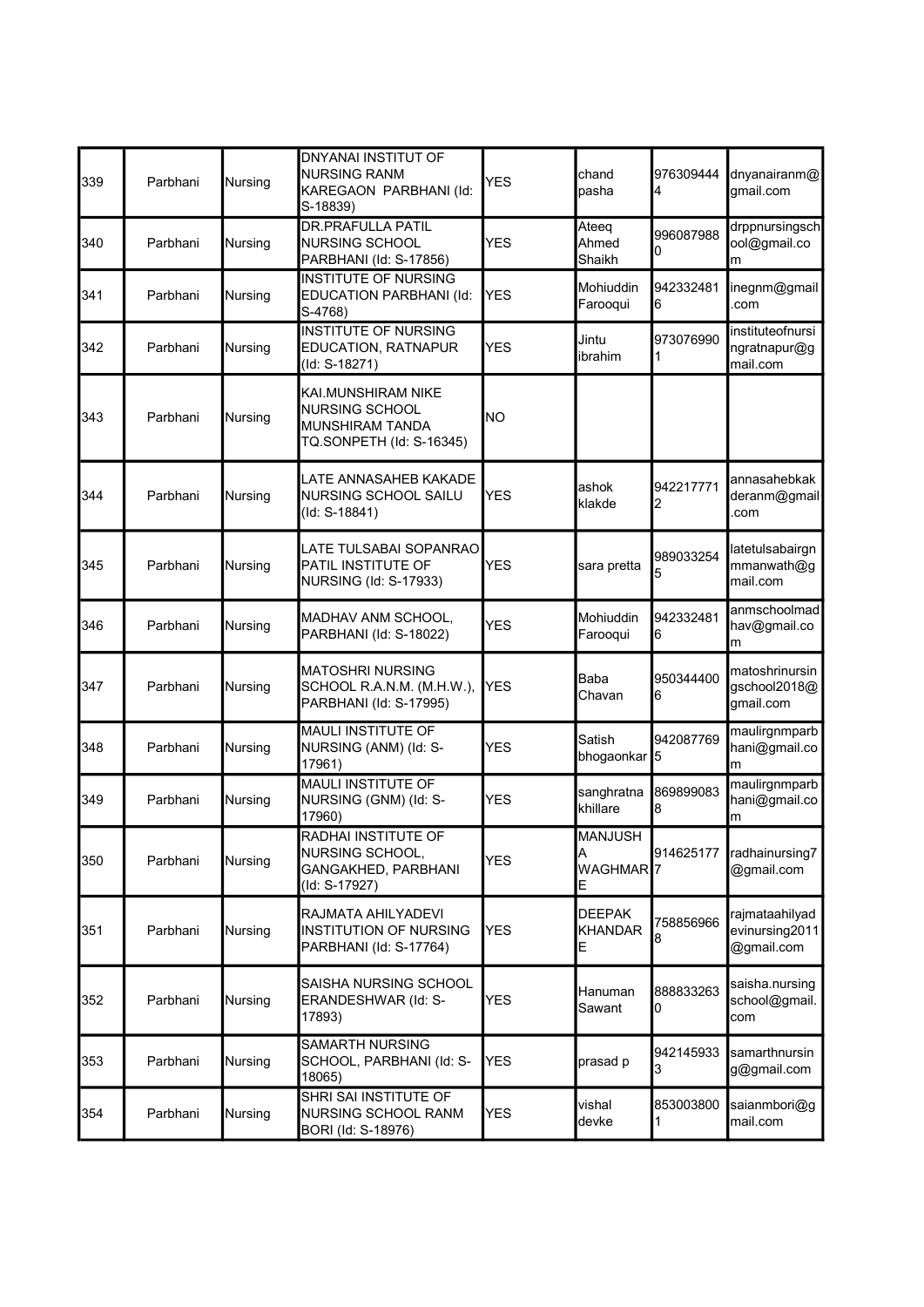| 355 | Parbhani | Nursing        | SHRI SURESHDADA<br>DESHMUKH INSTITUTE OF<br><b>NURSING (Id: S-18056)</b>                                                                  | <b>YES</b> | Shaikh<br>Umer                   | 914523202      | skmdumer84@<br>gmail.com                      |
|-----|----------|----------------|-------------------------------------------------------------------------------------------------------------------------------------------|------------|----------------------------------|----------------|-----------------------------------------------|
| 356 | Parbhani | Nursing        | SWAMI VIVEKAANAND<br>SIKSHAN SANSTHA, SAKSHI<br>NURSING SCHOOL (Id: S-<br>18019)                                                          | <b>YES</b> | syed ali                         | 879350687<br>0 | sakshinursings<br>choolmanwath<br>1@gmail.com |
| 357 | Parbhani | Nursing        | <b>TIRUPATI NURSING</b><br>SCHOOL, PARBHANI (Id: S-<br>17962)                                                                             | YES        | <b>NAMITA</b><br><b>SHIMPLE</b>  | 976607755<br>9 | tnsparbhani@g<br>mail.com                     |
| 358 | Parbhani | Nursing        | TORJA NURSING SCHOOL,<br>PARBHANI (Id: S-17892)                                                                                           | <b>YES</b> | Bhagyashri<br>Yadav              | 986002212<br>9 | torjanursing@g<br>mail.com                    |
| 359 | Parbhani | Nursing        | YESHWANT INSTITUTE OF<br>NURSING PARBHANI (Id: S-<br>17887)                                                                               | <b>YES</b> | Renuka<br>Kagde                  | 976754142<br>2 | veshwantinstitu<br>teofnursing@g<br>mail.com  |
| 360 | Pune     | Nursing        | CHETAN DATTAJI GAIKWAD<br>NURSING SCHOOL (Id: S-<br>17826)                                                                                | <b>YES</b> | Ujwala<br>Hivale                 | 986016472<br>0 | chetandattajiga<br>ikwad1234@g<br>mail.com    |
| 361 | Pune     | Nursing        | <b>GIRIRAJ NURSING SCHOOL</b><br>PUNE (Id: S-4757)                                                                                        | <b>YES</b> | Aravind Indi                     | 976300872<br>2 | gnsbaramati@<br>gmail.com                     |
| 362 | Pune     | Nursing        | KING EDWARD MEMORIAL<br>HSOPITAL PUNE (Id: S-4773)                                                                                        | <b>YES</b> | Sheela<br>Gunraj                 | 955258963<br>6 | nursingschool<br>@kemhospital.<br>org         |
| 363 | Pune     | Nursing        | MAHARASHTRA AROGYA<br>MANDALS INSTITUTE OF<br><b>NURSING</b><br>EDUCATION, PUNE (Id: S-<br>16090)                                         | YES        | <b>SUCHITA</b><br><b>DHEKANE</b> | 922685758<br>8 | ine.mam2002<br>@gmail.com                     |
| 364 | Pune     | Nursing        | <b>MRS. KUMUDBEN</b><br><b>MADANBHAI SURA</b><br>NURSING SCHOOL (Id: S-<br>17832)                                                         | YES        | Laxmi<br>Jagdale                 | 942069640<br>6 | janasevafound<br>ationpune@gm<br>ail.com      |
| 365 | Pune     | <b>Nursing</b> | N M WADIA HOSPITAL<br>PUNE (Id: S-4787)                                                                                                   | <b>YES</b> | Nitn Joseph                      | 879602033<br>U | wadia283 sch<br>ool@rediffmail.<br>com        |
| 366 | Pune     | Nursing        | PIMPRI NURSING SCHOOL<br>(Id: S-16124)                                                                                                    | <b>YES</b> | <b>PRACHI</b><br><b>SHETE</b>    | 937101044<br>4 | pimprinursings<br>chool@gmail.c<br>om         |
| 367 | Pune     | Nursing        | PRIYADARSINI SHIKSHANIK<br>BAHUUDDESHAYA GRAM<br>VIKAS MAHILA SHEVA<br><b>BHAVI GIRIJAI SCHOOL OF</b><br>NURSING SHIRUR (Id: S-<br>18836) | YES        | Sajjan<br>Sawale                 |                | girijainursingsc<br>hool.2018@gm<br>ail.com   |
| 368 | Pune     | Nursing        | <b>SCHOOL OF NURSING</b><br>EDUCATION PUNE (Id: S-<br>4808)                                                                               | YES        | ABHIMANY<br>U KATE               | 960772761<br>1 | Imfnsg@redifm<br>ail.com                      |
| 369 | Pune     | Nursing        | SEVADHAM TRUST A.S.M.T<br>SCHOOL OF NURSING (Id: S-YES<br>17769)                                                                          |            | Suchita<br>Malap                 | 888889712<br>8 | asmtsevadham <b>l</b><br>@gmail.com           |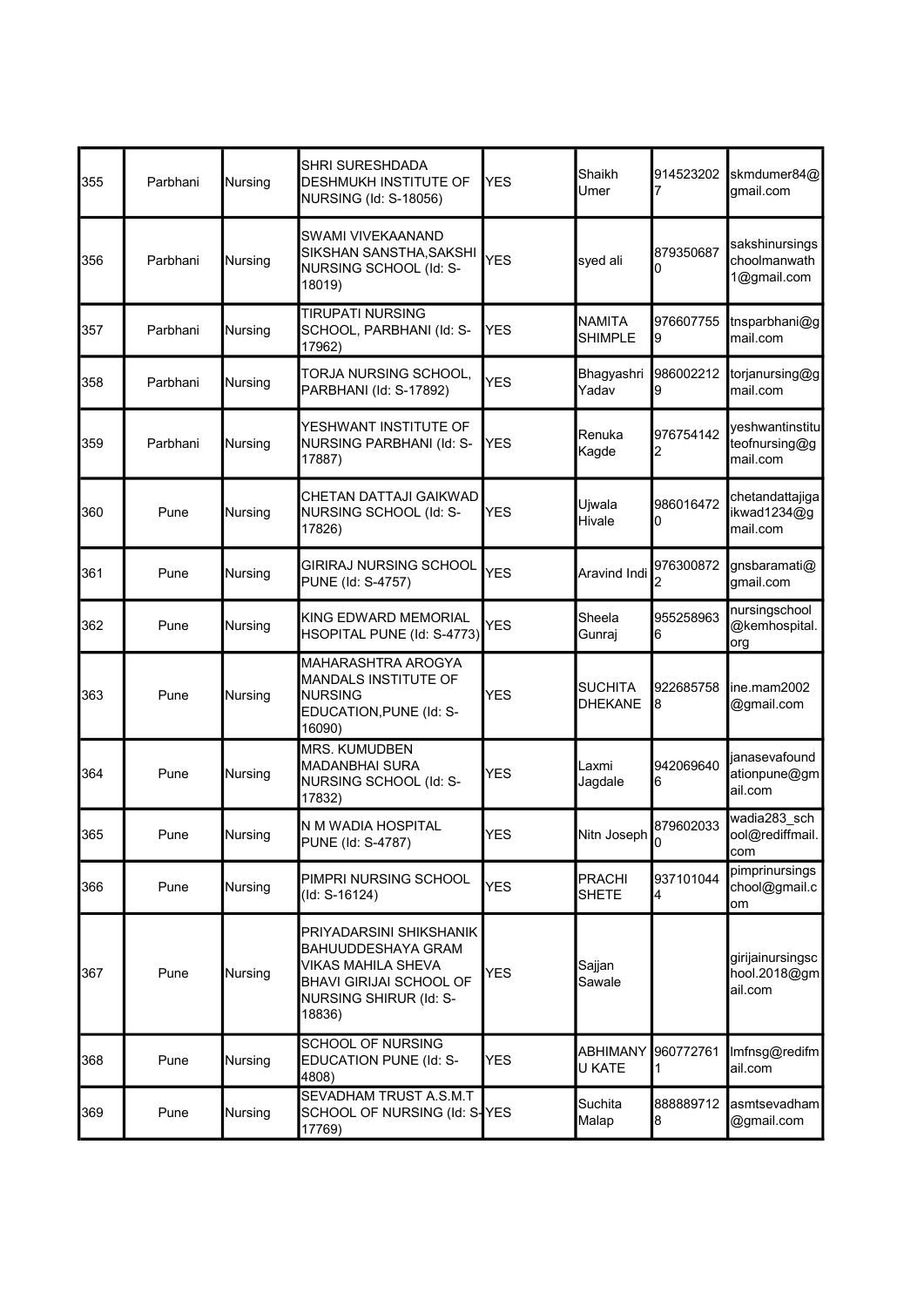| 370 | Pune      | Nursing | <b>SHARADABAI PAWAR</b><br><b>INSTITUTE OF NURSING</b><br>PUNE (Id: S-4818)                                        | <b>YES</b> | Ganesh<br>Parkale                                       | 992265575<br>6  | ganeshparkale<br>11@gmail.com                    |
|-----|-----------|---------|--------------------------------------------------------------------------------------------------------------------|------------|---------------------------------------------------------|-----------------|--------------------------------------------------|
| 371 | Pune      | Nursing | <b>SMT BAKUL TAMBAT</b><br>INSTITUTE OF NURSING<br>EDUCATION PUNE (Id: S-<br>4822)                                 | <b>YES</b> | Dr.Meena<br>Ganapathy                                   | 942042619<br>2  | btine03@gmail<br>com                             |
| 372 | Pune      | Nursing | SNEHAL GNM INSTITUTE<br>OF NURSING PUNE (Id: S-<br>18118)                                                          | <b>YES</b> | Pradeep<br>Karad                                        | 951832364<br>3  | snehalgnmpun<br>e@gmail.com                      |
| 373 | Pune      | Nursing | <b>TEJASWINI NURSING</b><br>SCHOOL (Id: S-17990)                                                                   | YES        | Nilesh<br><b>Batwal</b>                                 | 955251750<br>0  | wcoeotur@gm<br>ail.com                           |
| 374 | Pune      | Nursing | YASH INSTITUTE OF<br><b>NURSING AND</b><br>PARAMEDICAL SCIENCES<br>INDAPUR DIST-PUNE (Id: S-<br>16116)             | <b>YES</b> | RAMESH<br>PARADDI                                       | 988103635<br>9  | vashinstitutes<br>@gmail.com                     |
| 375 | Raigad    | Nursing | <b>MANGAON GENERAL</b><br>NURSING COLLEGE (Id: S-<br>17264)                                                        | <b>YES</b> | Nootan<br>Manchekar                                     | 830840751<br>2  | mnursingcolleg<br>e@gmail.om                     |
| 376 | Raigad    | Nursing | PRABHAKAR PATIL<br><b>INSTITUTE OF NURSING</b><br>EDUCATION, PEN (Id: S-<br>17936)                                 | <b>YES</b> | <b>NAVNATH</b><br>PAWAR                                 | 987088221<br>6  | prabhakarpatil<br>nursingeducati<br>on@gmail.com |
| 377 | Raigad    | Nursing | SHRI RISHIKESH SHIKSHAN<br>PRASARAK MANDALS SHRI<br>D D VISPUTE COLLEGE OF<br>NURSING NEW PANVEL (Id:<br>S-17828)  | <b>YES</b> | <b>SEJAL</b><br><b>KAMTEKA</b><br>R                     | 771584072<br>5  | DEPA15SAWA<br>NT@GMAIL.C<br><b>OM</b>            |
| 378 | Ratnagiri | Nursing | DEVANG A.N.M. NURSING<br>SCHOOL (Id: S-17897)                                                                      | YES        | Suresh<br>Lakhan                                        | 982122027<br>2  | devangnursing<br>school@gmail.<br>com            |
| 379 | Ratnagiri | Nursing | PARKAR MEDICAL<br>FOUNDATIONS SCHOOL OF<br>NURSING, RATNAGIRI (Id: S-<br>12838)                                    | <b>YES</b> | Pradnya<br>Basankar                                     | 927138123<br>8  | pmf.nursingsch<br>ool@gmail.co<br>m              |
| 380 | Ratnagiri | Nursing | SCHOOL OF NURSING<br>RATNAGIRI (Id: S-4813)                                                                        | <b>YES</b> | School of<br>Nursing<br>Ratnagiri                       | 962327274       | nursing.ratnagi<br>ri@gmail.com                  |
| 381 | Ratnagiri | Nursing | THE YASH FOUNDATIONS<br><b>COLLEGE OF NURSING</b><br>AND MEDICAL RESEARCH<br>INSTITUTE RATNAGIRI (Id: S-<br>19009) | <b>YES</b> | Chetan<br>Ambupe                                        | 955269354<br>8  | yashnursing@<br>vahoo.co.in                      |
| 382 | Sangli    | Nursing | ABHINAV INSTITUTE OF<br><b>NURSING EDUCATION</b><br>MIRAJ-SANGLI (Id: S-16831)                                     | <b>YES</b> | avinash<br>shinde                                       | 942240722<br>5  | abhinavinstitut<br>esangli@gmail<br>com          |
| 383 | Sangli    | Nursing | ABHINAV SCHOOL OF<br>NURSING (Id: S-17046)                                                                         | <b>YES</b> | <b>HAJARATU</b><br><b>MMAR</b><br><b>BHAVIKAT</b><br>TI | 976214341<br>Ι9 | abhinavschool<br>ofnursing@gm<br>ail.com         |
| 384 | Sangli    | Nursing | <b>ADARSH NURSING</b><br>SCHOOL, VITA (Id: S-17823)                                                                | <b>YES</b> | Sagar<br>Hajare                                         | 883009430<br>4  | adarshnursingv<br>ita@gmail.com                  |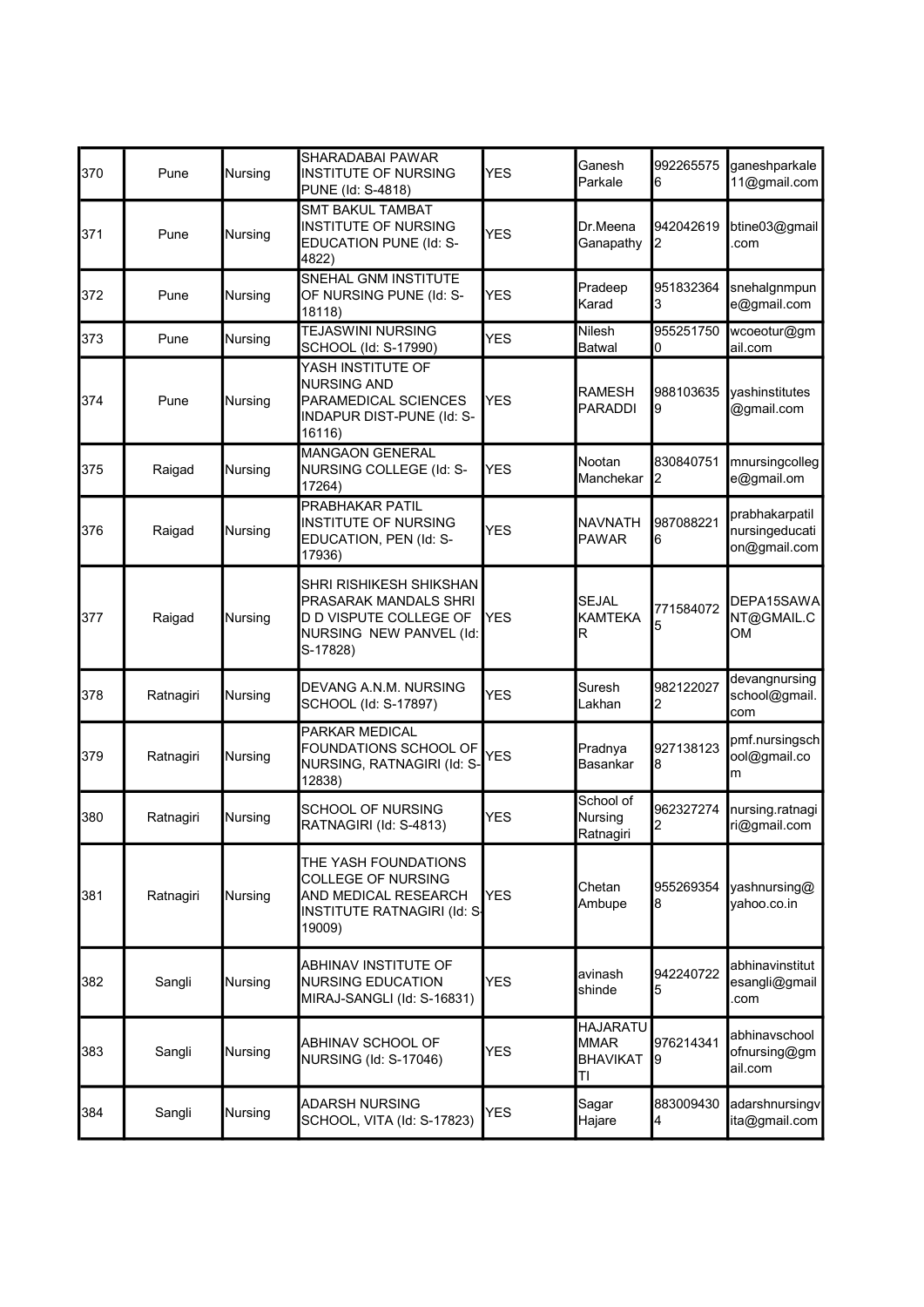| 385 | Sangli | Nursing | COLLEGE OF NURSING.<br>WANLESS HOSPITAL,<br>MIRAJ MEDICAL CENTRE,<br>MIRAJ (Id: S-18269)                                                 | <b>YES</b>      | Sangeeta<br>Satwekar                   | 805586265<br>8  | san conmmc<br>@yahoo.in                      |
|-----|--------|---------|------------------------------------------------------------------------------------------------------------------------------------------|-----------------|----------------------------------------|-----------------|----------------------------------------------|
| 386 | Sangli | Nursing | <b>DESAI SCHOOL OF</b><br><b>NURSING (Id: S-18270)</b>                                                                                   | <b>YES</b>      | Suhas<br>Kamble                        | 942070405<br>10 | desaisangli@g<br>mail.com                    |
| 387 | Sangli | Nursing | DHANWANTARI INSTITUTE<br>OF NURSING AND<br>PARAMEDICAL SCIENCES,<br>KOKRUD (Id: S-18120)                                                 | <b>YES</b>      | Dr pancaj<br>patil                     | 950397195<br>4  | dinpskokarud<br>@gmail.com                   |
| 388 | Sangli | Nursing | <b>GENERAL HOSPITAL</b><br>SANGLI (Id: S-4755)                                                                                           | <b>YES</b>      | <b>USHA</b><br><b>PATIL</b>            | 942112797<br>0  | gmcpvpghtcon<br>sangli@gmail.c<br>om         |
| 389 | Sangli | Nursing | HON .R .R PATIL INSTITUTE<br>OF NURSING EDUCATION<br>SANGLI (Id: S-18054)                                                                | <b>YES</b>      | imran<br>terdalkar                     | 997574073<br>3  | honrrpatilnursi<br>nginstitute@g<br>mail.com |
| 390 | Sangli | Nursing | <b>INSTITUTE OF NURSING</b><br>EDUCATION SANGLI (Id: S-<br>4769)                                                                         | <b>YES</b>      | <b>Nakib</b><br>Mujawar                | 937063106<br>8  | kesineislampur<br>@gmail.com                 |
| 391 | Sangli | Nursing | KAMAL INSTITUTE OF<br><b>NURSING EDUCATION</b><br>JATH, SANGLI (Id: S-12822)                                                             | <b>YES</b>      | <b>Bhairu Mali</b>                     | 963769137       | kamal.educatio<br>n@rediffmail.c<br>om       |
| 392 | Sangli | Nursing | <b>KEDARNATH NURSING</b><br>SCHOOL, ISLAMPUR (Id: S-<br>18119)                                                                           | <b>YES</b>      | Francisclem 831029762<br>ant Adin      | 2               | kedarnathnursi<br>ngschool@gm<br>ail.com     |
| 393 | Sangli | Nursing | <b>KRANTIAGRANI G. D.</b><br>(BAPU) LAD SCHOOL OF<br>NURSING, SANGLI (Id: S-<br>17792)                                                   | <b>YES</b>      | snehal<br>waidande                     | 797280636<br>6  | krantiagranigd<br>bapulad@gmai<br>I.com      |
| 394 | Sangli | Nursing | <b>LAXMI PRABHA NURSING</b><br>COLLEGE (Id: S-15483)                                                                                     | <b>YES</b>      | <b>RAKESH</b><br><b>KAMBLE</b>         | 862399901<br>2  | Ipnibamnoli@g<br>mail.com                    |
| 395 | Sangli | Nursing | LOKNETE RAJARAMBAPU<br>PATIL TRAINING COLLEGE<br>OF NURSING ISLAMPUR<br>SANGLI (Id: S-17128)                                             | <b>YES</b>      | <b>SARASWA</b><br>ΤI<br><b>HERWADE</b> | 976704227       | Irpnursing11@<br>gmail.com                   |
| 396 | Sangli | Nursing | MARY BHORE SCHOOL OF<br>NURSING SANGLI (Id: S-<br>4783)                                                                                  | YES             | Samuel<br>Lokhande                     | 950325555<br>3  | marybhorenurs<br>ingschool@gm<br>ail.com     |
| 397 | Sangli | Nursing | NATIONAL HEALTH LAW<br>RESEARCH INSTITUTES,<br>CHINGUAAI INSTITUTE OF<br><b>NURSING</b><br>EDUCATION, KAVATHE<br>MAHANKAL, (Id: S-15825) | <b>YES</b>      | KIRANKUM 774490165<br><b>AR VADDI</b>  | 14              | chinguaai@gm<br>ail.com                      |
| 398 | Sangli | Nursing | <b>SAHAKARAMAHARSHI</b><br><b>VISHNUANNA PATIL</b><br>NURSING SCHOOL (Id: S-<br>18184)                                                   | YES             | <b>SHEETAL</b><br><b>MOHITE</b>        | 892013881<br>2  | svpnursingsch<br>oolsangli@gm<br>ail.com     |
| 399 | Sangli | Nursing | <b>SCHOOL OF NURSING</b><br>SANGLI (Id: S-4815)                                                                                          | NO <sub>1</sub> |                                        |                 |                                              |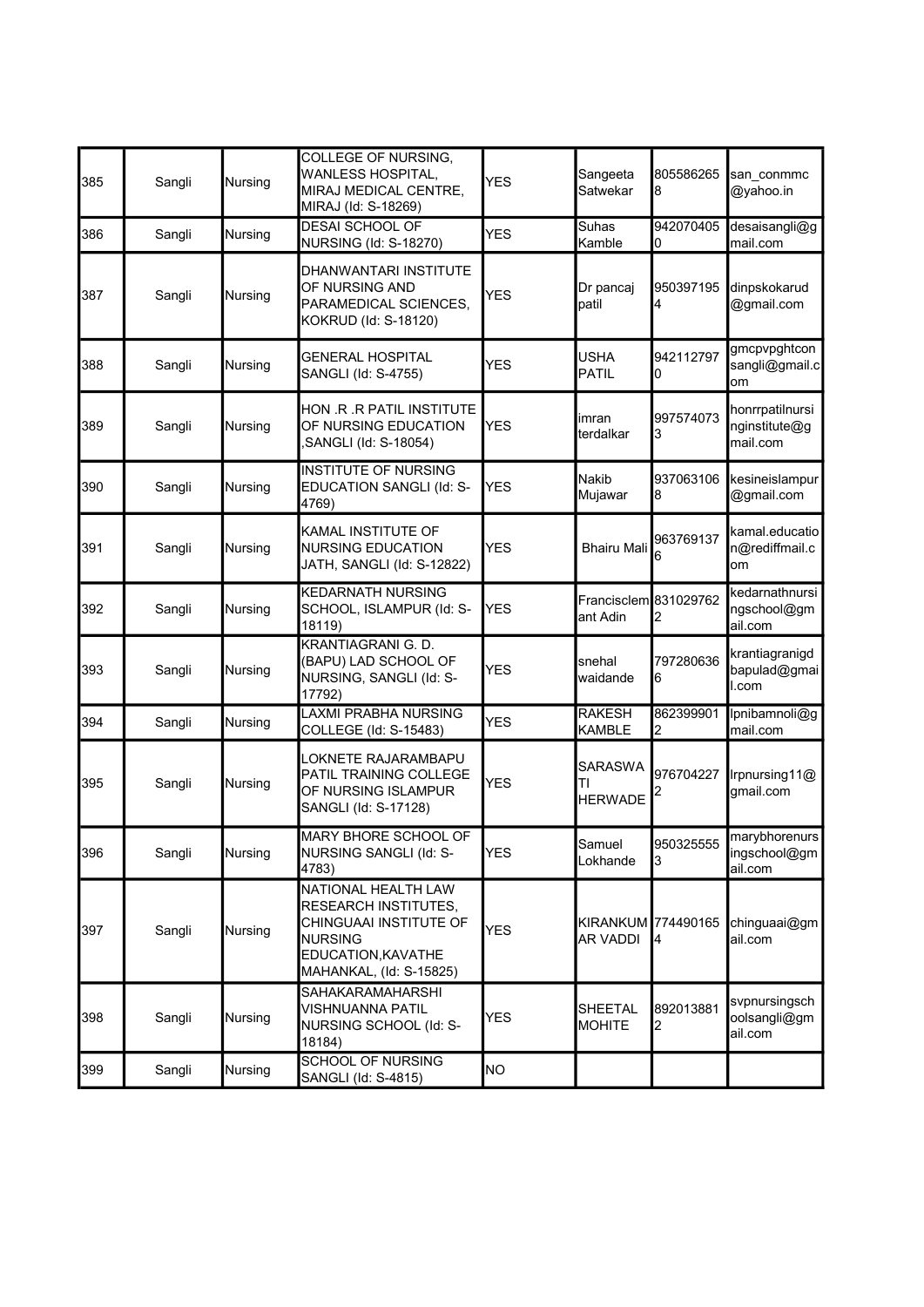| 400 | Sangli     | Nursing | SHABBIR AHMED ANSARI<br><b>NURSING SCHOOL MIRAJ</b><br>DIST-SANGLI (Id: S-17254)                           | <b>YES</b> | <b>SHOEB</b><br><b>MUJAWAR</b>       | 885680478<br>2 | shabbirinemiraj<br>786@gmail.co<br>m   |
|-----|------------|---------|------------------------------------------------------------------------------------------------------------|------------|--------------------------------------|----------------|----------------------------------------|
| 401 | Sangli     | Nursing | SHIVRANI BANE NURSING<br>SCHOOL, WATEGAON (Id: S-YES<br>12826)                                             |            | <b>SHIVLING</b><br><b>BANE</b>       |                | shivranibane@<br>gmail.com             |
| 402 | Sangli     | Nursing | SMT. PADMINI INSTITUTE<br>OF NURSING AND<br>PARAMEDICAL SCIENCES,<br>EKTA NAGAR DIGHANCHI<br>(Id: S-17996) | <b>YES</b> | Bhairappa<br>Mali                    | 800737081<br>5 | dighanchinursi<br>ng@gmail.com         |
| 403 | Sangli     | Nursing | <b>UMA INSTITUTE OF</b><br><b>NURSING EDUCATION,</b><br>JATH , TAL JATH DIST<br>SANGLI (Id: S-16441)       | <b>YES</b> | <b>GAJANAN</b><br><b>MALLI</b>       | 973014150<br>3 | info@umanursi<br>nginstitute.org       |
| 404 | Satara     | Nursing | APARNA INSTITUTE OF<br>NURSING EDUCATION (Id: S-YES<br>17770)                                              |            | veena<br>karape                      | 942260648<br>3 | aparnaine0@g<br>mail.com               |
| 405 | Satara     | Nursing | <b>BEL AIR COLLEGE OF</b><br><b>NURSING (Id: S-18847)</b>                                                  | <b>YES</b> | Priyadarsini                         | 967355995<br>5 | bconpanchgani<br>@gmail.com            |
| 406 | Satara     | Nursing | <b>GENERAL HOSPITAL</b><br>SATARA (Id: S-4756)                                                             | YES        | Shilpa<br>Ghatage                    | 967326341<br>1 | nosatara@redi<br>ffmail.com            |
| 407 | Satara     | Nursing | <b>KRISHNA HOSP. &amp; MEDICAL</b><br><b>RESEARCH CENTRE</b><br>SATARA (Id: S-4775)                        | <b>YES</b> | VAISHALI<br><b>MOHITE</b>            | 838093277      | krishnanursing<br>9999@gmail.c<br>om   |
| 408 | Satara     | Nursing | LATE NARAYANDAS<br><b>BHAWANDAS CHHABADA</b><br>TRAINING COLLEGE OF<br>NURSING (Id: S-16106)               | <b>YES</b> | <b>SURAJ</b><br><b>SALUNKHE</b>      | 880527661<br>4 | surajsalunkhe2<br>90@gmail.com         |
| 409 | Satara     | Nursing | <b>RAJMATA NURSING</b><br>SCHOOL, SATARA (Id: S-<br>16291)                                                 | <b>YES</b> | Narsing<br>Disale                    | 985030177<br>9 | nvdisale@gmai<br>l.com                 |
| 410 | Satara     | Nursing | <b>SANJEEVAN MEDICAL</b><br><b>COLLEGE OF</b><br>NURSING, SATARA (Id: S-<br>17055)                         | YES        | Shivappa<br>Narote                   | 909605931<br>5 | sanjeevannursi<br>ng506@gmail.<br>com  |
| 411 | Satara     | Nursing | SCHOOL OF NURSING<br>SATARA (Id: S-4816)                                                                   | <b>YES</b> | Amol<br>Sawant                       | 997026461<br>7 | nursingschoolp<br>haltan@gmail.<br>com |
| 412 | Satara     | Nursing | <b>SCSES SMT. INDUMATI</b><br>RAMCHANDRA DESHMUKH<br>SCHOOL OF NURSING,<br>SATARA (Id: S-12825)            | YES        | <b>SANDIP</b><br><b>DESHMUK</b><br>H | 996062316<br>2 | sirdsnmyn05@<br>rediffmail.com         |
| 413 | Satara     | Nursing | SHIVRASHTRA COLLEGE<br>OF NURSING (Id: S-17858)                                                            | YES        | ASHA<br><b>JAKNOOR</b>               | 956113520<br>9 | shivrashtracon<br>@gmail.com           |
| 414 | Satara     | Nursing | WFPM HOSPITAL SCHOOL<br>OF NURSING WAI (Id: S-<br>17020)                                                   | YES        | Suhas<br>Thorat                      | 805557819<br>8 | wfpmh.con@g<br>mail.com                |
| 415 | Sindhudurg | Nursing | BR. NATH PAI SCHOOL OF<br>NURSING KUDAL (Id: S-<br>15621)                                                  | YES        | Meena<br>Joshi                       | 888804564<br>4 | joshi_meena61<br>@rediffmail.co<br>m   |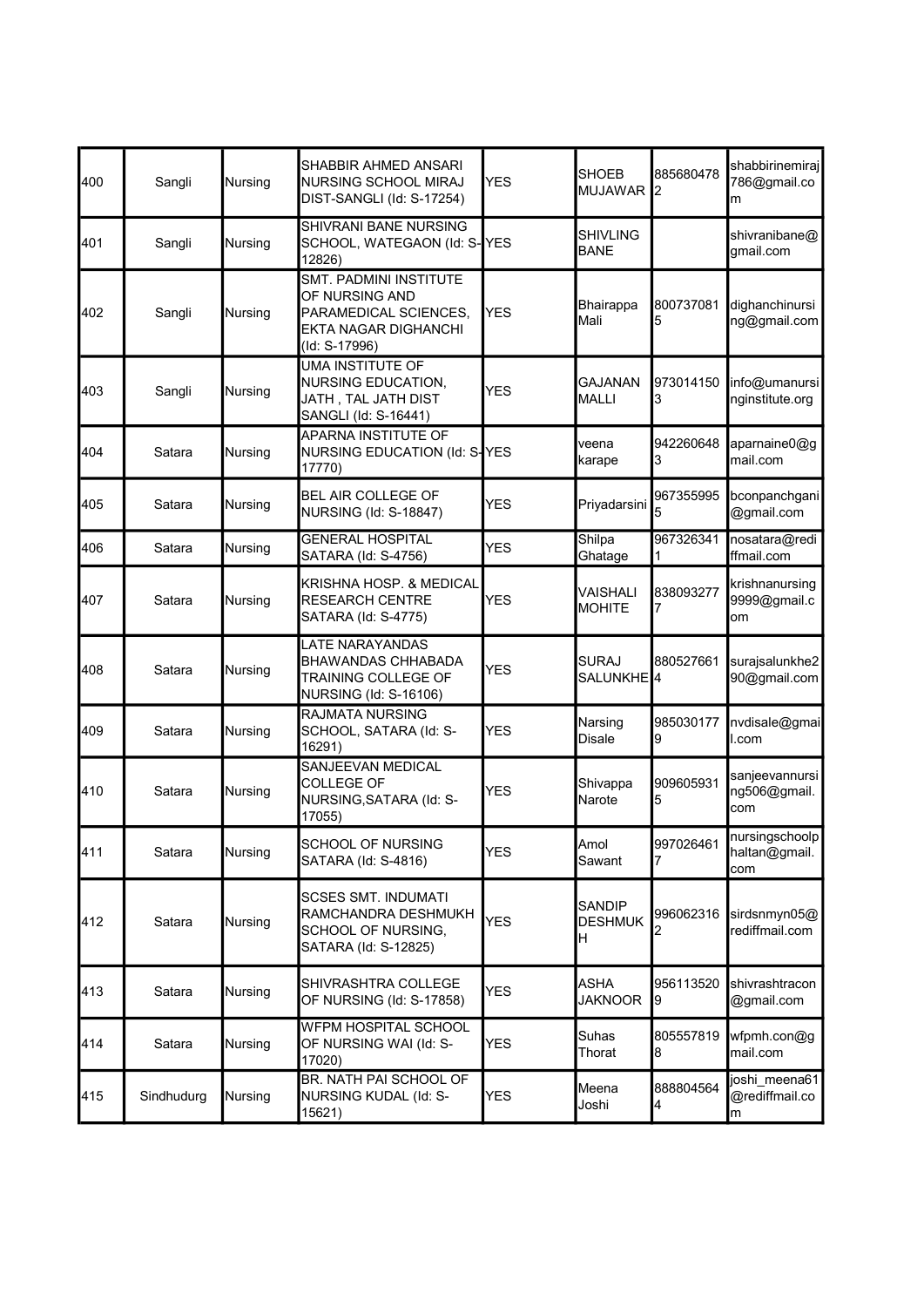| 416 | Sindhudurg | Nursing        | IDEAL NURSING SCHOOL,<br>KANKAVLI (Id: S-18059)                                                                            | <b>YES</b> | Sonam<br>Acharekar                                                        | 726480012<br>16                                   | asonam1992@<br>gmail.com                |
|-----|------------|----------------|----------------------------------------------------------------------------------------------------------------------------|------------|---------------------------------------------------------------------------|---------------------------------------------------|-----------------------------------------|
| 417 | Sindhudurg | Nursing        | MAI NURSING SCHOOL (Id:<br>S-17077)                                                                                        | <b>YES</b> | Sanjeev<br>Gawade                                                         | 888871814<br>2                                    | sanjuumile@g<br>mail.com                |
| 418 | Sindhudurg | Nursing        | MANAV SADHAN VIKAS<br>SANSTHAS SCHOOL OF<br>NURSING, SINDHUDURG<br>(Id: S-12823)                                           | <b>YES</b> | OMKAR<br><b>GARAD</b>                                                     | 766618551<br>6                                    | msvscon2015<br>@gmail.com               |
| 419 | Sindhudurg | <b>Nursing</b> | SHREE ANANT SMRITI<br><b>CHARITABLE TRUST</b><br>KASALS INSTITUTE OF<br>NURSING KASAL (Id: S-<br>15580)                    | <b>YES</b> | <b>SASCTK</b><br><b>INSTITUTE</b><br>OF<br><b>NURSING</b><br><b>KASAL</b> | 727695018<br>5                                    | ananteduion@<br>qmail.com               |
| 420 | Sindhudurg | Nursing        | SHREE SARASWATI<br>NURSING SCHOOL (RANM)<br>(Id: S-15886)                                                                  | <b>YES</b> | Mrs.<br>Shakunatal<br>a Nagaraj                                           | 810597675                                         | sscont2015@g<br>mail.com                |
| 421 | Solapur    | Nursing        | ASHWINI INSTITUTE OF<br><b>NURSING EDUCATION</b><br>SOLAPUR (Id: S-16946)                                                  | <b>YES</b> | Elish Jogul                                                               | 955255224                                         | ainesolapur@g<br>mail.com               |
| 422 | Solapur    | Nursing        | <b>BHAKTI INSTITUTE OF</b><br>NURSING, PANDHARPUR<br>(Id: S-17949)                                                         | <b>YES</b> | saiyadipthe<br>kar Kazi                                                   | 909632938<br>6                                    | bhaktinursing<br>@gmail.com             |
| 423 | Solapur    | Nursing        | DHANASHREE INSTITUTE<br>OF NURSING (Id: S-17910)                                                                           | <b>YES</b> | a Hunasagi                                                                | Shankarepp 992255228<br>$\mathbf{I}^{\mathbf{0}}$ | dhanshriinstitut<br>e8989@gmail.<br>com |
| 424 | Solapur    | Nursing        | DHANRAJGIRIJI HOSPITAL<br>TRUST SOLAPUR (Id: S-<br>4745)                                                                   | YES        | Dhanraj<br>Girji<br>Hospital<br>Trust,<br>Solapur                         | 844686946<br>6                                    | dghospitalsola<br>pur@gmail.co<br>m     |
| 425 | Solapur    | Nursing        | DHANVANTARI SCHOOL OF<br><b>NURSING MALEWADI,</b><br>AKLUJ (Id: S-17974)                                                   | lΝO        |                                                                           |                                                   |                                         |
| 426 | Solapur    | Nursing        | SAHARA INSTITUTE OF<br><b>NURSING EDUCATION</b><br>SOLAPUR (Id: S-4798)                                                    | <b>YES</b> | Prakash<br>Halawar                                                        | 998733518                                         | saharanursing<br>akluj@gmail.co<br>m    |
| 427 | Solapur    | Nursing        | SCHOOL OF NURSING SHRI<br><b>MARKANDEY SOLAPUR</b><br>SAHAKARI RUGNALAYA<br>AND RESEARCH CENTRE<br>NIYAMIT . (Id: S-17057) | YES        | SOMALING<br><b>RAJENAVA</b><br>$\mathsf R$                                | 917536687<br>6                                    | smssrnts@gm<br>ail.com                  |
| 428 | Solapur    | Nursing        | SMT.KAMALABEN PATEL<br><b>INSTITUTE OF</b><br>NURSING, KUMBHARI (Id: S-<br>17851)                                          | <b>YES</b> | Gururaj<br>Kulkarni                                                       | 748307576<br>4                                    | skpione2011@<br>gmail.com               |
| 429 | Solapur    | Nursing        | SSSPMS COLLEGE OF<br>NURSING BARSHI, DIST-<br>SOLAPUR (Id: S-17053)                                                        | <b>YES</b> | Surekha<br>Dangare                                                        | 988158999<br>10                                   | conbarshi@red<br>iffmail.com            |
| 430 | Thane      | Nursing        | NAVJEEVAN SCHOOL OF<br>NURSING, SHAHAPUR (Id: S-YES<br>16205)                                                              |            | <b>RAVINDRA</b><br><b>KHARAT</b>                                          | 800746767<br>3                                    | navjeevannursi<br>ng@gmail.com          |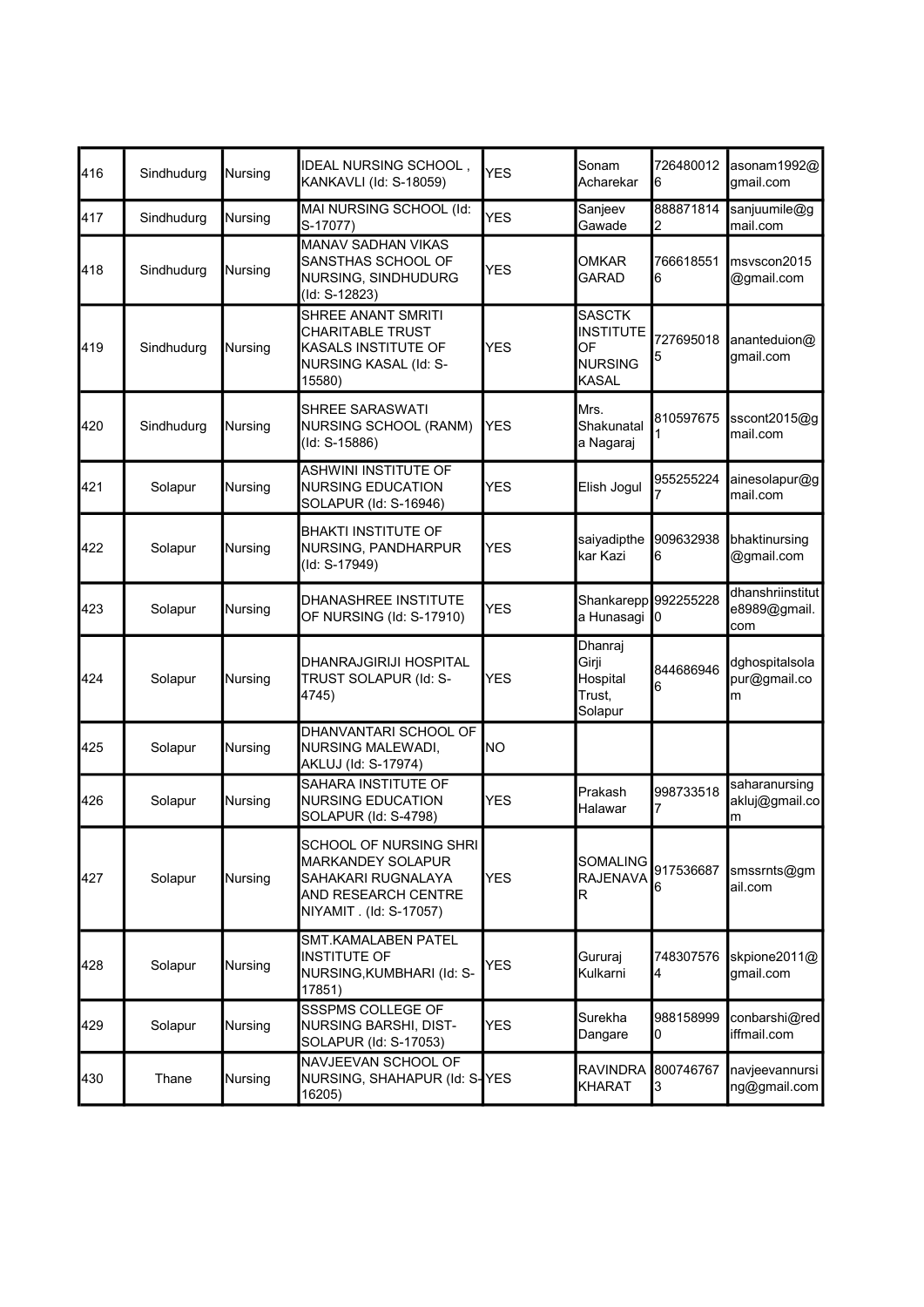| 431 | Thane  | Nursing        | ROSALIND S. TETON<br>SCHOOL OF NURSING,<br><b>BHAKTIVEDANTA HOSPITAL</b><br>(Id: S-16107)                                  | <b>YES</b> | Geeta Vyas                                     | 887971669      | bhaktinursings<br>chool@yahoo.<br>co.in              |
|-----|--------|----------------|----------------------------------------------------------------------------------------------------------------------------|------------|------------------------------------------------|----------------|------------------------------------------------------|
| 432 | Thane  | Nursing        | ROSALIND S TETON<br><b>SCHOOL OF NURSING</b><br>PUNE (Id: S-4795)                                                          | lΝO        |                                                |                |                                                      |
| 433 | Thane  | Nursing        | SAKET INSTITUTE OF<br>NURSING (Id: S-17002)                                                                                | <b>YES</b> | <b>TRIVENI</b><br><b>BUTKAR</b>                | 720869705<br>5 | saketnursing20<br>12@gmail.com                       |
| 434 | Thane  | Nursing        | SHRI JAYRAMSETH<br>CHAUDHARI INSTITUTE OF<br><b>NURSING EDUCATION AND</b><br>PARA MEDICAL SCIENCES<br>MURBAD (Id: S-16126) | <b>YES</b> | <b>SHANKAR</b><br><b>CHAUDHA</b><br>RI         | 927027717<br>0 | jayramsethcha<br>udharischoolof<br>nsg@gmail.co<br>m |
| 435 | Thane  | Nursing        | V S GENERAL HOSPITAL<br>THANE (Id: S-4833)                                                                                 | <b>YES</b> | Lata<br>Pradhan                                | 922443432      | tcn_vsghthane<br>@rediffmail.co<br>m                 |
| 436 | Wardha | Nursing        | BHARTIYA MAHILA VIKASS<br><b>NURSING SCHOOL,</b><br>WARDHA (Id: S-18121)                                                   | <b>YES</b> | <b>SHEIKH</b><br><b>HANEEF</b>                 | 985038383<br>3 | dr.haneefsheik<br>h@gmail.com                        |
| 437 | Wardha | Nursing        | CHETNA NURSING<br>INSTITUTE (Id: S-17895)                                                                                  | <b>YES</b> | pradhnya<br>moon                               | 860077980<br>6 | pradhnyamoon<br>28@gmail.com                         |
| 438 | Wardha | Nursing        | <b>DIAMOND NURSING</b><br>INSTITUTE (Id: S-18122)                                                                          | <b>YES</b> | Abdul<br>Tawar                                 | 937069900<br>9 | dimondnursing<br>w@gmail.com                         |
| 439 | Wardha | Nursing        | <b>D.P.NURSING COLLEGE</b><br>AND RESEARCH INSTITUTE<br>SELU, WARDHA (Id: S-<br>17926)                                     | <b>YES</b> | <b>RUPESH</b><br><b>WARATKA</b><br>$\mathsf R$ | 988171423<br>8 | waratkar_rupe<br>sh09@rediffma<br>il.com             |
| 440 | Wardha | Nursing        | <b>EKVIRA DEVI NURSING</b><br>SCHOOL (Id: S-18845)                                                                         | <b>YES</b> | Nishad<br>Mohadure                             | 724943326<br>2 | nishadmohadu<br>redoxx@gmail.<br>com                 |
| 441 | Wardha | Nursing        | <b>FLORENCE NIGHTINGALE</b><br>TRAINING COLLEGE OF<br><b>NURSING SAWANGI MEGHE</b><br>WARDHA (Id: S-18188)                 | <b>YES</b> | <b>INDU</b><br><b>ALWADKA</b><br>R             | 976540401      | fntcnwardha@<br>gmail.com                            |
| 442 | Wardha | Nursing        | KASTURBA NURSING<br>SCHOOL, MANDGAON (Id: S-YES<br>17937)                                                                  |            | Chetana<br>Timande                             | 992275738<br>2 | kns2011mandg<br>aon@gmail.co<br>m                    |
| 443 | Wardha | <b>Nursing</b> | NANDATAI LOHAVE<br>SCHOOL OF NURSING,<br>WARDHA (Id: S-17795)                                                              | <b>YES</b> | Balraj<br>Lohave                               | 942214409      | nandatailohave<br>snw@gmail.co<br>m                  |
| 444 | Wardha | Nursing        | <b>NEW MAHARASHTA</b><br>INSTITUTE OF NURSING (Id:<br>S-18123)                                                             | <b>YES</b> | <b>RUPALI</b><br><b>PATIL</b>                  | 937129090      | irfan.baig27@g<br>mail.com                           |
| 445 | Wardha | Nursing        | SARASWATI NURSING<br>SCHOOL, GUNJKHEDA (Id:<br>S-16832)                                                                    | <b>YES</b> | Bharati<br>Thombare                            | 942312084<br>6 | saraswatinursi<br>ngschool@gm<br>ail.com             |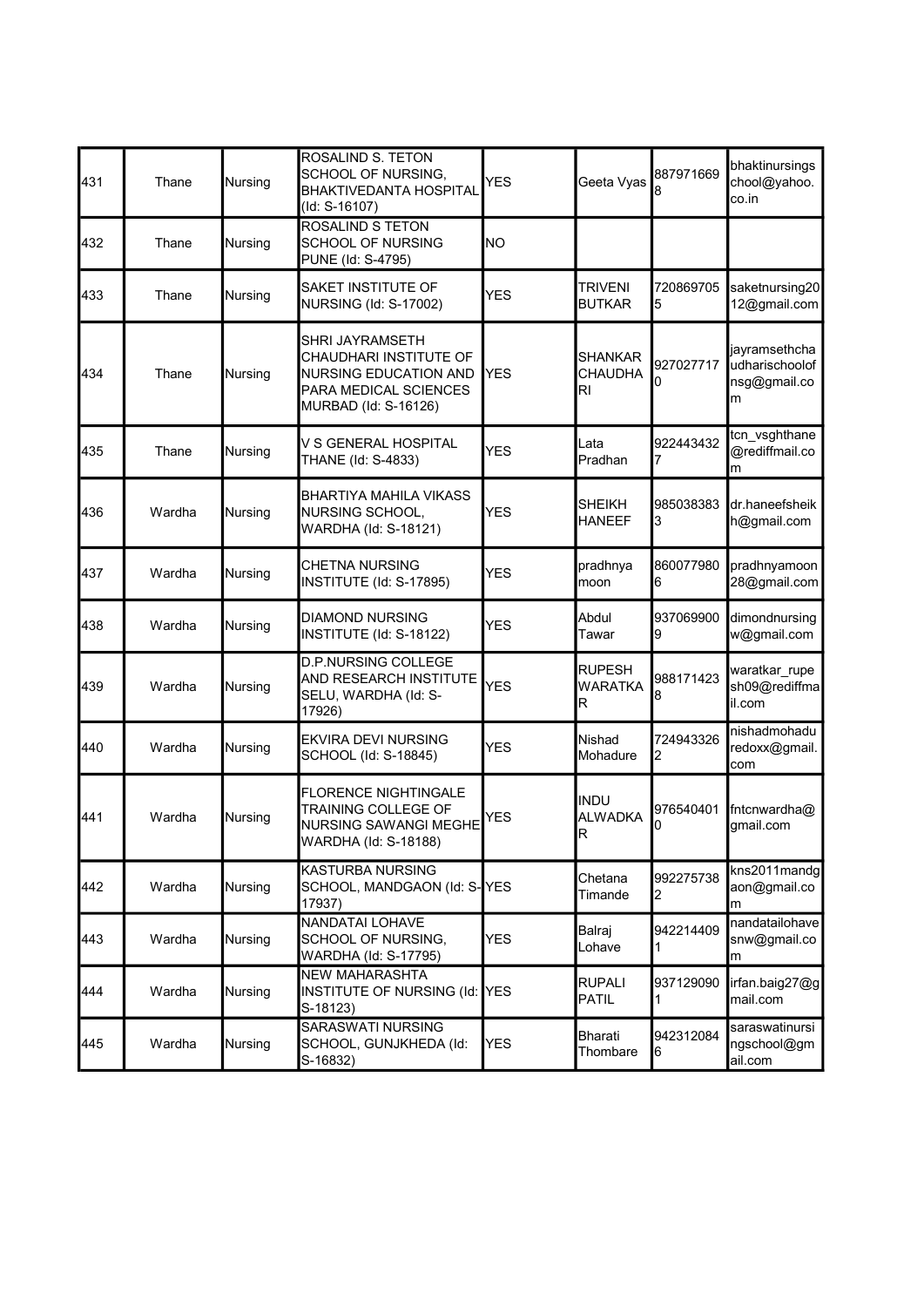| Wardha   | Nursing        | SARVODAYA BHUMIPUTRA<br><b>BAHU UDDESHIYA VIKAS</b><br>MANDAL, KASABAI SCHOOL<br>OF NURSING, SEWAGRAM<br>(Id: S-18017) | IYES       | <b>PRIYA</b><br>WADE                                  | 985052187      | kasabaischool<br>ofnursingsewa<br>gram@gmail.c<br>om |
|----------|----------------|------------------------------------------------------------------------------------------------------------------------|------------|-------------------------------------------------------|----------------|------------------------------------------------------|
| Wardha   | Nursing        | <b>SATAO NURSING TRAINING</b><br>SCHOOL, WARDHA (Id: S-<br>17939)                                                      | <b>YES</b> | AMOL                                                  | 917580231      | balpandeamur<br>up@gmail.com                         |
| Wardha   | Nursing        | SCHOOL OF NURSING,<br>ZASHI RANI CHOUK,<br>GENERAL HOSPITAL<br>WARDHA (Id: S-15558)                                    | <b>YES</b> | Josphin<br>Mason                                      | 942216637<br>4 | nts.wardha@re<br>diffmail.com                        |
| Wardha   | Nursing        | <b>SHALINITAI MEGHE</b><br><b>COLLEGE OF NURSING</b><br>SALOD HIRAPUR WARDHA<br>(Id: S-19005)                          | <b>YES</b> | Ms.<br>Sheikh                                         | 950304466      | megheshalinita<br>@gmail.com                         |
| Wardha   | Nursing        | SHALOM NURSING SCHOOL<br>(Id: S-17997)                                                                                 | <b>YES</b> | pradnya<br>moon                                       | 937038316<br>9 | shalom_ashray<br>a@yahoo.in                          |
| Wardha   | Nursing        | SUNITA NURSING SCHOOL<br>(Id: S-17042)                                                                                 | <b>YES</b> | <b>ANUP</b><br><b>SURYAVA</b><br><b>NSHI</b>          | 727643830      | sunitanursings<br>choolkelzar@g<br>mail.com          |
| Washim   | Nursing        | <b>MAA GANGA NURSING</b><br>SCHOOL, WASHIM (Id: S-<br>12816)                                                           | <b>YES</b> | Dr. Harish<br><b>Baheti</b>                           | 830897503<br>2 | maaganganurs<br>ingschool@gm<br>ail.com              |
| Washim   | Nursing        | MANASI COLLEGE OF<br>NURSING WASHIM (Id: S-<br>17140)                                                                  | <b>YES</b> | <b>TASLIM</b><br>SHAIKH                               | 986091487<br>0 | drsthanzar@g<br>mail.com                             |
| Washim   | Nursing        | 17132)                                                                                                                 |            | Rajesh<br>Gorule                                      | 942313089<br>9 | mtcn.washim<br>@gmail.com                            |
| Washim   | Nursing        | SAVITRIBAI PHULE GNM<br>NURSING COLLEGE,<br>WASHIM (Id: S-16490)                                                       | <b>YES</b> | Dipak Wani                                            | 942292513<br>6 | spncprincipal<br>@gmail.com                          |
| Yavatmal | Nursing        | CHITAMANI SCHOOL OF<br>NURSING KALAMB (Id: S-<br>18789)                                                                | <b>YES</b> | Guranna<br><b>Biradar</b>                             | 960403563<br>0 | chnursing8@g<br>mail.com                             |
| Yavatmal | <b>Nursing</b> | DEVYANI SCHOOL OF<br><b>NURSING (Id: S-17944)</b>                                                                      | <b>YES</b> | ANIKET<br><b>TELGOTE</b>                              | 937009376<br>4 | aniket.telgote<br>@rediffmail.co<br>m                |
| Yavatmal | Nursing        | DR.ARCHANATAI GADE<br>PATIL SCHOOL OF<br>NURSING YAVATMAL (Id: S-<br>17966)                                            | YES        | Prashant<br>Gade                                      | 988178649<br>0 | tbsytl@rediffm<br>ail.com                            |
| Yavatmal | Nursing        | HELEN ROSE SCHOOL OF<br>NURSING YAVATMAL (Id: S-<br>4763)                                                              | <b>YES</b> | shilpa<br>abraham                                     | 855409352<br>9 | hrtcon.uch195<br>0@gmail.com                         |
| Yavatmal | Nursing        | LATE SAU. INDIRABAI<br><b>BHOYAR SCHOOL OF</b><br>NURSING (Id: S-17882)                                                | YES        | SANTOSH<br><b>GOKHALE</b>                             | 942245613<br>4 | presi yash@re<br>diffmail.com                        |
| Yavatmal | Nursing        | <b>MATOSHRI ORGANISATION</b><br>OF NURSING EDUCATION,<br>YAVATMAL (Id: S-17902)                                        | <b>YES</b> | Shital<br>Dhoke                                       | 992199455<br>1 | dhokeshital16<br>@yahoo.com                          |
|          |                |                                                                                                                        |            | MOTHER TERESA COLLEGE<br>OF NURSING WASHIM (Id: S-YES |                | BALPANDE <sup>1</sup> 4<br>Akhtaribano               |